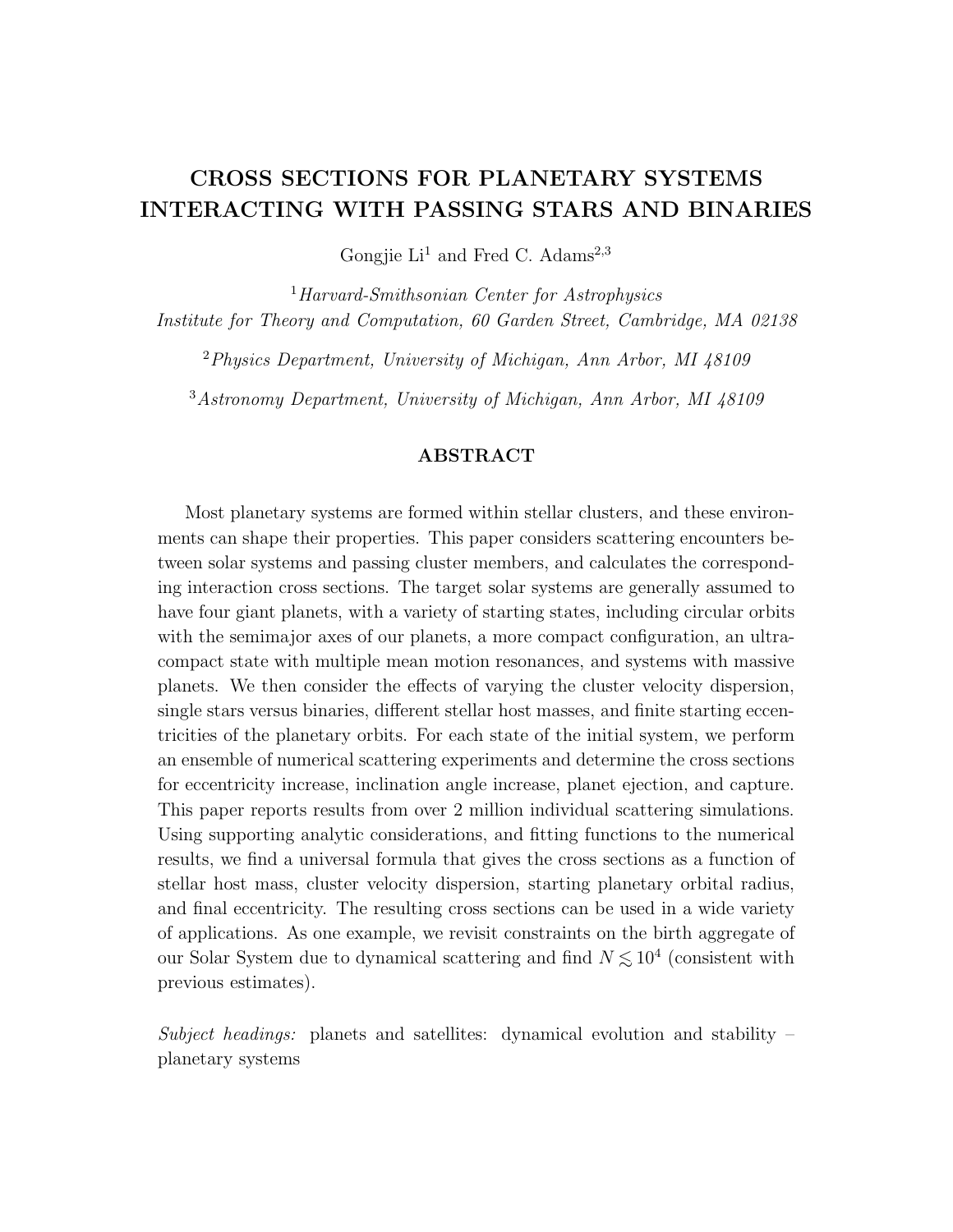## 1. Introduction

A large fraction of planetary systems form within stellar clusters (Lada & Lada 2003; Porras et al. 2003) and these birth environments can influence their resulting properties (e.g., see the reviews of Adams 2010; Pfalzner 2013). One potentially important process occurs when binary systems — and single stars — fly past solar systems and disrupt the orbits of their constituent planets. This type of scattering interaction has been studied in the field (Laughlin & Adams 2000), and within young embedded clusters (e.g., Adams et al. 2006; Malmberg et al. 2007, 2011; Boley et al. 2012; Dukes & Krumholz 2012; Chatterjee et al. 2012; Hao et al. 2013; Pacucci et al. 2013), where the latter results can be used to provide constraints on the possible birth environment of our own solar system (e.g., Adams & Laughlin 2001; Williams & Gaidos 2007; Spurzem et al. 2009; Portegies Zwart 2009; Adams 2010; Williams 2010; Pfalzner 2013). We stress that the dynamical constraints derived for the birth aggegate of the solar system depend on many variables, including assumptions made about the cluster properties, any other constraints imposed on the problem, and the interaction cross sections.

This present study focuses on the cross sections themselves, and expands previous work to include a much wider range of parameter space; the implications for the solar birth environment are then briefly considered at the end of the paper. For studies concerning our solar system, most previous work has calculated the cross sections for this mode of disruption by considering the initial orbits of the giant planets to have their present-day values of semimajor axis. However, some recent work suggests that our solar system may have begun in a more compact configuration (Gomes et al. 2005; Tsiganis et al. 2005), and the planets may not have reached their present-day orbits until the solar system reached an age of hundreds of millions of years. One motivation for this present study is thus to determine cross sections for solar system disruption for more compact configurations. Note that the sign of the effect is not obvious a priori: The geometrical cross section of the compact solar system is smaller, and hence implies a smaller interaction cross section. However, the decreased relative separations of the planets allow for increased planet-planet interactions, which could result in more disruption from the passing stars; in addition, the close spacing in compact solar systems allows for orbit crossing to occur for smaller values of eccentricity.

In some compact configurations of the solar system, the giant planets can be at or near mean motion resonance. This possibility leads to interesting dynamics: Mean motion resonances can protect planetary systems from disruption, and could thus lead to greater stability and smaller interaction cross sections. On the other hand, the mean motion resonances themselves are more easily compromised than planetary orbits — the potential energy corresponding to the resonance angle being in a bound state is much less than the gravita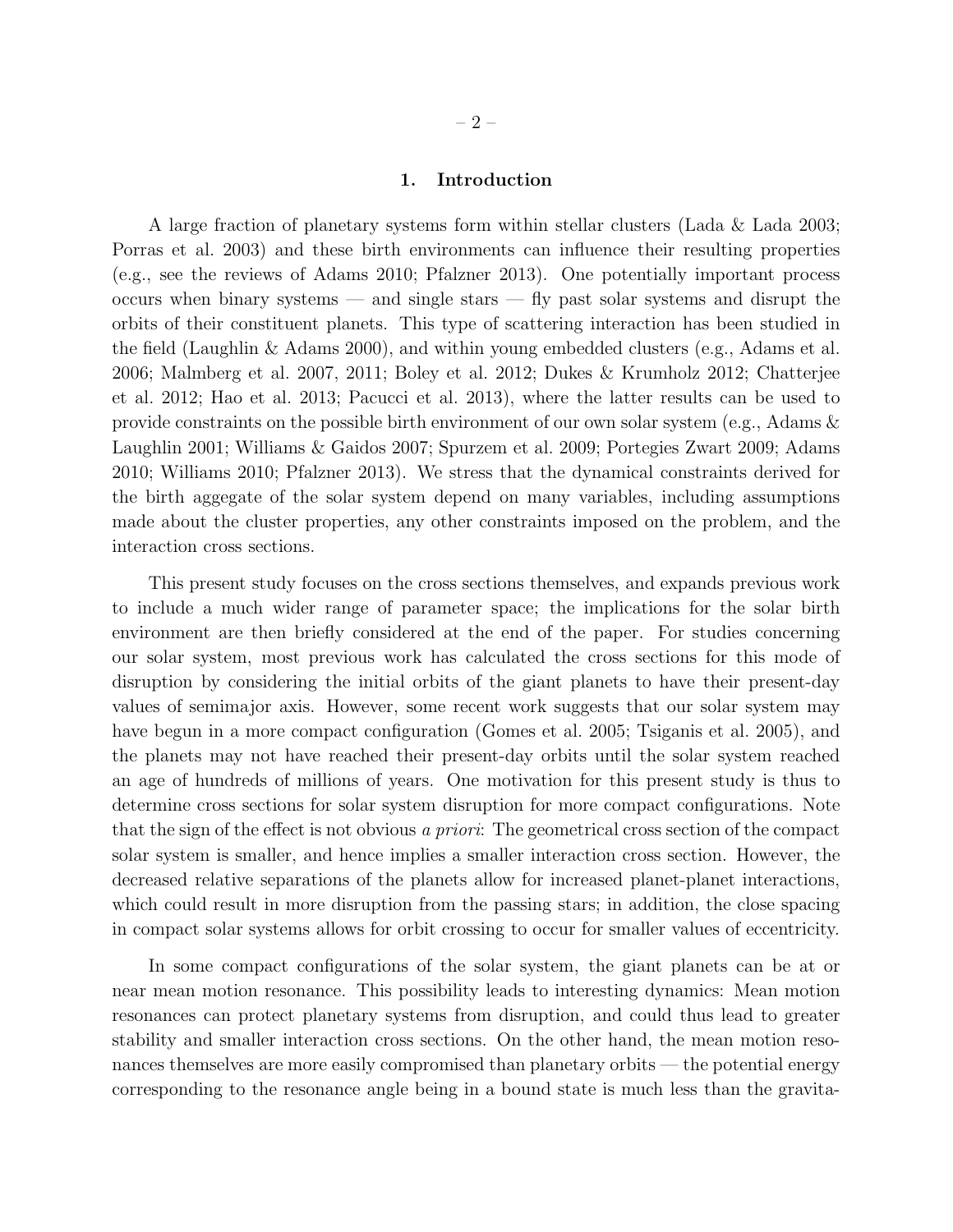tional potential energy of the planetary orbit. An important related question is thus to find the cross sections for passing stars (including binaries) to disrupt mean motion resonances. Planetary systems with disrupted resonances will usually retain their planets in the near term, although they could be subject to orbit instabilities over longer spans of time.

In addition to compact solar system architectures, this paper considers a wider range of parameter space than previous studies. Part of this expanded scope is possible due to increased computational capabilities. This present study includes results from more than 2 million individual numerical experiments that simulate a solar system interacting with a passing binary (or single star). For each choice of solar system architecture and each choice of the background parameters for the encounters, we run a large ensemble of  $\mathcal{N}_E$  simulations (where  $\mathcal{N}_E = 80,000$  for most cases, but can be larger). The variations that we consider for the target solar systems include compact configurations (described above), more massive planets, nonzero initial orbital eccentricities, and a range of masses for the central stars. For variations in the background environment, we consider two main issues: the effects of varying velocity dispersion of the cluster and the relative sizes of the interaction cross sections for single stars versus binaries.

This paper is organized as follows. We formulate our approach to calculating the interaction cross sections in Section 2. The resulting cross sections are then given in Section 3, which provides  $\langle \sigma \rangle$  for increases in eccentricity, increases in the spread of inclination angles, planet ejection, planet capture, and changes in semimajor axes. Results are also presented for increasing orbital eccentricities up to orbit-crossing configurations and compares the efficacy of passing single and binary stars. These results are given as a function of solar system architecture, velocity dispersion of the cluster, and mass of the host star. Over much of the parameter space of interest, the cross sections display a nearly self-similar form. Section 4 presents a scaling analysis that shows how the results scale with velocity disperion, stellar mass, and starting semimajor axis. As an application, Section 5 revisits the possibile dynamical constraints on the birth cluster of the solar system. In order to assess the level of disruption, one also needs the rate of close encounters in young stellar clusters. These rates have already been calculated for a wide range of cluster properties (Adams et al. 2006; Proszkow & Adams 2009) and are used herein. The paper concludes, in Section 6, with a summary of our results and a discussion of their implications.

### 2. Formulation of the Problem

One useful way to specify the effects that passing stars can have on planetary systems is to define cross sections of interaction. For example, the scattering interactions could eject a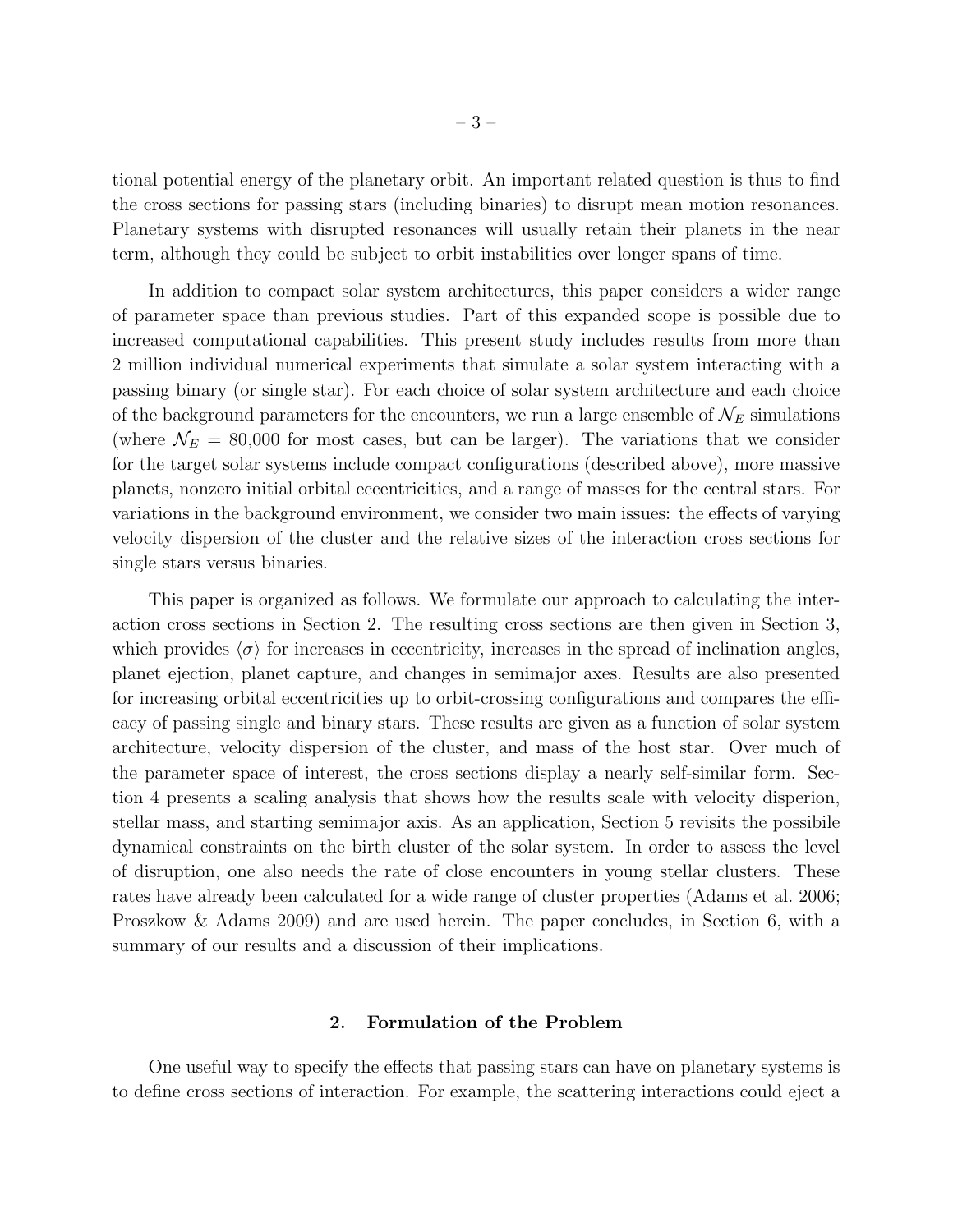planet, increase the eccentricity, change the semimajor axis, and/or perturb the inclination angle of the orbit. For a given type of disruption, a solar system presents an effective target area for being disrupted by passing stars. With this definition, the effective interaction rate Γ for disruption is then given by the usual formula

$$
\Gamma = n_* \langle \sigma \rangle \langle v \rangle \,, \tag{1}
$$

where  $n_*$  is the mean density of stars in the environment,  $\langle v \rangle$  is the mean relative velocity between systems, and  $\langle \sigma \rangle$  is the cross section for the given mode of disruption. We note that the background environment determines the stellar density  $n_*$  and the distribution of relative velocities. As outlined below, the relative velocities follow a Maxwellian distribution characterized by the expectation value  $\langle v \rangle$ . The interaction cross section depends on this velocity distribution, so that we actually calculate the quantity  $\langle \sigma \rangle_v \equiv \langle \sigma v \rangle / \langle v \rangle$ , where the subscript denotes that the cross section depends on the velocity expectation values  $\langle v \rangle$ . For ease of notation, however, we drop the subscript for the remainder of the paper. In young embedded clusters, we expect  $n_* \sim 100 \text{ pc}^{-3}$  and  $\langle v \rangle \sim 1 - 2 \text{ km/s}$ ; in the field (in the solar neighborhood) these quantities have typical values  $n_* \sim 1 \text{ pc}^{-3}$  and  $\langle v \rangle \sim 30 - 40 \text{ km/s}$ . Because of the velocity dependence of the cross sections, solar systems in the field (with high fly-by speeds) are, on average, less affected by passing stars.

To calculate the cross sections for interactions, we adopt the following approach. First we must specify the configuration of the solar system that will be targetted for disruption (for example, we can use the current set of four giant planets in our solar system, with their current masses and semimajor axes, all in orbit about a solar mass star). Next we must specify the background environment, which determines the distribution of relative velocities. For most of this work, we focus on the case where the target solar system encounters binaries. We then perform a large ensemble of numerical simulations, where the input parameters are specified according to a Monte Carlo scheme. The results are then used to calculate the probability of various outcomes and the corresponding cross sections (for further detail, see Laughlin & Adams 2000; Adams & Laughlin 2001; Adams et al. 2006).

In principle, the Monte Carlo sampling scheme should sample all possible encounters between binaries and the target solar system, including those with large impact parameters. In practice, however, only sufficiently close encounters have a non-negligible chance of affecting the planetary orbits. In order to conserve computer time, we thus make the following limitation. We treat the semimajor axes a of the binaries on a different footing than the others: The values of a are sampled uniformly out to  $a_{\text{max}} = 1000 \text{ AU}$  (more than 30 times the size of Neptune's orbit in our solar system). For a given value of  $a$ , and we then limit the possible range of impact parameters to fall within an area given by  $A_0 = B\pi a^2$ . With this sampling scheme, the cross section of interaction, for a given type of distruption event,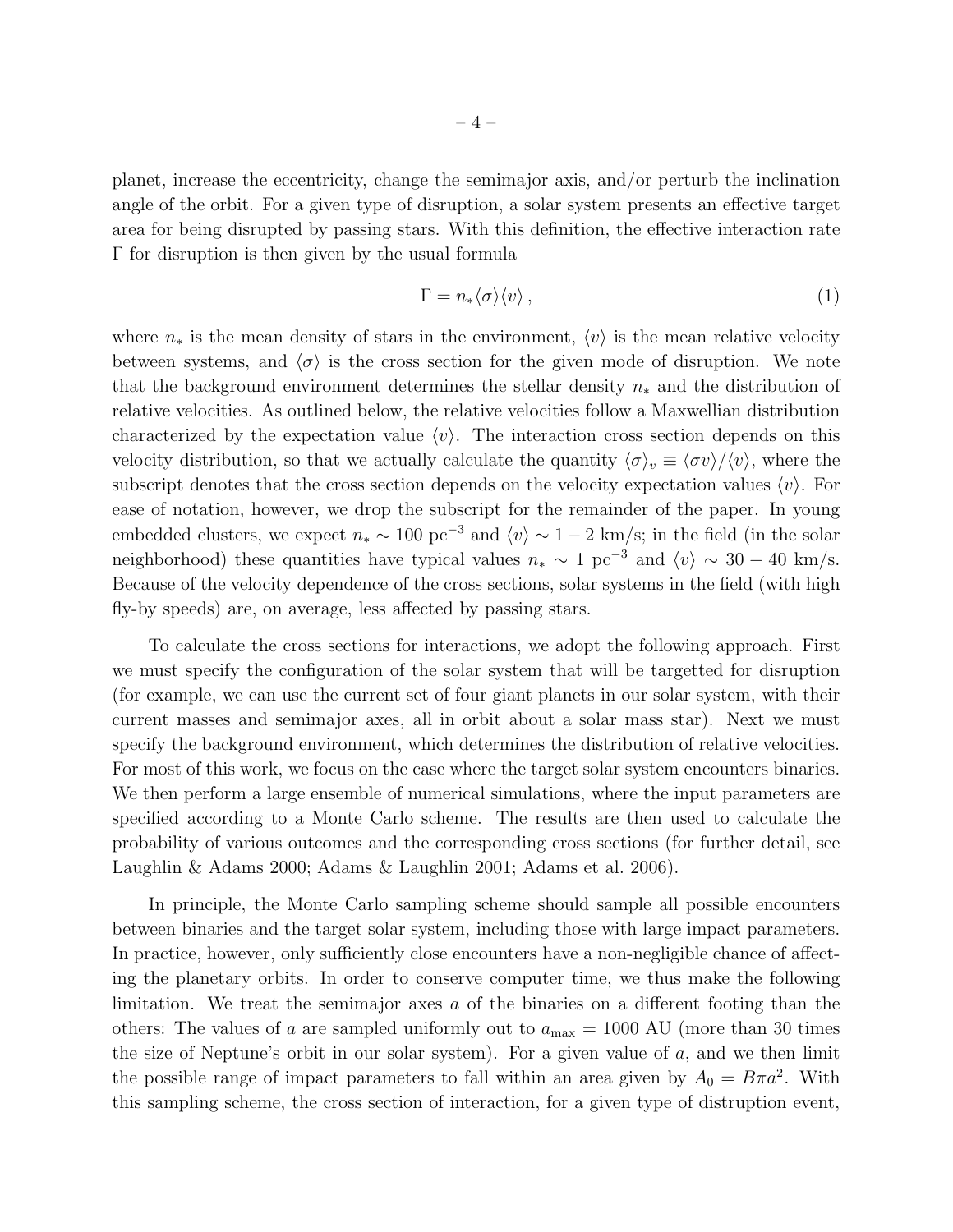is given by

$$
\langle \sigma \rangle = \int_0^{a_{\text{max}}} p(a)da f_D(a) \left( B \pi a^2 \right) , \qquad (2)
$$

where  $p(a)$  is the probability distribution for binaries having a semimajor axis a. The factor  $f_D(a)$  represents the fraction of all encounters (within the pre-determined area  $A_0 = B\pi a^2$ ) that results in the outcome of interest.

The formulation of equation (2) can be understood as follows: Consider a given outcome of interest, say, the ejection of Neptune. We only consider fly-bys that take place within the area  $A_0 = B\pi a^2$ , where a is sampled uniformly. If every encounter within this area leads to the ejection of Neptune, and all encounters outside this area (which are not computed) have no effect, then  $f_D = 1$ ; the probability factor  $p(a)$  corrects for the actual distribution of binary semimajor axis, and one can see that equation (2) provides the correct effective cross section. In practice, of course, only a small fraction of encounters lead to the ejection of Neptune so that  $f_D \ll 1$ . As long as we choose the factor B large enough, we are ignoring only distant encounters that have little contribution to the cross section. Nonetheless, since  $B$  is finite, this procedure leads to a lower limit on the cross section. We have run convergence tests with ever-increasing values of B and find that  $B = 100$  is large enough to include essentially all relevant encounters. In most of this work we thus use  $B = 100$ , which provides a good compromise between computational speed and accuracy. For comparison, our previous work (Laughlin & Adams 2000; Adams & Laughlin 2001) used the smaller value  $B = 4$ , so that the reported cross sections (again presented as lower limits) were smaller than those obtained here by a factor of  $\sim$  2.

The distribution  $p(a)$  is determined by the observed binary period distribution, which is nearly uniform in the quantity  $\log a$ , but has a broad peak centered at period  $P = 10^5$ days, which implies  $a \approx 42$  AU for solar type stars (Duquennoy & Mayor 1991).

Within the scheme outlined above, encounters between a given solar system and a passing binary are specified by a large number of input parameters: We must specify the properties of the binary, including its semimajor axis  $a$ , orbital eccentricity  $e<sub>b</sub>$ , the masses of the two stars  $M_{1*}$  and  $M_{2*}$ , and finally the phase of the binary orbit  $\theta_{\rm b}$  at the start of the encounter. The orbital elements  $(a, e_b)$  are sampled from their observed distributions (Duquennoy & Mayor 1991). Similarly, the stellar masses are sampled from a log-normal form of the stellar initial mass function (consistent with that advocated by Adams & Fatuzzo 1996 and Chabrier 2003). The phase angle  $\theta_{\rm b}$  of the orbit is sampled uniformly over [0,  $2\pi$ ]. Next we must specify the incoming velocity  $v_{\infty}$  of the solar system with respect to the binary center of mass; this speed is sampled from a Maxwellian distribution with a velocity dispersion  $v<sub>b</sub>$  that characterizes the background environment (e.g., a cluster). The remaining variables are the three angles  $(\theta, \psi, \phi)$  necessary to specify the direction and orientation of the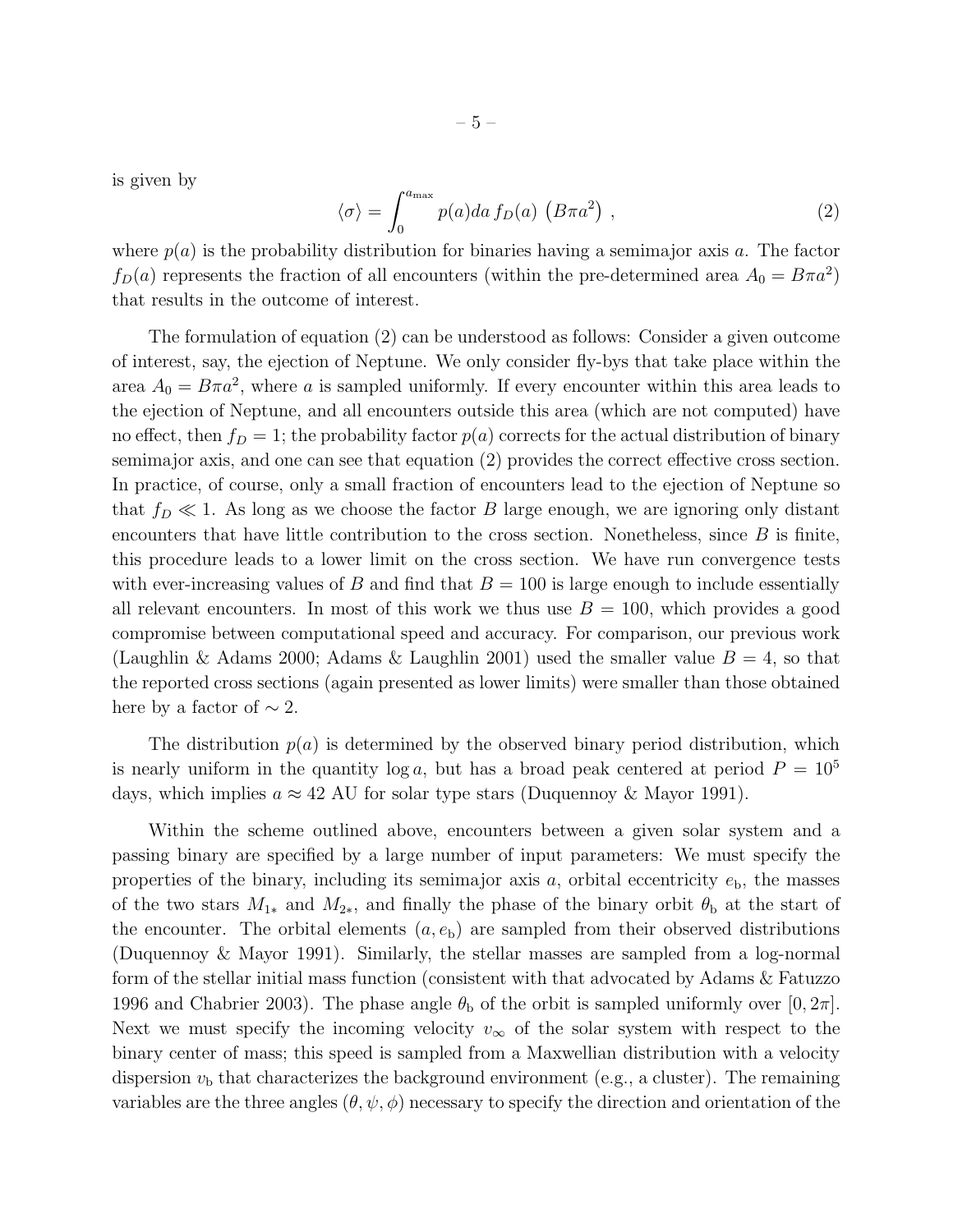encounter, and finally the impact parameter  $\varpi$ . The impact parameter is chosen randomly within a circle of radius 10a centered on the binary center of mass (corresponding to the choice  $B = 100$  in equation [2]).

Using a Monte Carlo scheme to select the input parameters according to the distributions described above, we carry out a large ensemble of scattering simulations. For most cases we find that the number of simulations  $\mathcal{N}_E = 80,000$  is large enough to provide good statistics. The outcomes of these numerical experiments are then used to compute the fraction  $f_D$  of disruptive encounters for a given type of outcome. The resulting errors due to incomplete sampling are typically 5 percent or less, but can be larger for rare events (e.g,. for planet ejections, the sampling errors are  $\sim 10$  percent).

Each simulation is thus an N-body problem. For most cases,  $N = 7$ , where the target system consists of four giant planets orbiting a host star and interacts with a binary. The equations of motion are integrated using a Bulirsch-Stoer method (Press et al. 1986), which allows for rapid integrations and high accuracy. Because we are interested in the planetary orbits, which only contain a small fraction of the total energy of the N-body system, the simulations must conserve the total energy to high accuracy in order to determine the final orbital elements. For example, the energy contained in the orbit of Neptune, the least bound planet, is typically  $10^4$  times smaller than the binding energy of a binary, or the initial gravitational potential energy between the binary and the solar system. In practice, our individual simulations have an accumulated error of only one part in  $10^8$ , so that orbital changes are safely resolved.

#### 3. Results for the Cross Sections

Using the formulation described in the previous section, we have performed several large ensembles of numerical scattering simulations. Unless stated otherwise, we consider the solar systems to have four giant planets and to interact with passing binary stars. We then consider a number of different solar system architectures for the starting states, as outlined below. To obtain reasonable statistics within the Monte Carlo scheme, the number of individual numerical experiments for each solar system architecture must typically be of order  $\mathcal{N}_E \approx 80,000$ . This choice produces relative errors (due to incomplete sampling) of order 5 percent or smaller.

In the first set of simulations, we consider the target system to be an analog of our present-day solar system. In this case, we place the four giant planets in orbit about a solar mass star and give the planets their current masses and semimajor axes. The eccentricities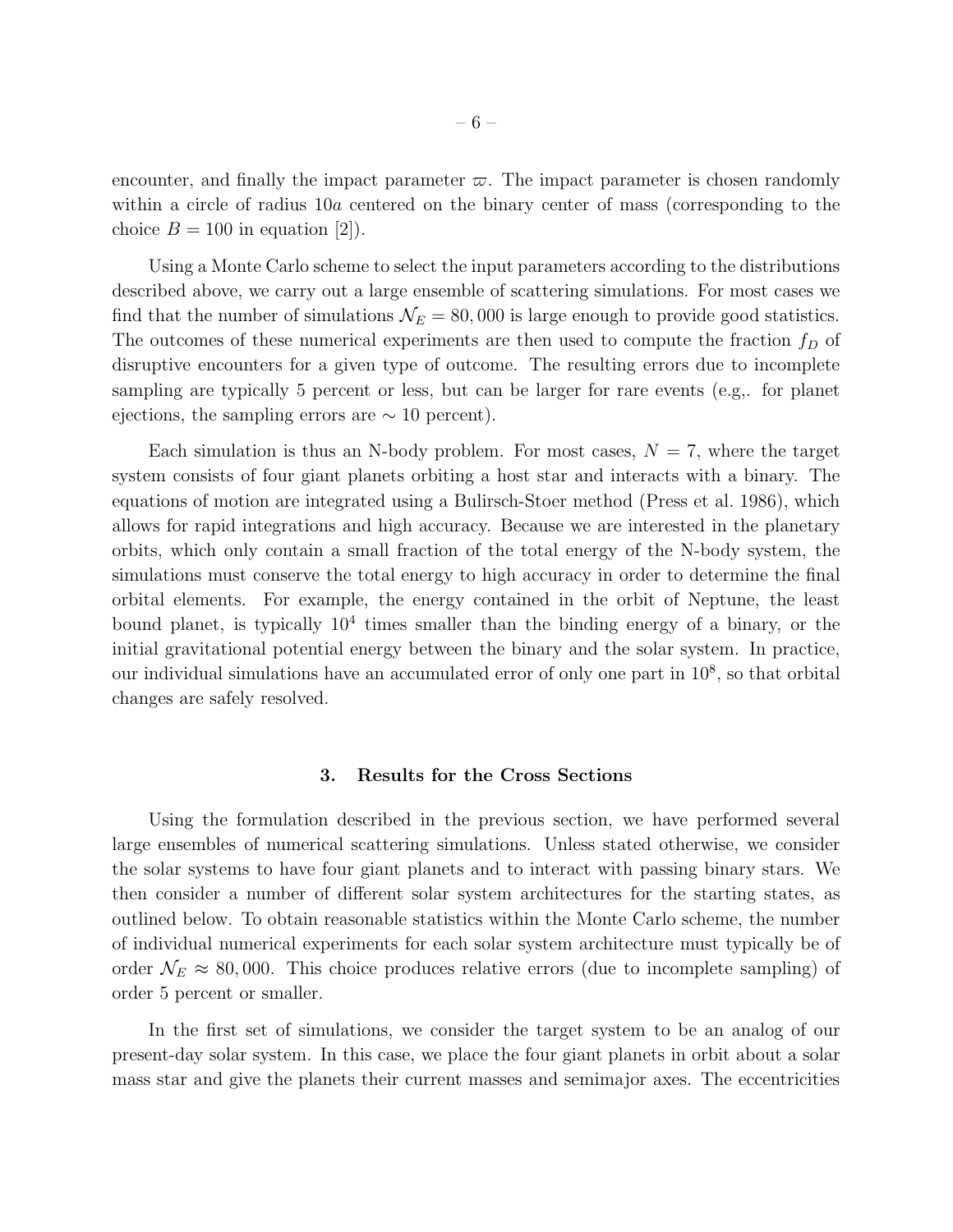are all set to zero, however, so that we can measure the eccentricity increases produced by the scattering encounters. From the results of these experiments, we compute the cross sections for orbital disruption of each of the four planets (as outlined in the previous section). The results are shown as the solid blue curves in Figure 1, which also presents the cross sections for a more compact starting configuration (described below). The error bars (not shown) due to incomplete Monte Carlo sampling correspond to relative errors with a root-mean-square (RMS) value of  $\sim$ 4.4%.

In Figure 1, and throughout this paper, the cross sections for increasing the eccentricity to  $e = 1$  incorporate all of the ways that the planet can be removed from its solar system. These channels include [1] actually increasing the eccentricity to  $e \geq 1$ , which includes both hyperbolic orbits and planetary orbits that intersect the host star, [2] ejection from the solar system by increasing the kinetic energy so that the orbit is unbound, and [3] capture by one of the (two) passing stars. These channels are not mutually exclusive, but the simulations are stopped after one of these events takes place. However, these channels only include ejection processes that happen during or immediately after the encounter (we denote these processes as prompt ejections). In other cases, the planets are scattered into high eccentricity orbits, so that the orbits cross each other. With these configurations, in the absence of resonance, the planets will eventually experience close encounters, which in turn lead to ejections or collisions (we denote this process as delayed ejection). The cross sections for delayed ejections will be considered later.

For comparison, we also present the results from a series of numerical experiments using a more compact orbital architecture (shown as the red dashed curves in Figure 1), which is motivated by the Nice model of solar system formation (Gomes et al. 2005). Although the Nice model has a number of variations, one feature is that the giant planets could have formed with a more compact configuration than that of the present day. For this case, we fix the orbit of Jupiter at  $a_J = 5.2$  AU, and then let each successive planet have a semimajor axis that is larger than the previous one by a factor of 5/3. This evenly-spaced solar system thus extends out to only 24 AU. The results, shown in Figure 1, indicate that the cross sections for the compact configuration are somewhat smaller than those obtained with the current semimajor axes. For this compact solar system, the RMS errors (not shown) due to incomplete sampling are ∼4.6%.

Next we consider an even more compact orbital configuration, again motivated by the Nice model, where the four giant planets are in mutual mean motion resonance (MMR). In this case, we choose the starting semimajor axes to have values of  $a = 5.88$  AU (Jupiter), 7.89 AU (Saturn), 10.38 AU (Uranus), and 12.01 AU (Neptune). With these semimajor axes, Jupiter and Saturn are in a 3:2 MMR, Saturn and Uranus are in a 3:2 MMR, while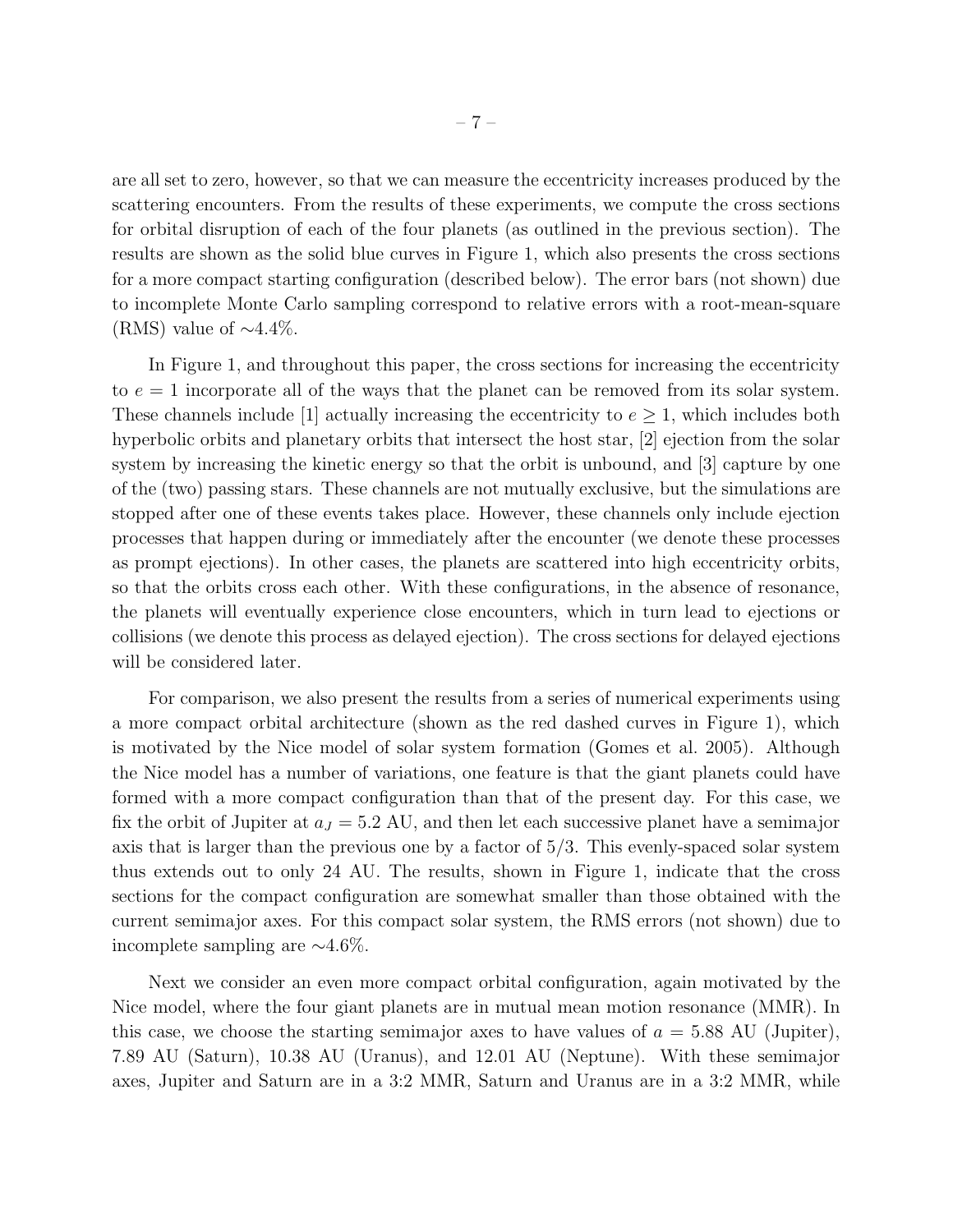

Fig. 1.— Cross sections for current solar system architecture and for a more compact configuration movitated by the Nice model. For the current solar system (solid blue curves), the four giant planets are started with their current semimajor axes and zero eccentricitiy. For the compact configuration (dashed red curves), the planets are started with semimajor axes having a fixed ratio  $a_{j+1}/a_j = 5/3$ , where Jupiter  $(j = 1)$  is started at its present location  $a_J = 5.2$  AU. For both sets of cross sections, the curves, from top to bottom, correspond to Jupiter (bottom), Saturn, Uranus, and Neptune (top).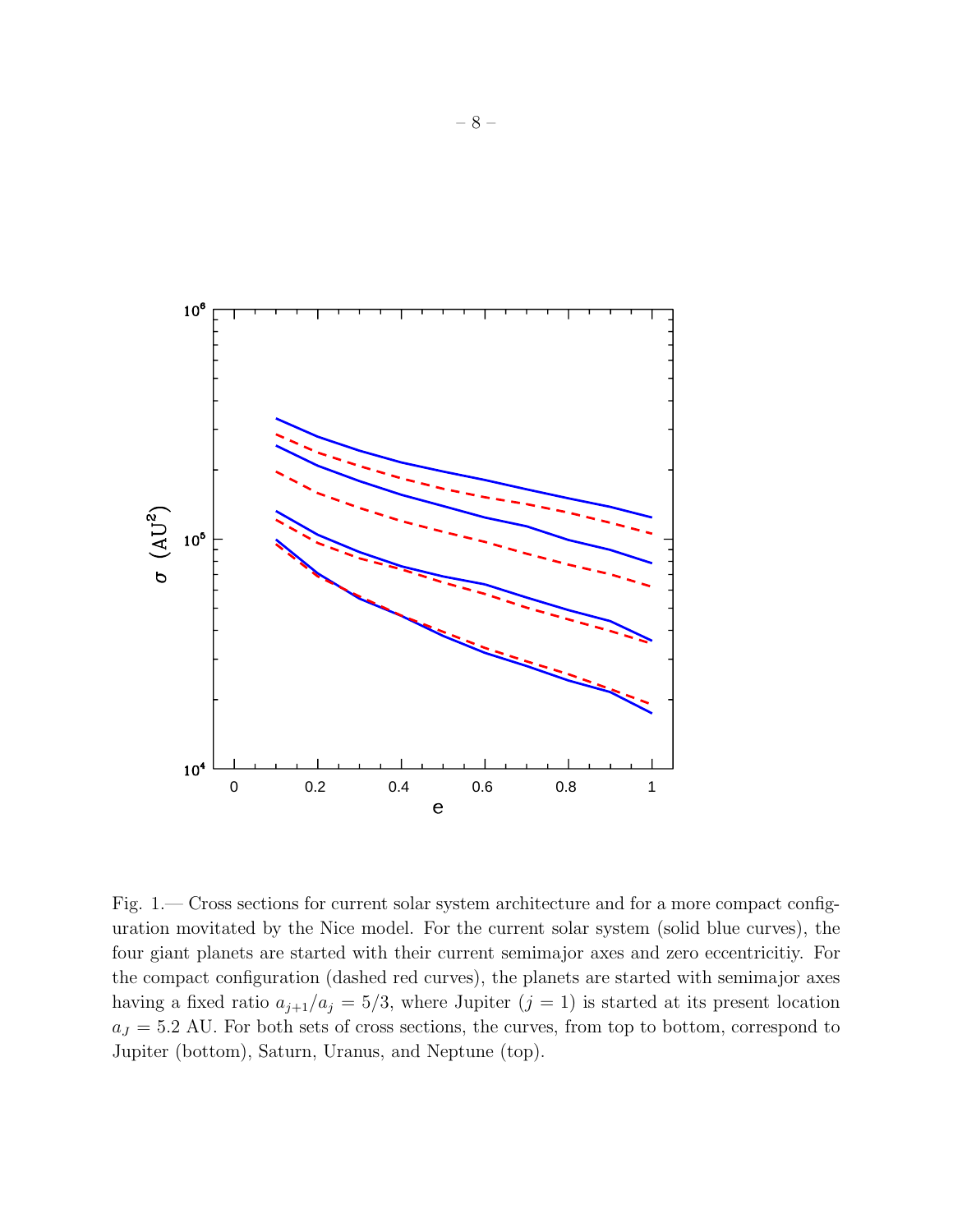

Fig. 2.— Cross sections for current solar system architecture and for a resonant configuration movitated by the Nice model. For the current solar system (solid blue curves), the four giant planets are started with their current semimajor axes and zero eccentricitiy. For the resonant configuration (dashed red curves), the planets are started with semimajor axes a  $= 5.88, 7.89, 10.38,$  and 12.01 AU (for the analogs of Jupiter to Neptune). For both sets of cross sections, the curves, from top to bottom, correspond to Jupiter (bottom), Saturn, Uranus, and Neptune (top).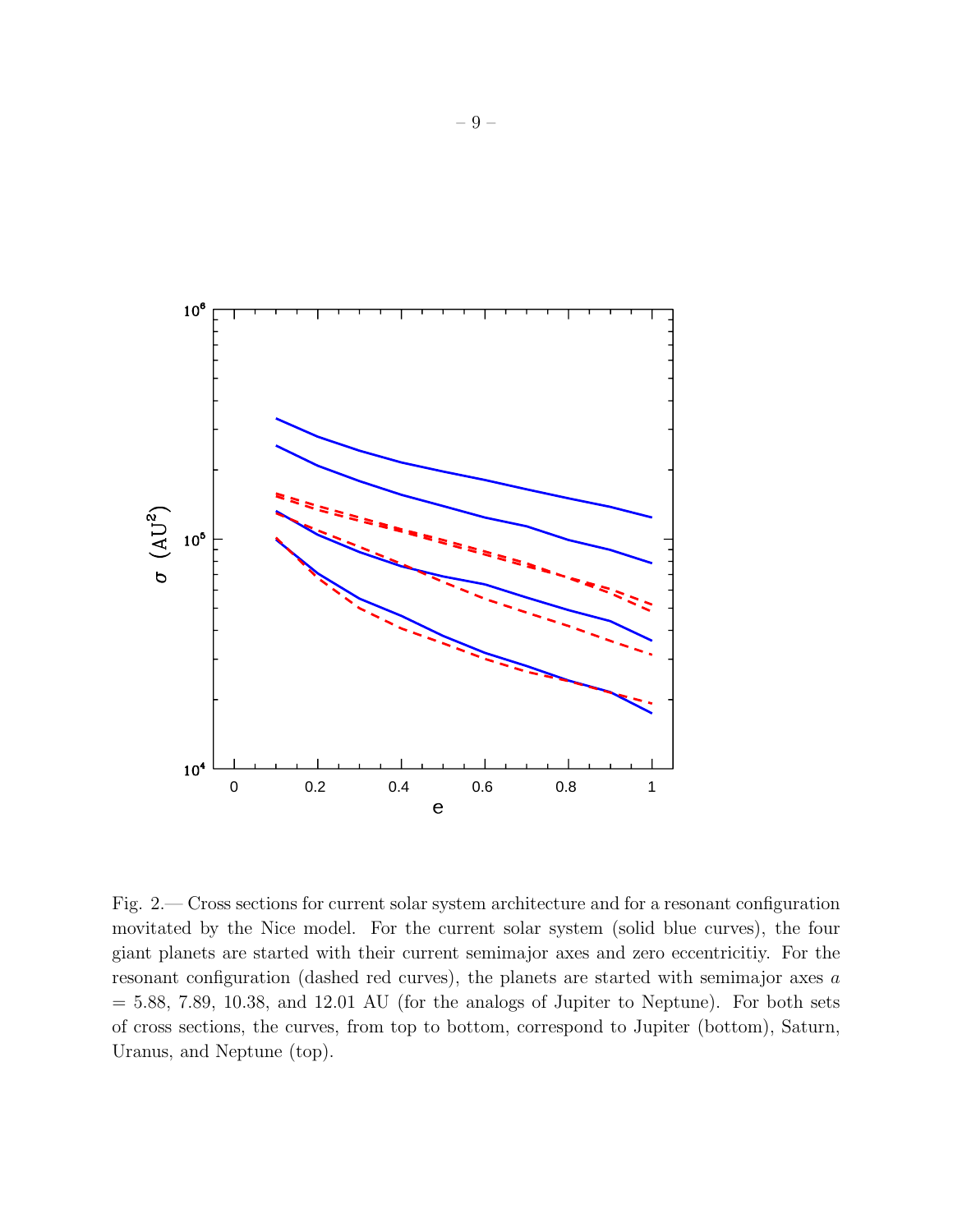Uranus and Neptune are in a 5:4 MMR (for further discussion of this initial state, and others, see Batygin & Brown 2010; Nesvorný & Morbidelli 2012; Li & Batygin 2014). Note that the semimajor axis ratios do not imply period ratios with exact integer values (although they are close). All of the orbital elements must be chosen properly to put the system in mutual MMR, and this requirement displaces the period ratios somewhat. Nonetheless, the resonance angles of the system (for all three planet pairs) are librating in the initial state, as required for MMR. With this initial state, the solar system is much more compact than at the present epoch, and the cross sections for interactions are smaller. This trend is illustrated in Figure 2, which compares the cross sections with those obtained for solar systems with the standard starting configuration. To leading order, the smaller cross sections obtained for the resonant architecture are a direct consequence of the smaller geometrical size. However, closer inspection of the results suggests that the cross sections are larger than the smaller size would imply (see the analysis of the following section). For example, the cross sections for changing the eccentricity of Uranus and Neptune are comparable. In this compact state, planet-planet interactions can be important and act to increase the the cross sections of Uranus (and Saturn) beyond the values obtained for more widely separated orbits.

In addition to changes in the orbital elements of the individual planets, as shown in Figure 2, scattering interactions can remove solar systems from their resonant states. The energy required to remove a planetary system from resonance is much less than that required to eject a planet, or even to substantially change its orbital elements. To address this issue, we have run an additional series of numerical simulations to determine the fraction of systems that are removed from their initial resonant state due to passing binaries. As before, the ensemble size  $\mathcal{N}_E \approx 80,000$ , although the simulations take longer because the resonance angles must be monitored for several libration times after the encounters. The result of this set of experiments is the cross section for removing the solar system from its initial resonant state, namely

$$
\langle \sigma \rangle_{\text{res}} \approx (2, 280, 000 \pm 20, 800) \,\text{AU}^2 \,. \tag{3}
$$

This cross section is about 20 times larger than that required to eject Neptune from the solar system in its normal state, and nearly 40 times larger than the cross section to eject Neptune from the compact, multi-resonant state. If the removal of the system from resonance results in orbital instability over longer time intervals, then the multi-resonant state could be more sensitive to disruption from passing stars than the standard solar system architecture. We have carried out 70 longer-term integrations for post-encounter systems and find that all but one are stable on time scales of ∼ 1 Myr. Other authors (Batygin & Brown 2010; Nesvorný & Morbidelli 2012) also find that multi-resonant states can be unstable due to perturbations (generally due to a planetesimal disk), and can eject planets, but more follow-up integrations are required to assess the probability of significant instability.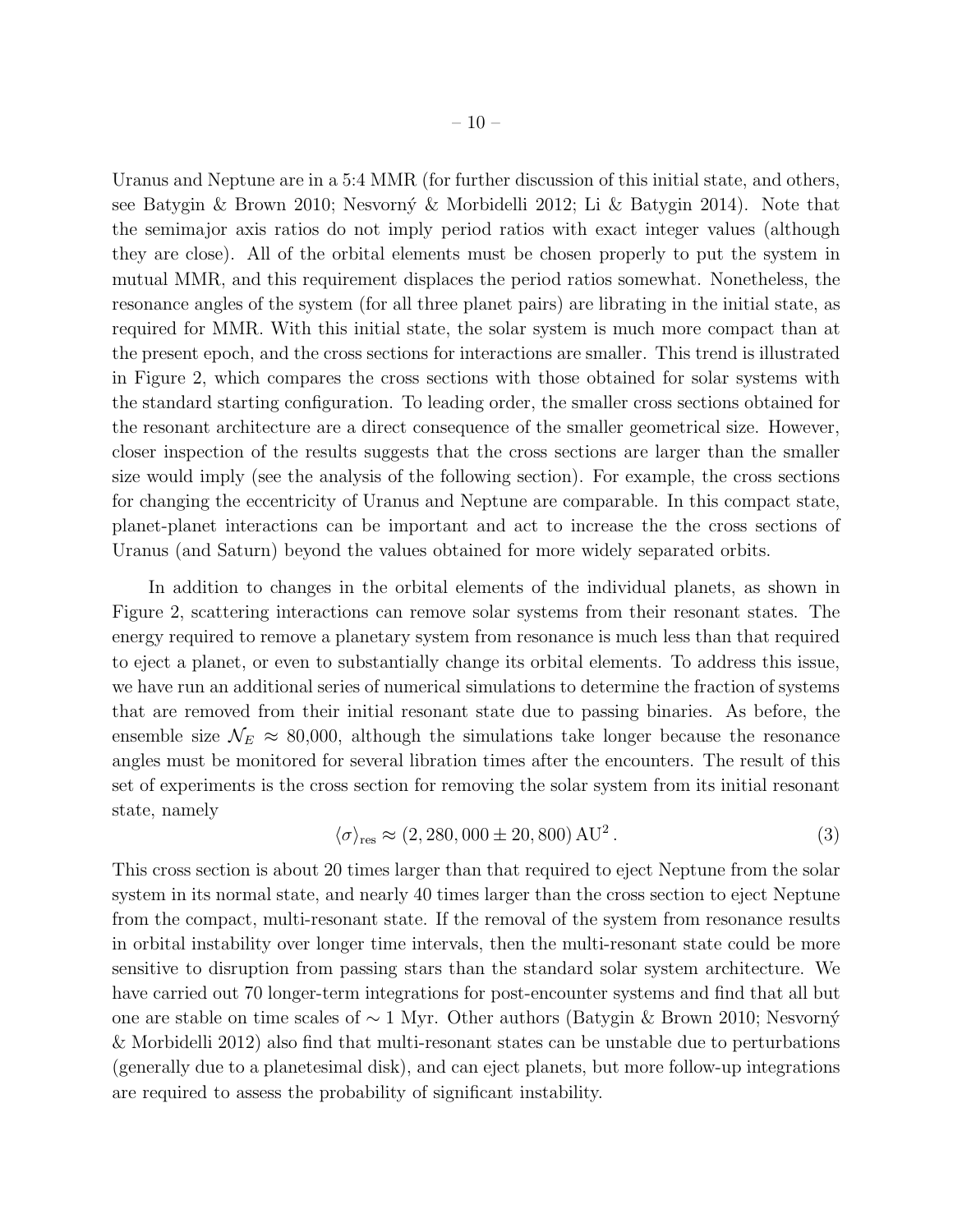

Fig. 3.— Cross sections for current solar system architecture for a wide range of velocity dispersions for the background cluster. For four giant planets of the solar system are started with their current semimajor axes and zero eccentricitiy. Each panel shows the cross sections to increase orbital eccentricity for Jupiter (upper left), Saturn (upper right), Uranus (lower left), and Neptune (lower right). The velocity dispersions fall in the range from 1 km/s (uppermost curves in each panel) to 16 km/s (lower curves), and are equally spaced logarithmically (by factors of  $\sqrt{2}$ ).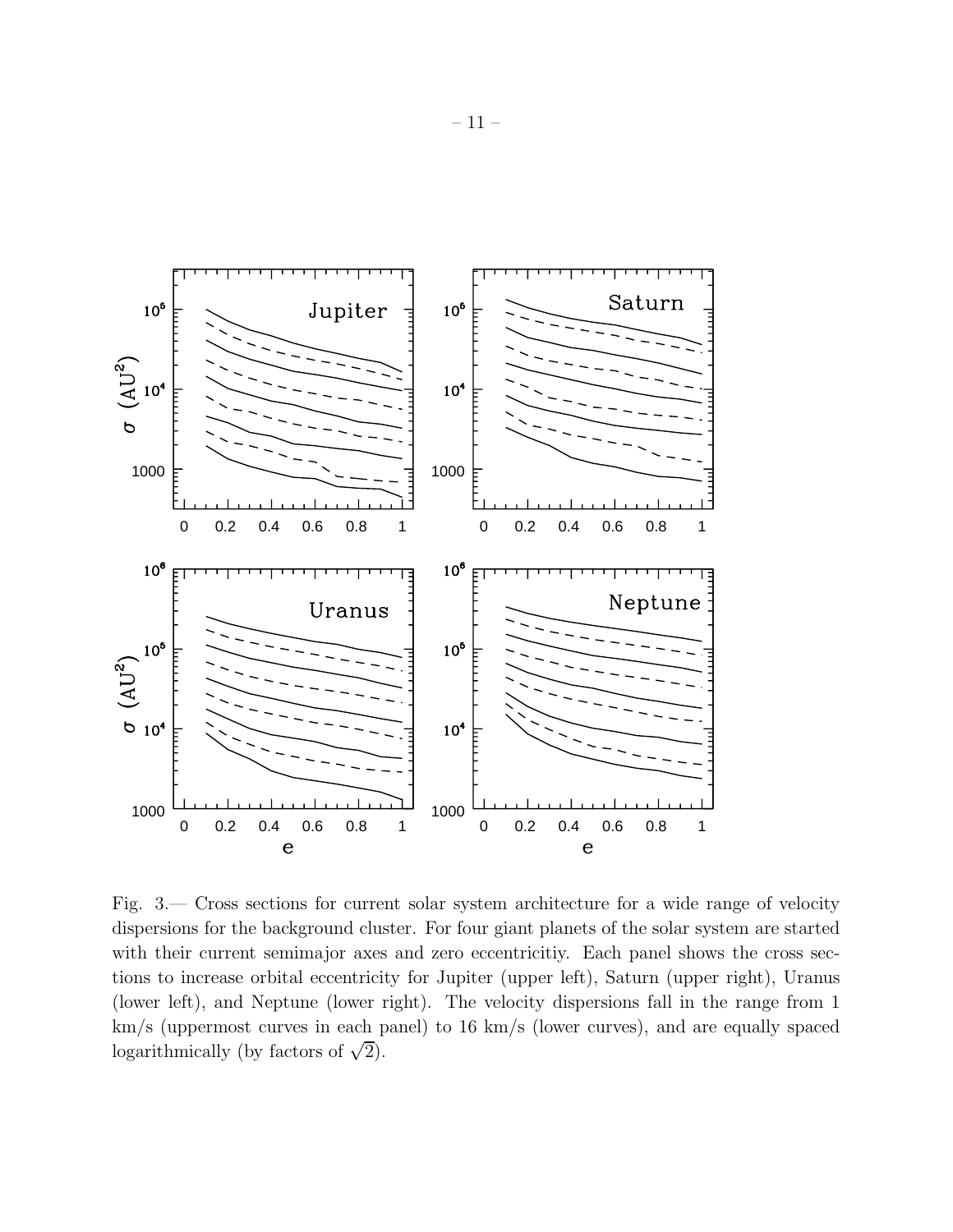The results reported thus far have all been calculated for cases where the velocity dispersion  $v<sub>b</sub> = 1$  km/s, a typical value for an embedded cluster environment (Lada & Lada 2003; Porras et al. 2003). Next we consider the dependence of the cross section on the velocity dispersion of the background environment. As is well known, interaction cross sections for high speed encounters, such as in the field (Laughlin & Adams 2000), are much lower than those in clusters (Adams et al. 2006), and the velocity dependence is relatively steep (Adams & Spergel 2005; Dukes & Krumholz 2012). To study this dependence, we consider ensembles of numerical simulations with different values of velocity dispersion  $v<sub>b</sub>$ . More specifically, we consider solar system starting with the current value of semimajor axes, and  $v<sub>b</sub>$  in the range from 1 km/s to 32 km/s, varied by factors of  $\sqrt{2}$  (so they are evenly spaced in a logarithmic sense). For the low end of this range of  $v<sub>b</sub>$ , we can use the usual number  $\mathcal{N}_E = 80,000$  of trials in the ensemble for each value of  $v<sub>b</sub>$ . For the larger values of  $v<sub>b</sub>$ , however, the cross sections are lower, and disruptive events are rare, so that we need larger values of  $\mathcal{N}_E$  to obtain good statistics (we find that the choice  $\mathcal{N}_E \approx 200,000$  is usually large enough).

The interaction cross sections produced by this study are shown in Figure 3, where each panel corresponds to the results for one of the giant planets. The cross sections are plotted as a function of the post-encounter eccentricity  $e$ , for each choice of velocity dispersion  $v<sub>b</sub>$ . Figure 3 shows that the cross sections are almost evenly spaced in a logarithmic sense, with the lowest (highest) velocity dispersions producing the largest (smallest) largest cross sections. This finding suggests that the cross sections — to leading order — display a powerlaw dependence on the velocity dispersion. This claim is verified in the following section.

Next we consider the effect of changing the mass  $M_*$  of the host star. Figure 4 shows the cross sections for systems with the current solar system architecture and varying stellar masses, from  $M_* = 0.25 - 2.0 M_{\odot}$ . For these numerical experiments, the solar systems are all started with four planets that have the same masses and semimajor axes of the giant planets of our solar system. These analogs are labeled as 'Jupiter' through 'Neptune', although the host star can have a mass that differs from the Sun. As expected, the cross sections shown in Figure 4 decrease as the stellar masses increases. Unlike the case of varying the velocity dispersion, however, the cross sections, considered as a function of eccentricity increase, do not display as much self-similarity: The cross sections decrease more steeply with eccentricity as the mass of the host star increases. Nonetheless, for a given value of eccentricity increase, cross sections for the four planets (with their four values of  $a$ ) all show the nearly same (power-law) scaling with stellar mass.

Notice that changing the stellar mass is (in one sense) akin to changing the planetary masses, because the mass ratios are the most important variables. However, this association is not an equivalence: The masses of the passing binaries also enter into the problem,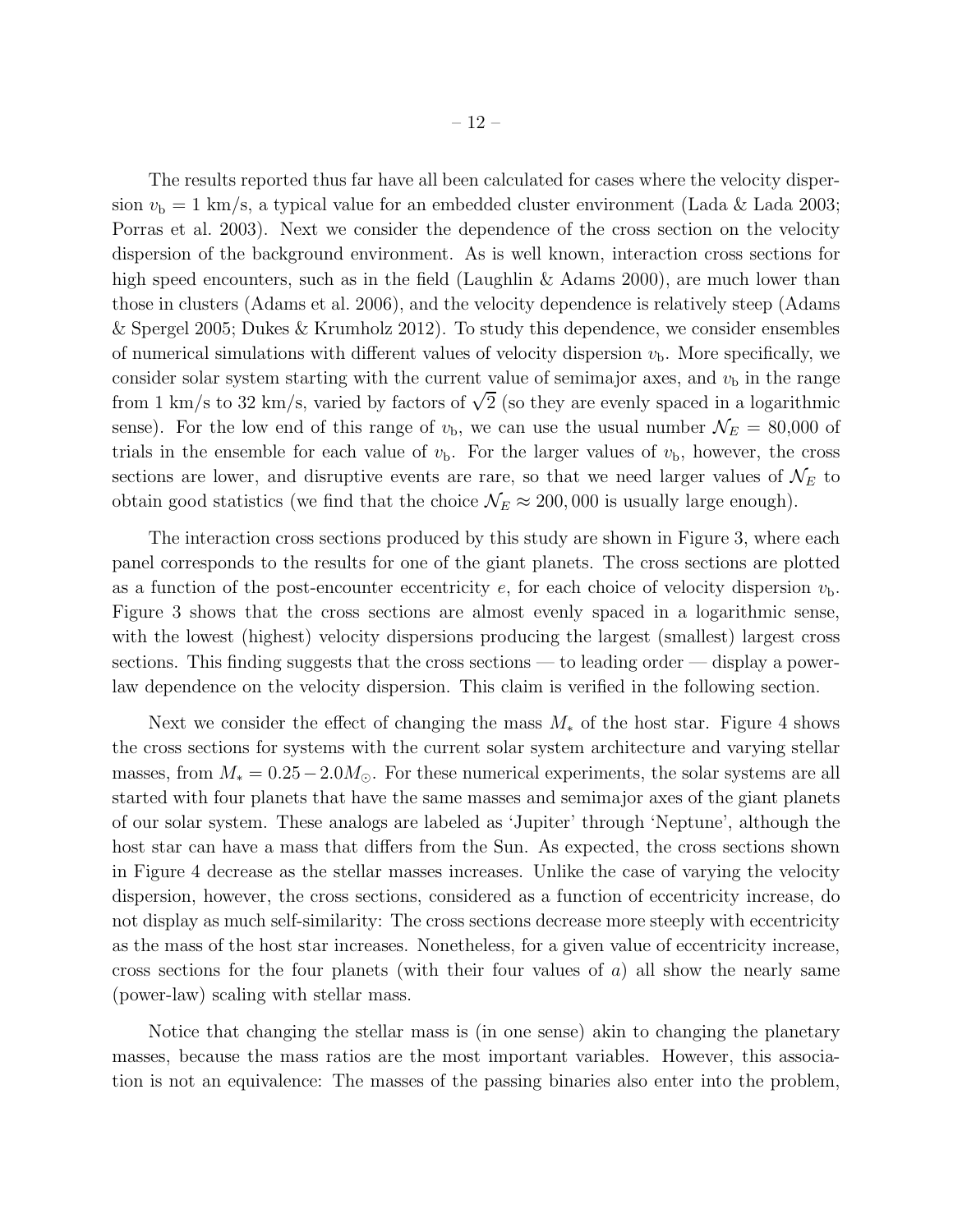

Fig. 4.— Cross sections for a range of masses of the host star. Each case uses analogs of the four giant planets of our solar system, where the planets start with the current semimajor axes and zero eccentricitiy. Each panel shows the cross sections to increase orbital eccentricity for the analog Jupiter (upper left), Saturn (upper right), Uranus (lower left), and Neptune (lower right). The four curves in each panel correspond to four stellar masses,  $M_* = 0.25$ , 0.5, 1.0, and 2.0  $M_{\odot}$ , from top to bottom.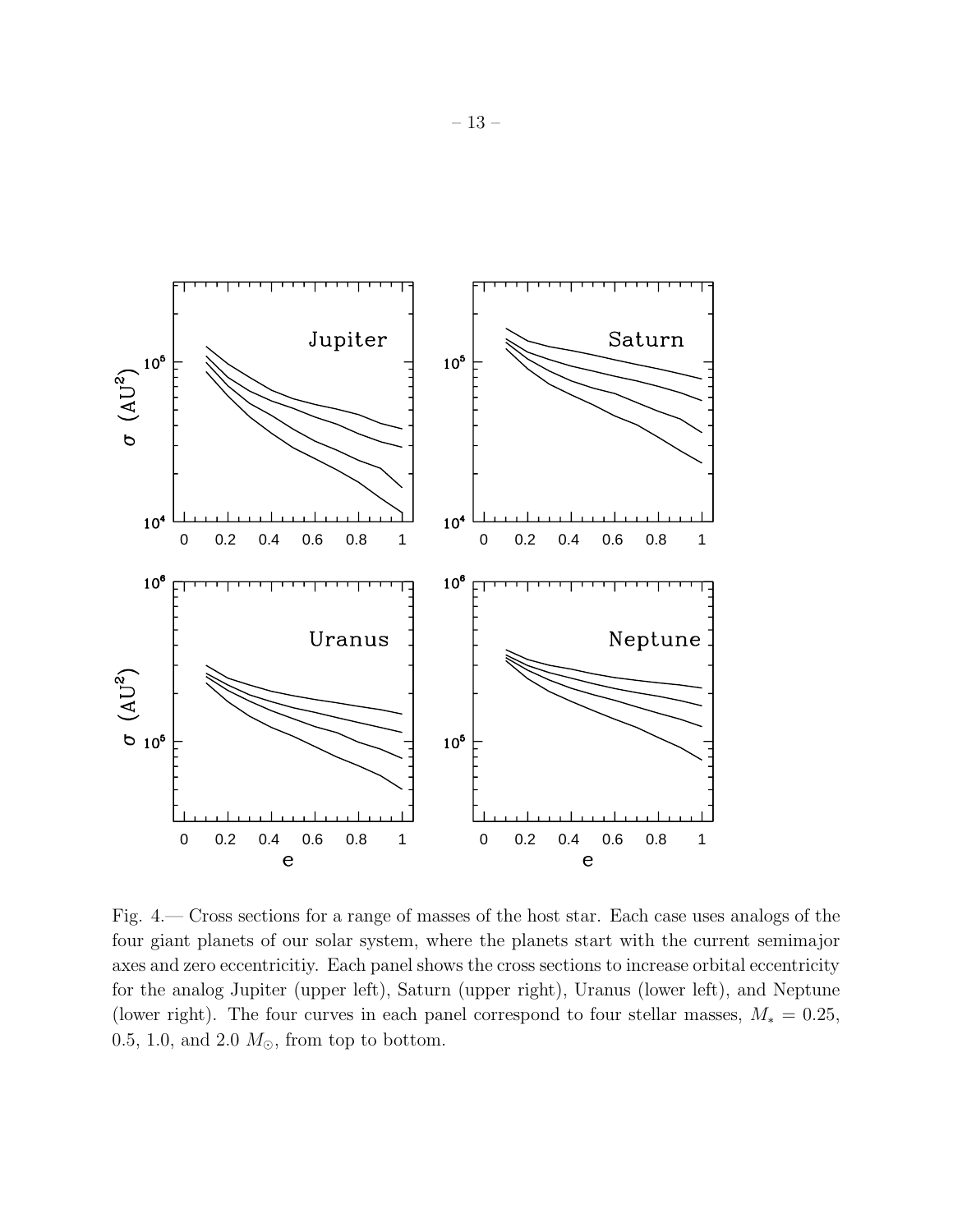and their mass distribution is kept invariant. In addition, if the masses of the planets are increased to the point where the planet-planet interactions play a role, then self-excitation of eccentricity can produce larger cross sections. This issue is addressed below where we consider solar systems with larger planets. We expect interactions to be important in the regime where the angular momentum exchange time scale between planets is comparable to the encounter timescale. The exchange time scale can be determined, but the calculation is different for widely separated planets where the secular approximation is valid and for the resonant case (for further discussion, see Batygin & Morbidelli 2013).

For the starting configurations used thus far, the initial orbital eccentricities of the planets have been taken to be zero. Given this choice, the resulting cross sections represent the cross sections for increasing eccentricity (which cannot decrease from its initial value). However, for the related problem of single stars interacting with binaries, an important difference arises between starting states where the binary has zero eccentricity and states where the binary has small but finite eccentricity (Heggie & Rasio 1996). One might worry that the cross sections calculated herein could be affected by introducing small starting eccentricities for the planetary orbits. We have explored this possibility by using two additional starting configurations for the solar system. In one case, the planetary orbits are started with their currently observed eccentricities,  $e = 0.049, 0.057, 0.045,$  and 0.011 for Jupiter, Saturn, Uranus, and Neptune, respectively. In the second case, the planetary orbits are all started with a larger value of eccentricity  $e = 0.10$ . The resulting cross sections are shown in Figure 5, along with our previous results with zero starting eccentricity. As shown in the Figure, all of the cross sections converge to the same values as long as the final eccentricity is moderately larger than the starting values. The difference between results obtained starting with zero eccentricity and those where the orbits have their current eccentricity is modest. For the larger starting values  $e = 0.10$ , the cross sections for reaching  $e = 0.10$  are enormous of course, much larger than the limits of the plot (and hence are not shown). Even for this starting state, however, the cross sections have almost converged to their "natural" values for  $e \gtrsim 0.20$ , except for the case of Uranus; for this planet, the cross sections for eccentricity excitation only converge for  $e \gtrsim 0.35$ .

The results illustrated in Figure 5 indicate that the problem of solar systems interacting with passing binaries is somewhat different than that of single stars interacting with binaries (Heggie & Rasio 1996). Starting with zero eccentricities has a larger effect in the binarysingle-star setting. One difference between the two cases is that of symmetry: For a single star passing by a binary with zero eccentricity, the incoming trajectory is the same as the outgoing trajectory provided that the encounter is distant (so that the binary orbit can be considered as a ring of mass); this symmetry cancels some of the forcing. However, this symmetry is absent for solar system scattering, even when the planetary orbits are circular.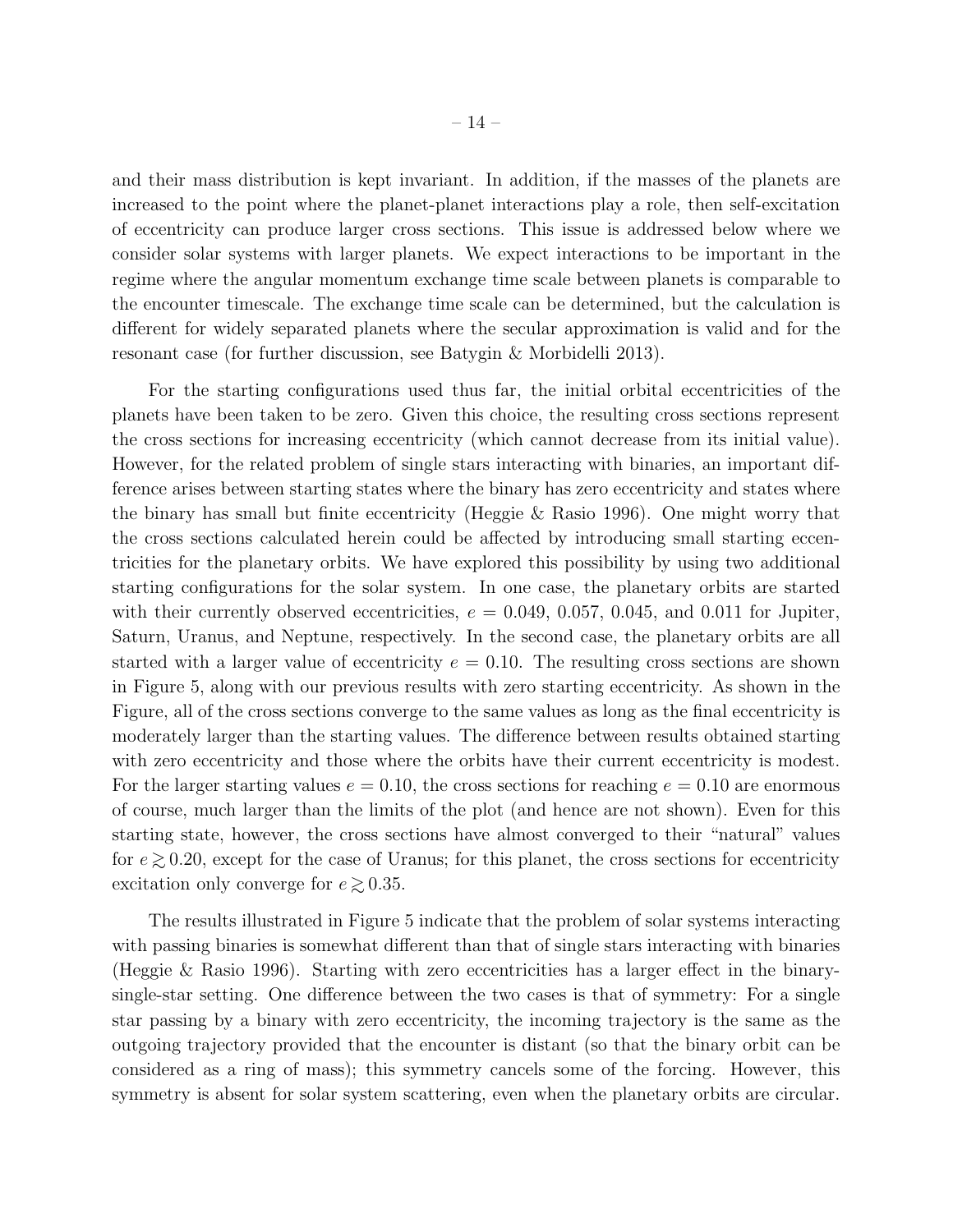

Fig. 5.— Cross sections for the solar system planets and varying initial eccentricities of the planetary orbits. For all cases, the four giant planets of our solar system are started with their current semimajor axes. The solid blue curves show the results for zero initial eccentricitiy; the dashed red curves show the results where the planets start with their current orbital eccentricities ( $e = 0.049, 0.057, 0.045,$  and  $(0.011)$ ; the black dotted curves show the results where the starting orbits all have  $e = 0.10$ . Cross sections are given for Jupiter (bottom curves), Saturn, Uranus, and Neptune (top curves).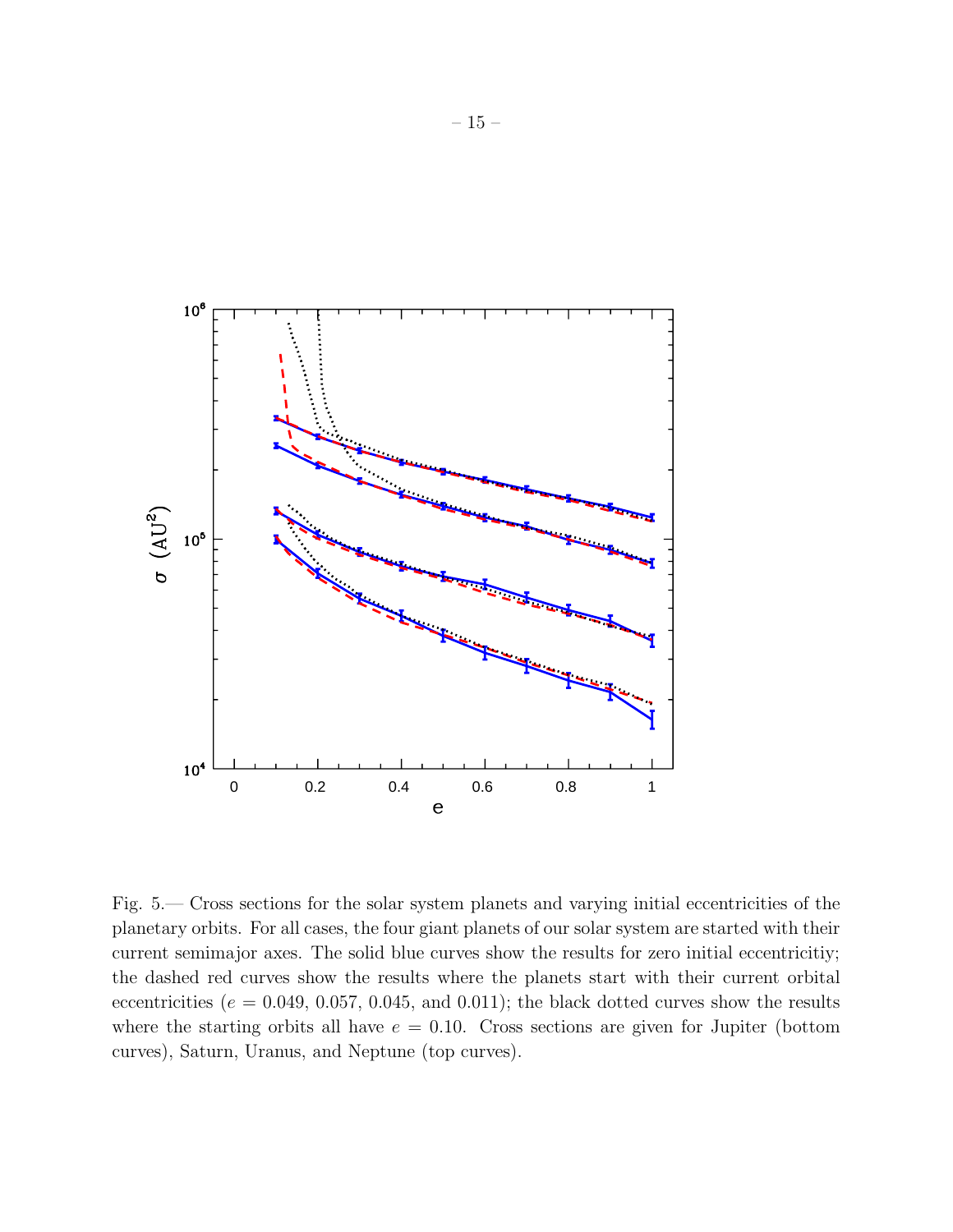The binaries that impinge upon the solar systems are themselves eccentric, where  $e$  is drawn from the observed binary eccentricity distribution (which favors high  $e$ ). In addition, the solar systems have four planets, with different orbital phases, and this property also breaks the symmetry (albeit to a lesser degree). Another difference between the two scattering problems is that the cross sections of this paper are averaged over an ensemble of different binary properties and different encounter parameters. The binary scattering results (Heggie & Rasio 1996) show that the the difference between finite eccentricity and circular orbits is largest for distant encounters, but the effect (the change in eccentricity) is largest for close encounters (see their Figure 2). The cross sections of this paper include both regimes, but the cross section is dominated by the close encounters where the results for  $e = 0$  and  $e \neq 0$ are similar. As a result, starting the planetary orbits with non-zero eccentricity has only a modest effect on the cross sections considered in this paper (provided that one considers post-encounter eccentricities sufficiently larger than the starting values).

Next we consider the effects of planetary mass on the scattering cross sections. The results are shown in Figure 6 for the usual Solar System parameters and for an analog solar system where all of the giant planets have the mass of Jupiter  $(m_P = 1m_J)$ . Both classes of systems start with the same semimajor axes (the present-day values in our system) and zero eccentricity. The figure shows that the cross sections for increasing the eccentricities of Neptune and Uranus are largely unaffected by the increase in planetary mass, but the cross sections for Jupiter and Saturn are somewhat larger. Note that the cross sections are plotted only for eccentricity values  $e \geq 0.20$ . Within such a massive planetary system, small eccentricities ( $e \sim 0.10$ ) are easily excited by planet-planet interactions; as a result, the cross sections for eccentricity increase — as determined through our numerical scheme are extremely large and are not plotted in the figure.

The numerical results for the cross sections can be understood as follows: To leading order, we often expect the planets to act as test particles, so that the cross sections should not be sensitive to the planetary masses. For sufficiently massive planets, however, an increase in the eccentricity of one planet can lead to significant perturbations acting on the other planets, thereby leading to increased eccentricity excitation. By increasing the mass of all of the planets to that of Jupiter, the resulting solar systems are more excitable. The largest increase in the cross sections, which occurs for Jupiter and for low eccentricties, is only a factor of  $\sim$  2; most cross sections experience smaller changes. These results are generally consistent with the idea that our Solar System is "full", i.e., no additional planets and little additional mass can be added to the extant planets without rendering the system unstable. In fact, even the current solar system is unstable on sufficiently long time scales (Batygin  $\&$ Laughlin 2008; Laskar & Gastineau 2009).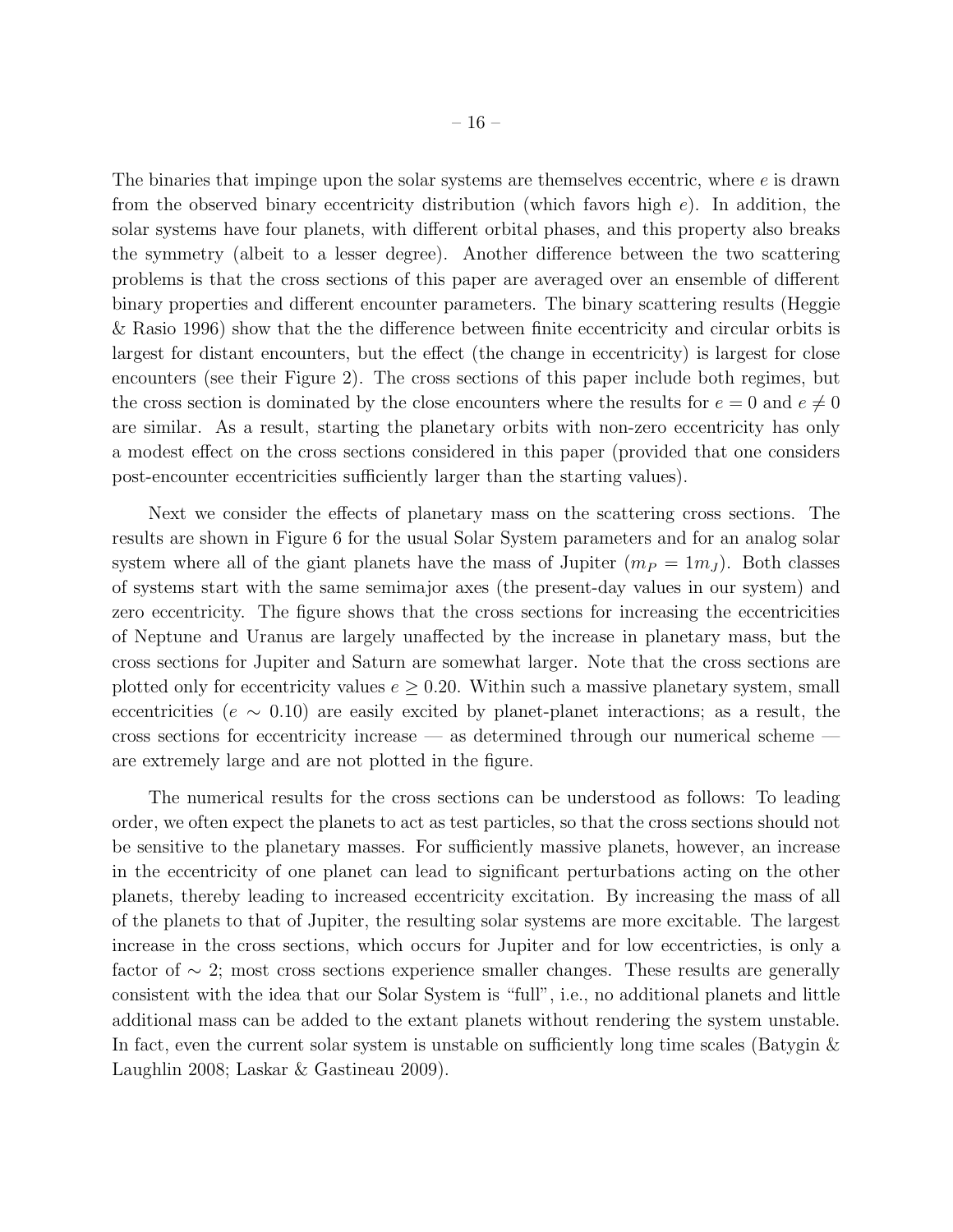

Fig. 6.— Cross sections for the current solar system architecture (solid blue curves) compared with cross sections for systems where the giant planets all have mass  $m_P = 1m_J$  (dashed red curves). In both cases, the planets are started with the current semimajor axes of the giant planets in our Solar System and with zero eccentricity. Cross sections are shown for analogs of Jupiter (bottom curves), Saturn, Uranus, and Neptune (top curves).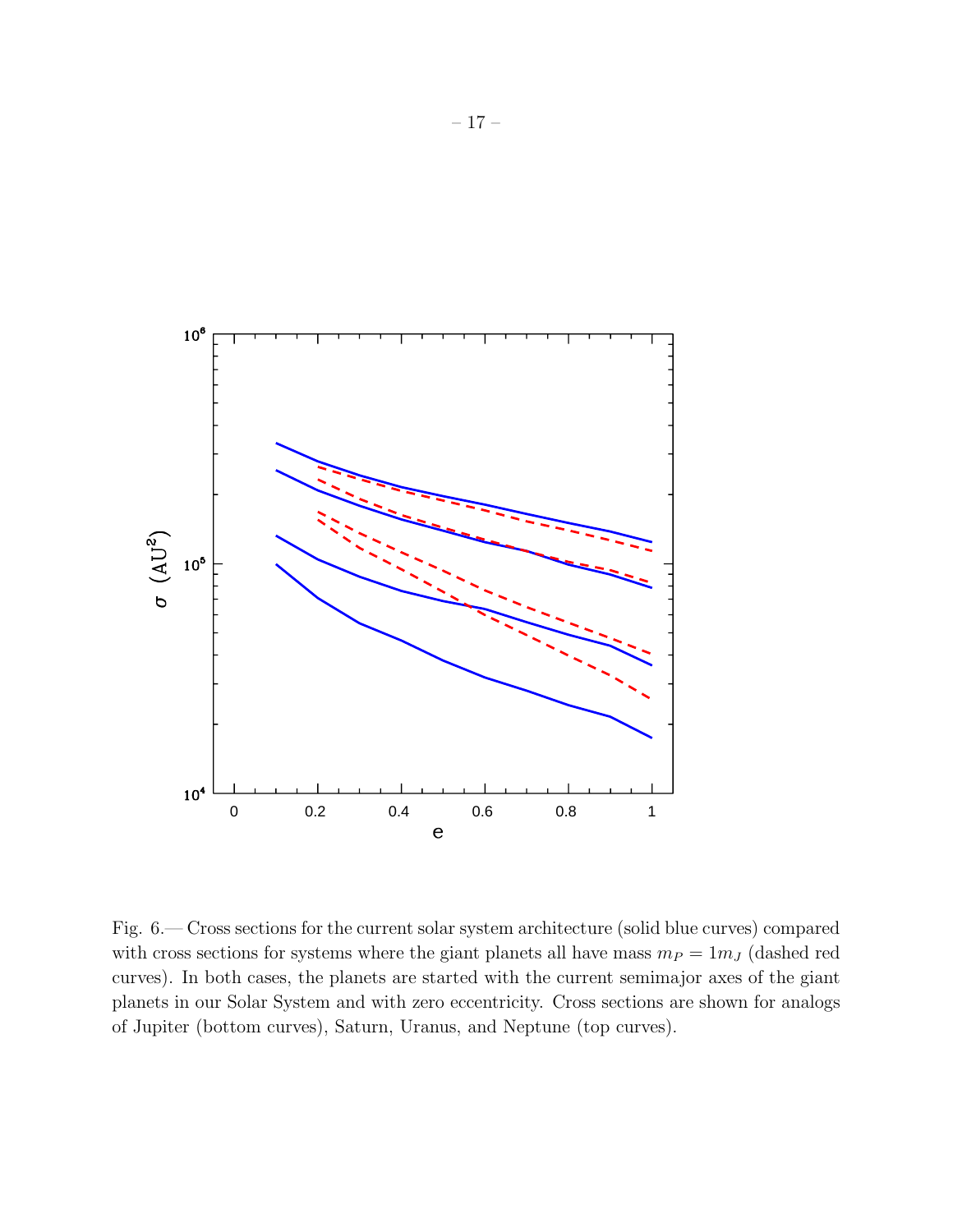

Fig. 7.— Cross sections for increasing the spread of inclination angles of the planetary orbits. All of the giant planets are started in the same plane; the quantity  $\Delta i$  is the total range of inclination angles of the four orbits after the encounters. Cross sections are shown for a variety of velocity dispersions, from  $v<sub>b</sub> = 1$  km/s (top curve) to  $v<sub>b</sub> = 16$  km/s (bottom curve), where the values are evenly spaced logarithmically (by factors of  $\sqrt{2}$ ).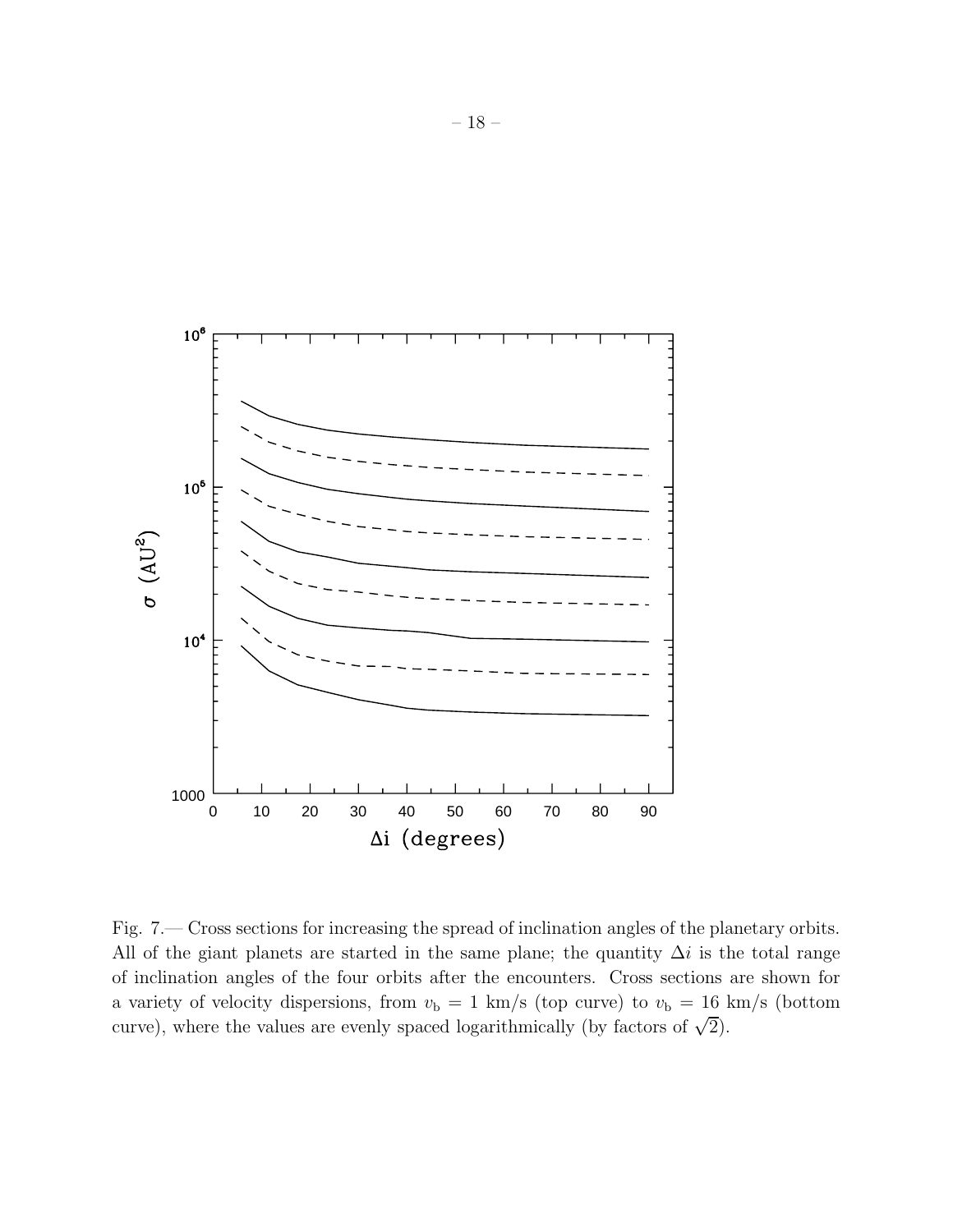Another way in which planetary orbits can be altered by scattering encounters is by changing their inclination angles. For all of the simulations, we start the four giant planets in the same plane (so that  $i_J = i_S = i_U = i_N = 0$ ). After the encounters, the inclination angles of the four planets are, in general, nonzero. We define the post-encounter spread  $\Delta i$ of the inclination angles according to the expression

$$
\Delta i \equiv \max \left\{ \cos^{-1} \left[ \frac{\mathbf{J}_j \cdot \mathbf{J}_k}{J_j J_k} \right] \right\},\tag{4}
$$

where the  $J_i$  are the angular momentum vectors of the planetary orbits and where the indices run through all four of the giant planets. The resulting cross sections for increasing the spread of inclination angles is shown in Figure 7. The Figure shows the cross sections for a range of velocity dispersions of the background cluster, from  $v<sub>b</sub> = 1$  km/s to  $v<sub>b</sub> = 16$  km/s, where the values are spaced by factors of  $\sqrt{2}$ . The cross sections are almost evenly spaced in the semi-logarithmic plot and have nearly the same shape as a function of  $\Delta i$ . These properties indicate that the cross section has a power-law dependence on  $v<sub>b</sub>$  (see Section 4).

In general, increases in the inclination angles are positively correlated with increases in eccentricity. This result is not unexpected, as changes in both orbital elements correspond to disruption of the initial states. To illustrate this trend, we plot the increases in the spread of inclination angle  $\Delta i$  versus the post-encounter eccentricity in Figure 8. The two variables are in fact well correlated, but the range of possible  $\Delta i$  values for a given eccentricity e is large. As a result, in the figure we plot the mean values of  $\Delta i$  averaged over a bin of width  $\Delta e = 0.05$ . With this choice of binning, the data show a well-defined correlation, where the spread in the inclination angles grows to about 80° as the eccentricity grows to unity. The four curves shown in Figure 8 correspond to the four giant planets. Note that the orbits of all four planets show the same general trend.

The cross sections discussed thus far correspond to the immediate, post-encounter properties of the solar systems. In addition to immediate ejection, however, the solar systems can be rendered sufficiently unstable so that they eject planets long after the scattering encounters are over. These longer term ejection events can be divided into (at least) two types. In the first — and most unstable — case, the scattering encounters leave the planetary orbits with high enough eccentricity so that adjacent orbits cross. Most orbiting-crossing systems will eventually eject one of their planets, provided that the system is not in a mean motion resonance; furthermore, perturbations due to stellar encounters are unlikely to place a planetary system in resonance. We address the effects of this type of instability by finding the cross sections for producing orbit-crossing planetary systems (see below). In the second case, systems with more modest eccentricities can be unstable over long spans of time. In order to assess the effects of this latter class of outcomes, the post-encounter systems must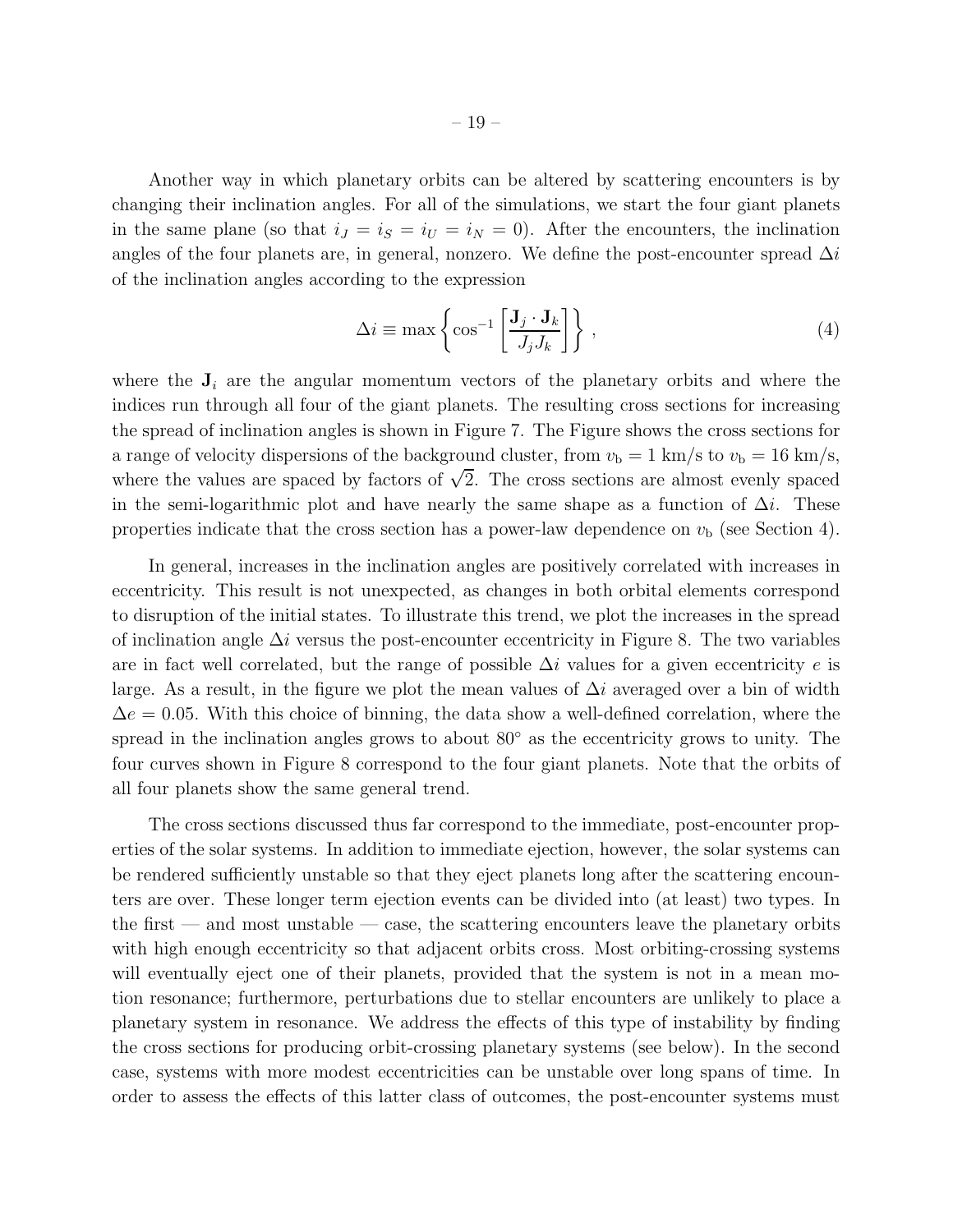

Fig. 8.— Correlation between eccentricity increases and increases in the spread of inclination angles of the planetary orbits. All of the giant planets are started in the same plane with circular orbits; the quantity  $\Delta i$  is the total range of inclination angles of the four orbits after the encounters. Correlations are shown for the orbital elements changes of Jupiter (heavy dashed red curve), Saturn (black solid curve), Uranus (black dotted curve), and Neptune (heavy blue solid curve). For each planet, the inclination angle increases are binned over a range  $\Delta e = 0.05$ . Although the correlation is well-defined, the range of  $\Delta i$  for a given value of e is relatively large. The error bars (shown for the Neptune curve only) depict the standard deviations.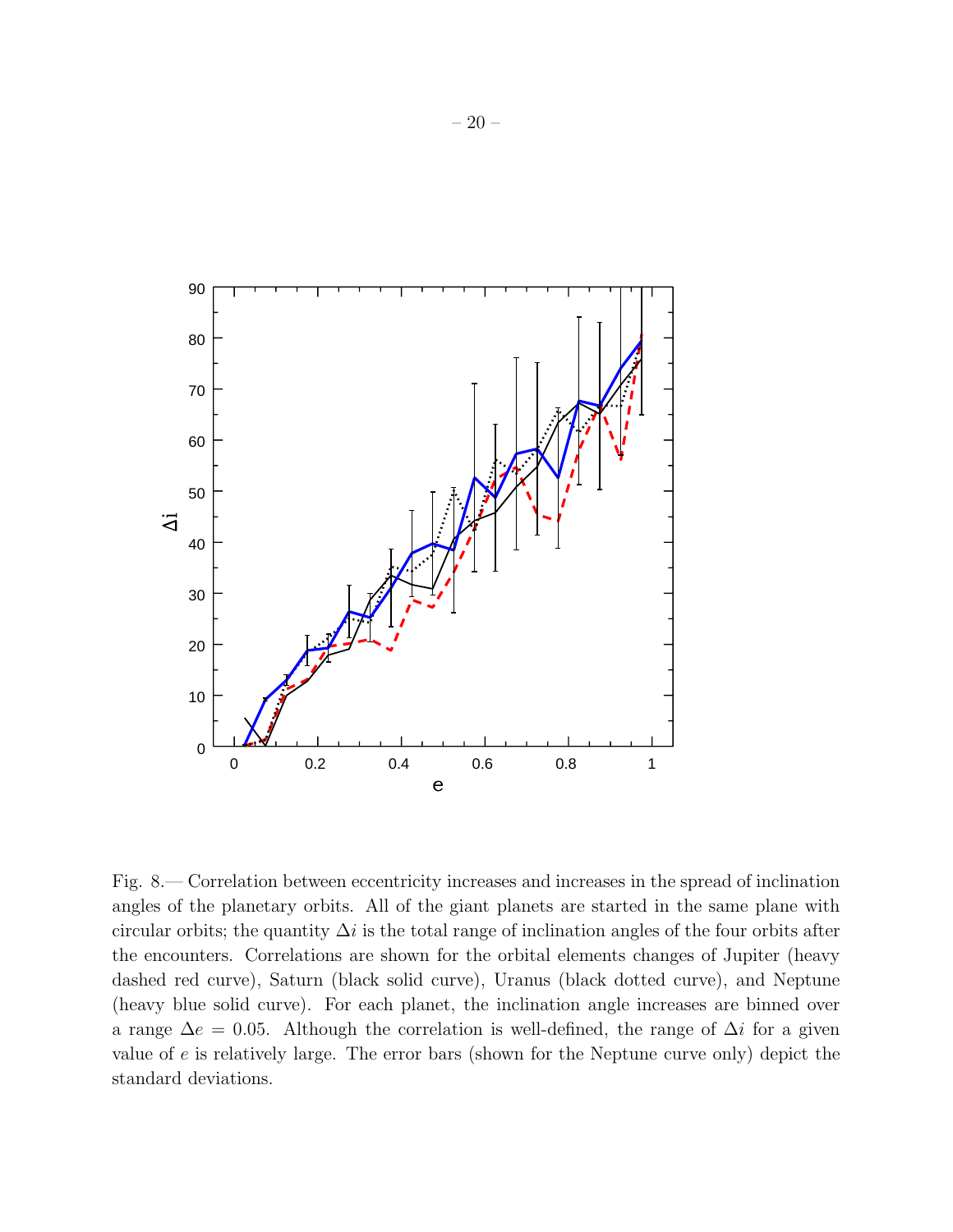

Fig. 9.— Cross sections for the ejection of at least one planet as a function of velocity dispersion  $v<sub>b</sub>$  in the cluster. The target systems have four giant planets with the masses and semimajor axes of our solar system bodies. Cross sections are shown for three cases: increases in eccentricity large enough to produce orbit crossing (solid dark curve), direct ejection of a planet (dotted red curve), either channel of ejection (solid blue curve).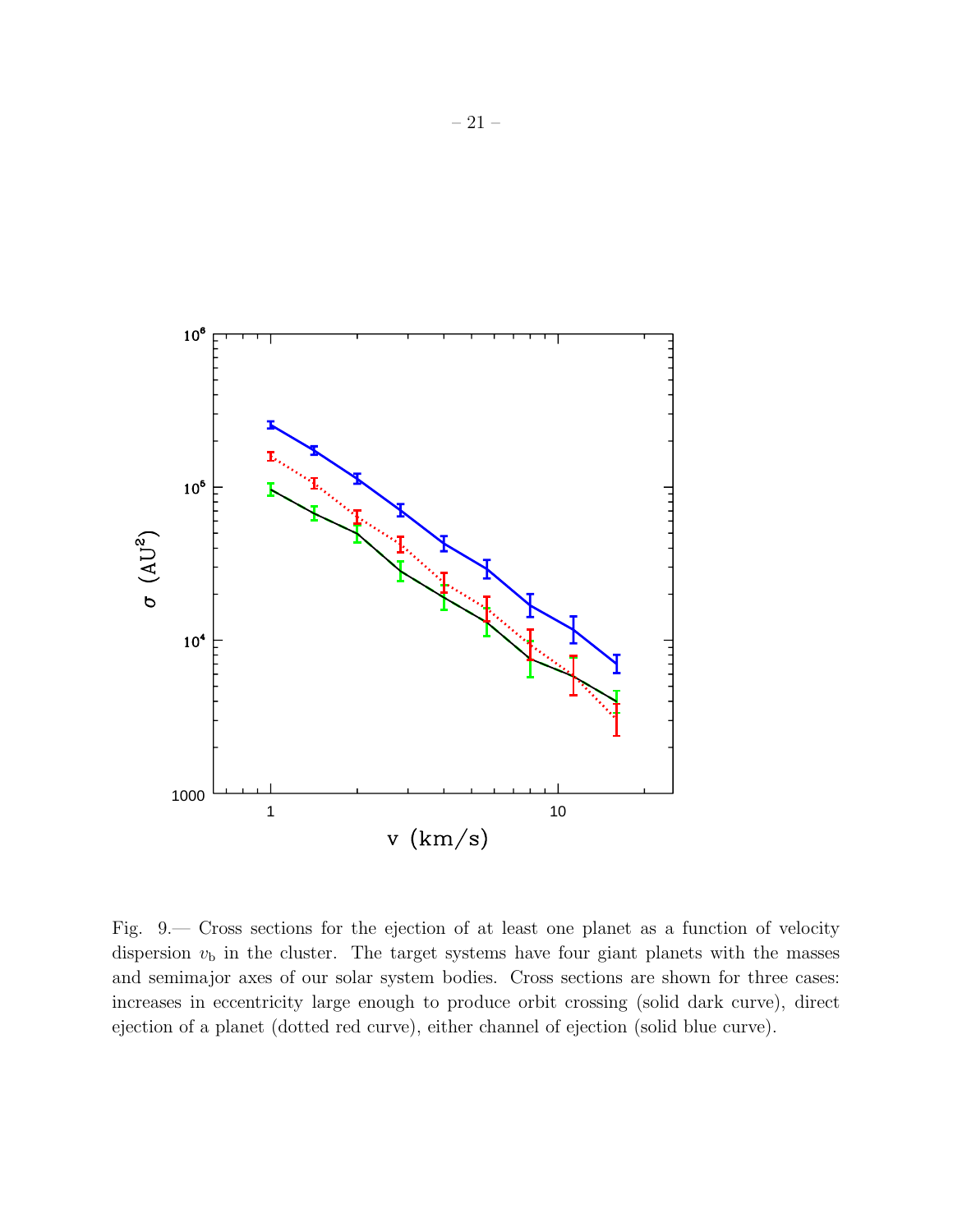be integrated over typical stellar ages (billions of years). This task is beyond the scope of this present work, but provides an interesting problem for the future.

Using the results of our numerical experiments, we can calculate the cross sections for the scattering interactions to leave any two orbits with high enough eccentricities to cross. For the case of the analog solar system, where the four giant planets have their current masses and semimajor axes, the resulting cross sections are shown in Figure 9. Three sets of cross sections are shown as a function of the velocity dispersion  $v<sub>b</sub>$  of the background cluster. The cross sections for the post-encounter system to have an orbit-crossing configuration are shown as the lower, green solid curve in the figure. For the calculation of this cross section, only systems where all of the planets are retained by the host star are included. The cross sections for the system to eject any planet (including those planets captured by the passing stars) are shown as the red dotted curve. Finally, the total cross sections for ejection, including both direct ejection of a planet and/or crossing orbits, are shown as the blue solid curve in the figure. The error bars depict the uncertainties in the cross sections due to incomplete Monte Carlo sampling. Note that the cross sections for orbit crossing and the cross sections for direct ejection are roughly comparable, with the latter slightly larger (except at high velocity dispersion, where they are the same within the sampling uncertainties). The total cross section for ejection is thus larger than that for direct ejection by a factor of  $\sim$  2. This statement holds only for the current solar system architecture, but remains valid over the range of velocity dispersion shown here  $(v_b = 1 - 16 \text{ km/s}).$ 

We can now compare the results for the standard solar system architecture with that of the more compact configuration motivated by the Nice model. Here we consider only the most compact version where the planets are in multiple mean motion resonances (see Figure 2). The compact configuration is expected to have lower cross sections for direct ejection. But the orbits are closer together, so that less eccentricity excitation is required to produce crossing orbits. On the other hand, the semimajor axes are smaller, which lowers the cross sections for eccentricity increase. We find here that the cross sections for orbit crossing are comparable,  $\langle \sigma \rangle = 96, 500 \pm 3750 \text{ AU}^2$  for the standard configuration versus  $\langle \sigma \rangle = 92,200 \pm 3710 \text{ AU}^2$  for the compact multi-resonant case. However, the cross section for direct ejection is larger for the standard solar system by a factor of 1.5, so that the total ejection cross section remains larger by a factor of  $\sim$  1.25.

Although the semimajor axes of planetary orbits are altered less dramatically than the eccentricities and inclination angles during scattering encounters, the values of a are nonetheless affected. The possible variations are quantified in Figure 10, which shows the cross sections for producing relative changes  $(\Delta a)/a$  in the semimajor axes of the four giant planets. This ensemble of numerical simulations uses the standard solar system architecture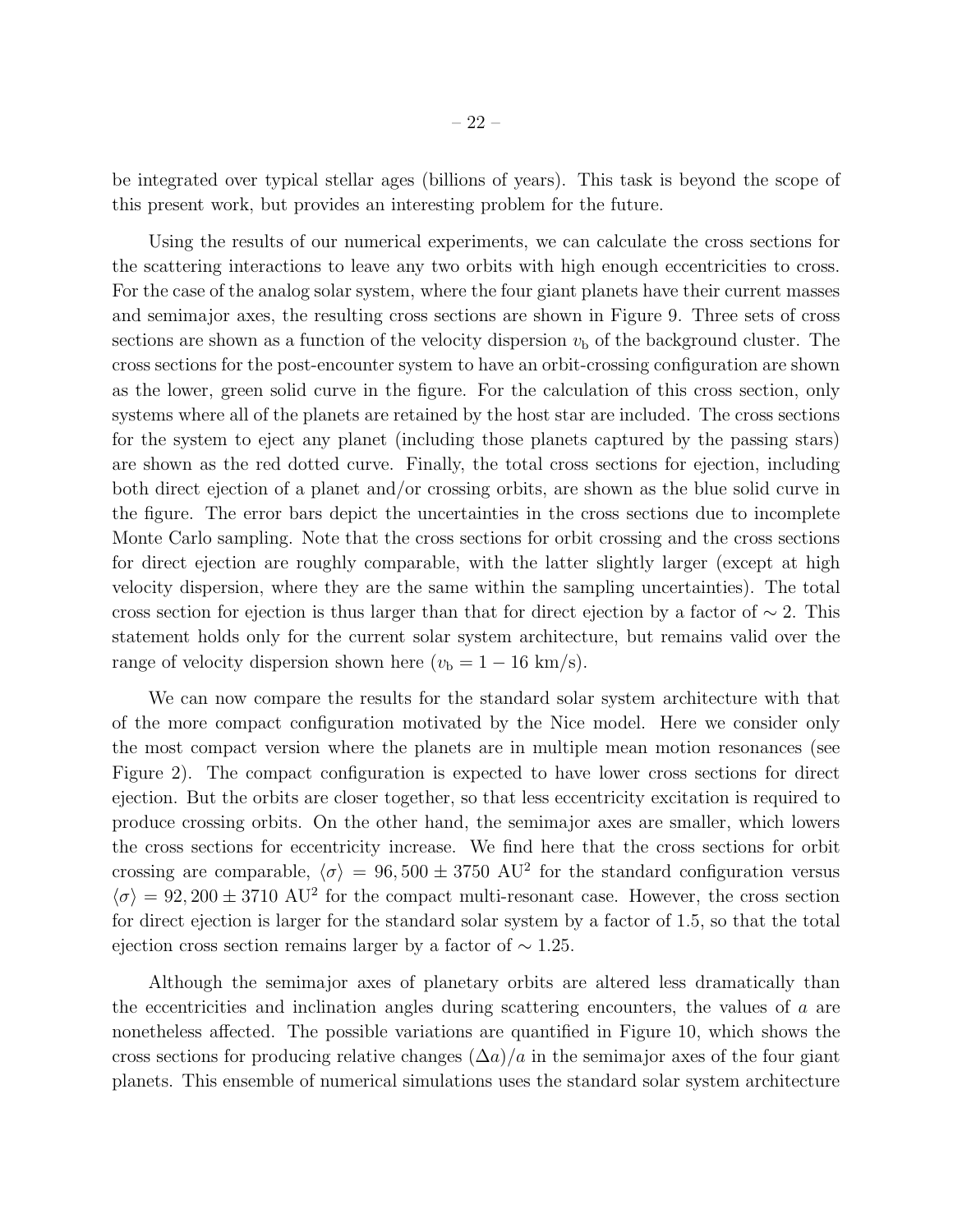

Fig. 10.— Cross sections for changes in the semimajor axis of the planetary orbits due to scattering encounters. The target systems are analogs of our Solar System, with the four giant planets initially in circular orbits with the current values of their semimajor axes. The plots shows the cross sections for relative changes  $(\Delta a)/a$  in the semimajor axis for the orbits of Jupiter (lower red curve), Saturn (green curve), Uranus (cyan curve), and Neptune (upper blue curve).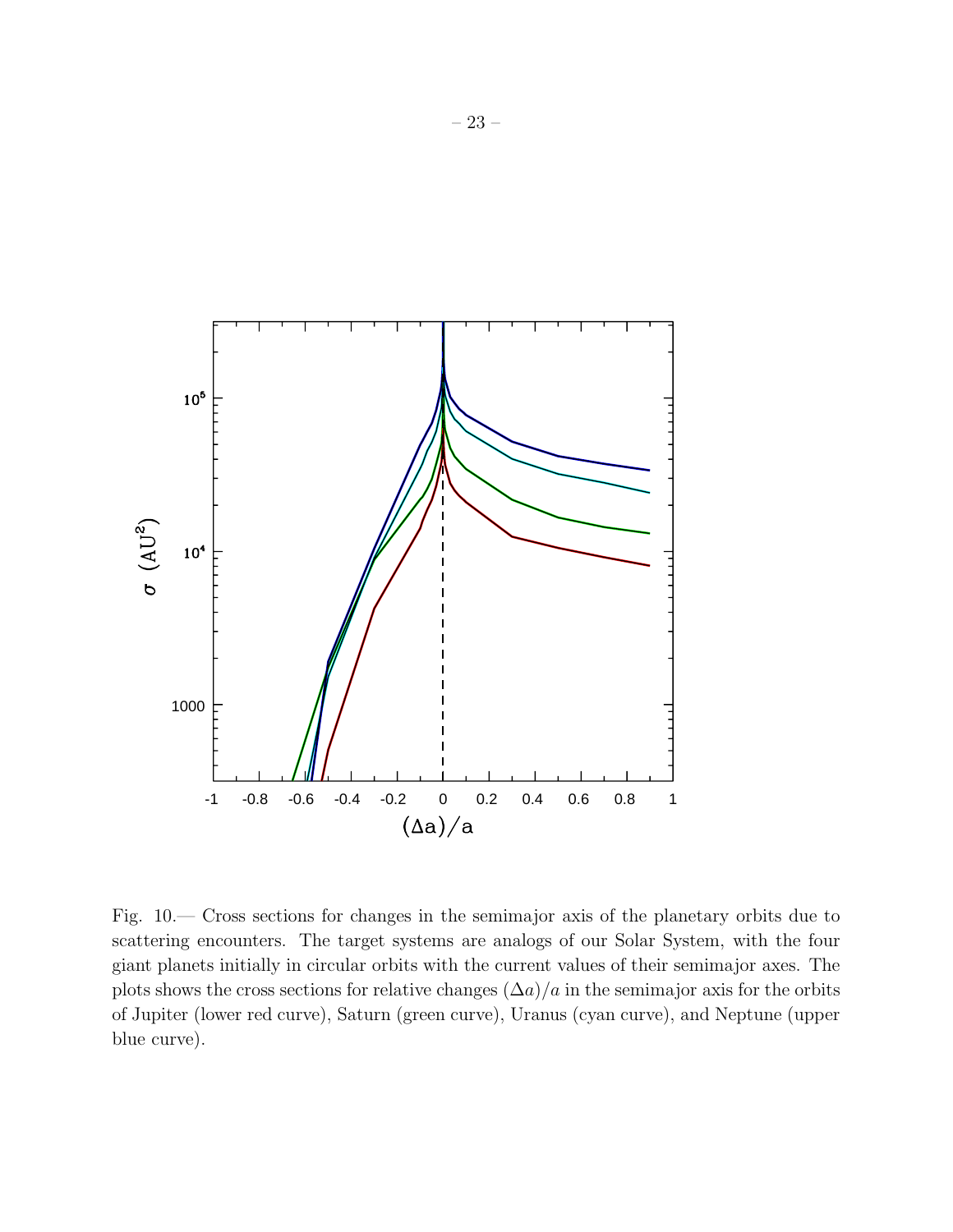as initial conditions, where the planets have their current masses and semimajor axes. The velocity dispersion of the background cluster is taken to be  $v<sub>b</sub> = 1$  km/s. As expected, the cross sections are largest for Neptune (top blue curve) and smallest for Jupiter (bottom red curve). As a crude approximation, the cross sections are proportional to the starting semimajor axes of the planets (although closer inspection shows the scaling is somewhat less steep than linear).

Scattering encounters can cause the semimajor axes to become either smaller or larger, corresponding to the loss or gain of orbital energy. However, Figure 10 shows that the process is highly asymmetric, where the orbits are much more likely to become larger (gain energy) than to move inward (lose energy). The scattering encounters rarely reduce the semimajor axes by more than a factor of two. Moreover, the magnitude of the cross sections are relatively small. More specifically, the cross sections for changing the initial semimajor axes by  $10\%$  are roughly comparable to — but somewhat smaller than — the cross sections for ejecting a planet (compare Figures 1 and 10). One might think that cross sections for moderate changes  $\Delta a$  would be larger than those for ejection. However, the cross sections for changes in semimajor axis do not include the ejections themselves, i.e., they are the cross sections for changing the semimajor axis with the planet remaining bound to its host star. For large changes in  $a$ , there is not much parameter space where  $a$  is increased but the planet remains bound (thereby leading to the values shown in Figure 10). Notice also that the figure does not show cross sections for overly small values of  $(\Delta a)/a$ ; the cross sections become singular in the limit  $(\Delta a)/a \to 0$ , as marked by the vertical dashed line.

The cross sections considered thus far correspond to interactions between solar systems and passing binaries. On the other hand, roughly half of the stellar population consists of single stars, so that the corresponding cross sections for singles must also be determined. Since we are primarily interested in a comparison between the cross sections for single stars and binaries, it is crucial to use the same sampling for all of the parameters in the problem. Toward this end, we use exactly the same procedure as before (outlined in Section 2), but let the mass of the second star go to zero. In this limit, the other, single star automatically resides at the center of mass of the system (and the value of the binary eccentricity becomes irrelevant). The resulting cross sections for single stars interacting with solar system analogs are shown in Figure 11. As before, the initial solar systems consist of four giant planets with the masses and semimajor axes of the present day Solar System (but with zero starting eccentricity). Each panel shows the interaction cross sections for eccentricity increases for a given planet (as labeled). Results are shown for four values of the velocity dispersion of the background cluster, i.e.,  $v_{\rm b} = 1, 2, 4$ , and 8 km/s (ordered from top to bottom in each panel).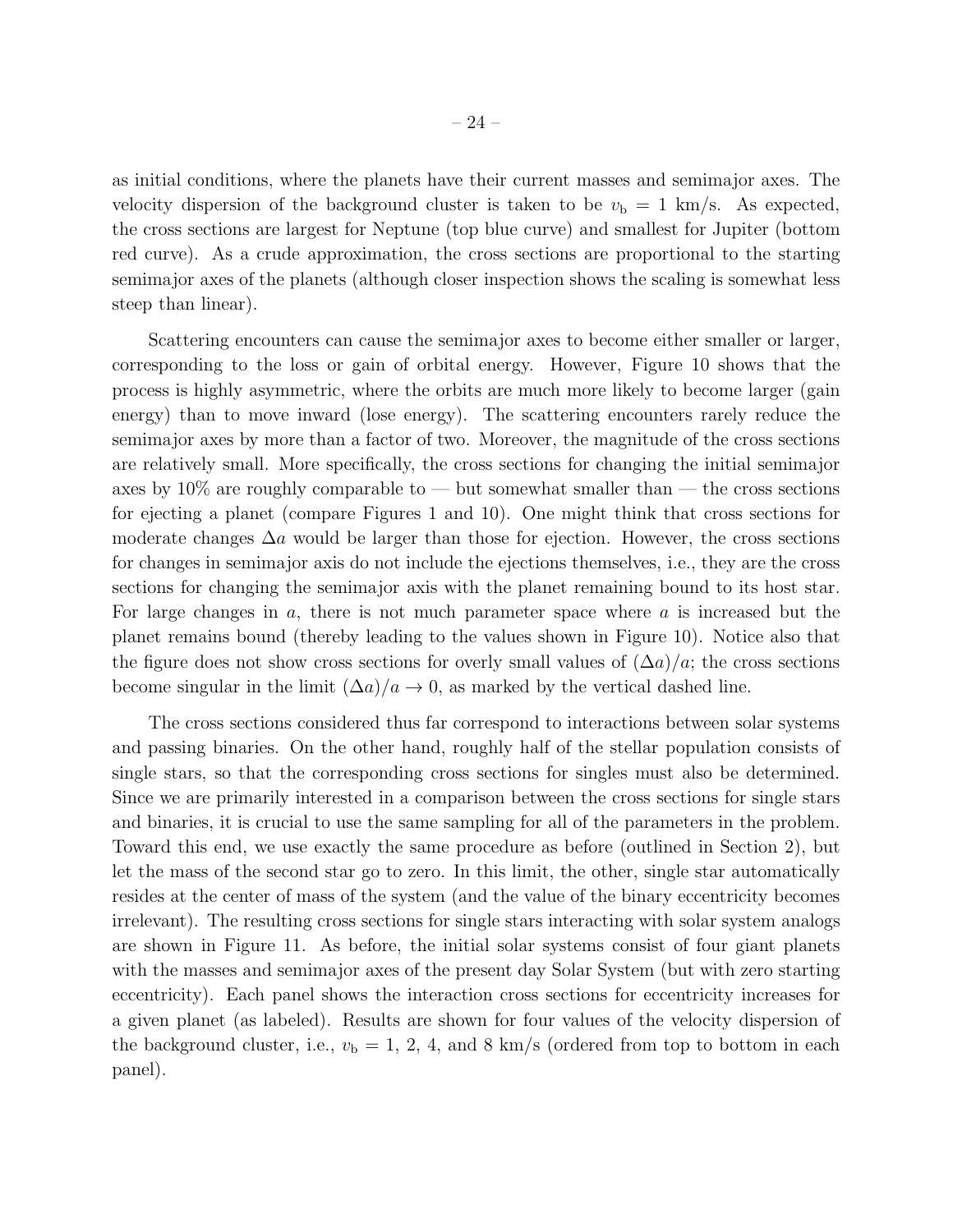

Fig. 11.— Cross sections for eccentricity increase due to encounters with passing single stars. The target systems are analogs of our Solar System, with the four giant planets in circular orbits with their current values of semimajor axis. Each panel shows the cross sections for a given planet, as labeled, where the curves correspond to varying velocity dispersions of the background cluster:  $v_b = 1, 2, 4,$  and 8 km/s (from top to bottom).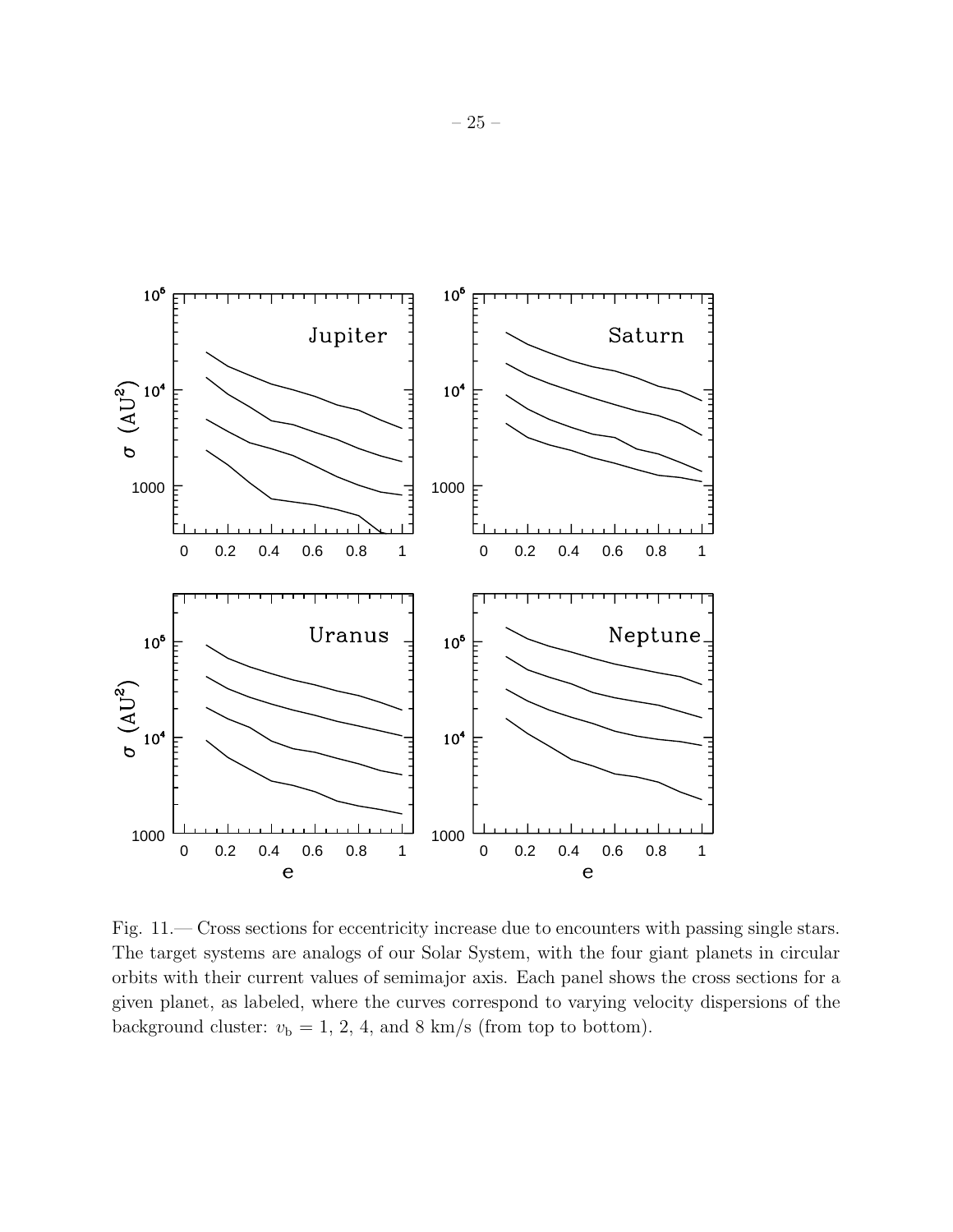Next we make a rough comparison of the cross sections for single star interactions (Figure 11) with those obtained earlier for binaries (e.g., Figure 3). The single star cross sections are smaller by *more than a factor of two*. Note that the binary systems are, on average, somewhat wider than the size of the solar systems. As a result, as a pair of stars passes by a solar system, it consists mostly of empty space but still provides (roughly) twice the opportunity for interaction as a single star. One thus expects at least a factor of two reduction in the cross sections for passing singles. The fact that the reduction is larger than a factor of two is thus significant and indicates that the dynamics of the binaries themselves must contribute. Further, as discussed in the following section, the cross sections for single stars exhibit a different dependence on the background velocity dispersion and a slightly steeper dependence on post-encounter eccentricity.

For convenience, Table 1 collects the cross sections for the ejection and capture of all four planets. For each solar system configuration considered in this paper, the table lists two sets of cross sections, where the first line corresponds to planetary ejection and the second line corresponds to planetary capture. The Standard Model (the first configuration in the table) represents the case where the four giant planets have the masses and semimajor axes of our current Solar System, the host star has mass  $M_* = 1.0 M_{\odot}$ , the velocity dispersion of the cluster  $v<sub>b</sub> = 1$  km/s, and the interacting stars are binary. The first column in the table labels the solar system configuration by the variable that differs from its standard value. The error bars in the table are those due to incomplete Monte Carlo sampling. One way to assess statistical significance is through the ratio of the cross section to its sampling error. For the ejection cross sections, the mean value (averaged over the entire table) of this signal to noise ratio is  $\sim$  14, so that the ejection cross sections are well-determined. Capture events are much more rare. For the capture cross sections, the mean value of the signal to noise ratio is only ∼ 4. For the rarest events, captures with high cluster velocity dispersion, the cross sections are only defined at the factor of two level.

#### 4. Analysis and Scaling Laws

The cross sections found in the previous section display relatively simple dependences on the underlying variables of the problem: For example, for each type of solar system, the cross sections, when considered as functions of the post-encounter planetary eccentricity e, all display the same general shape. As a result, the functions  $\langle \sigma \rangle$ (e) can (almost) be rescaled to find a universal functional form, where scaling factors take into account the initial semimajor axis a of the planet, the velocity dispersion  $v<sub>b</sub>$  of the background environment, the stellar mass  $M_*$ , and so on. The goal of this section is to understand the general scaling properties of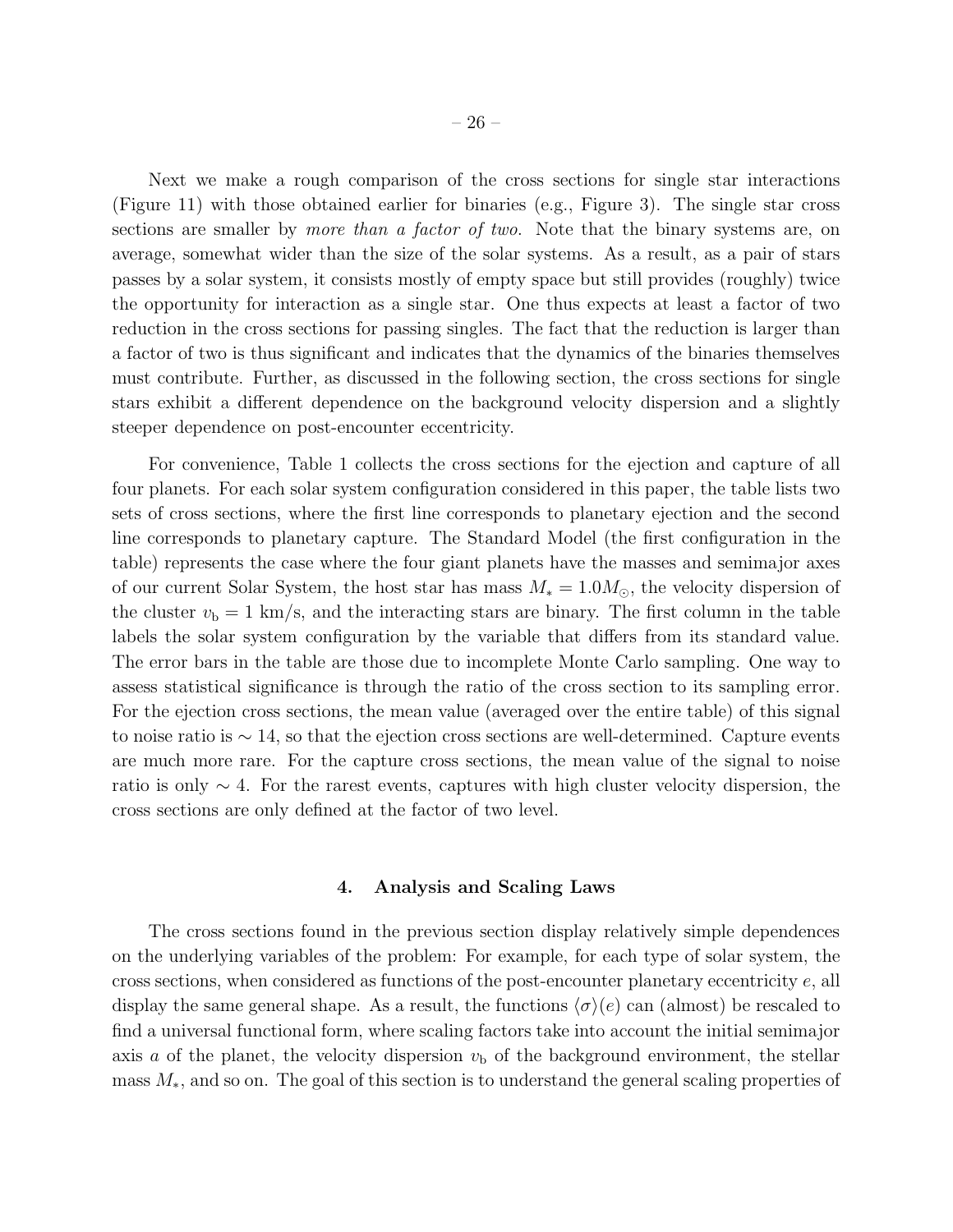the cross sections and to determine the extent to which they are self-similar. In general, selfsimilarity arises when physical scales are either missing from a problem or do not contribute to the results (Barenblatt 2003); we return to this issue at the end of the section.

Even in the reduced case where we consider one planet at at time, the interactions considered in this paper involve four bodies (the host star, the planet, and two binary members). Unfortunately, four-body interactions are rather difficult to describe analytically to any reasonable degree of approximation. As a result, the goal of this section is relatively modest: Instead of building complicated analytical models for 4-body (and higher N-body) dynamics, we consider here basic physical principles that can be used as motivation for scaling laws. We then combine these heuristic results with our detailed numerical determinations of the cross sections. The result is physically motivated fitting formula that characterize the cross sections over the parameter space of interest  $(a, v_{\rm b}, M_*, e)$ .

To start the discussion, consider the simplest case where the the cross section for interactions is the geometrical cross section  $\pi a^2$  provided by a planet in its initial orbit. Further, we consider the planets to be independent of each other during the encounters. This cross section will be enhanced by gravitational focusing, so we can write down an heuristic expression for the cross section in the form

$$
\langle \sigma \rangle_0 \approx \alpha \pi a^2 \left( 1 + \frac{v_{esc}^2}{v_{\infty}^2} \right) , \qquad (5)
$$

where  $v_{esc}$  is the escape speed from the target system (at the location of the planet), and  $v_{\infty}$  is the asymptotic relative speed between the two systems. In order to pass within this cross sectional area, the interacting star (binary) must be about the same distance from the planet as its host star, so that the planet has a chance of being ejected from its original solar system. This expression thus represents the escape cross section. The parameter  $\alpha$ is a dimensionless constant of order unity and is included to encapsulate the uncertainties inherent in this approximation. After inserting the expression for the escape speed, we obtain

$$
\langle \sigma \rangle_0 = \alpha \pi a^2 \left( 1 + \frac{GM_*}{av_b^2} \right) \to \alpha \pi \ell a \,, \tag{6}
$$

where we have replaced the asymptotic speed  $v_{\infty}$  with the velocity dispersion  $v_{\rm b}$  of the cluster (or other background stellar system) and we have defined the corresponding length scale  $\ell \equiv GM_*/v_b^2$  (where  $\ell \sim 890$  AU for  $v_b = 1$  km/s). The final expression represents the limiting form, which is applicable when gravitational focusing dominates, and implies a linear dependence of the cross section on a. Given this form, the cross section requires another length scale. In this problem, the orbit speed of the binary, the asymptotic speed  $v_{\infty}$  of the encounter, the orbit speed of the planet, and the velocity dispersion  $v_{\rm b}$  are all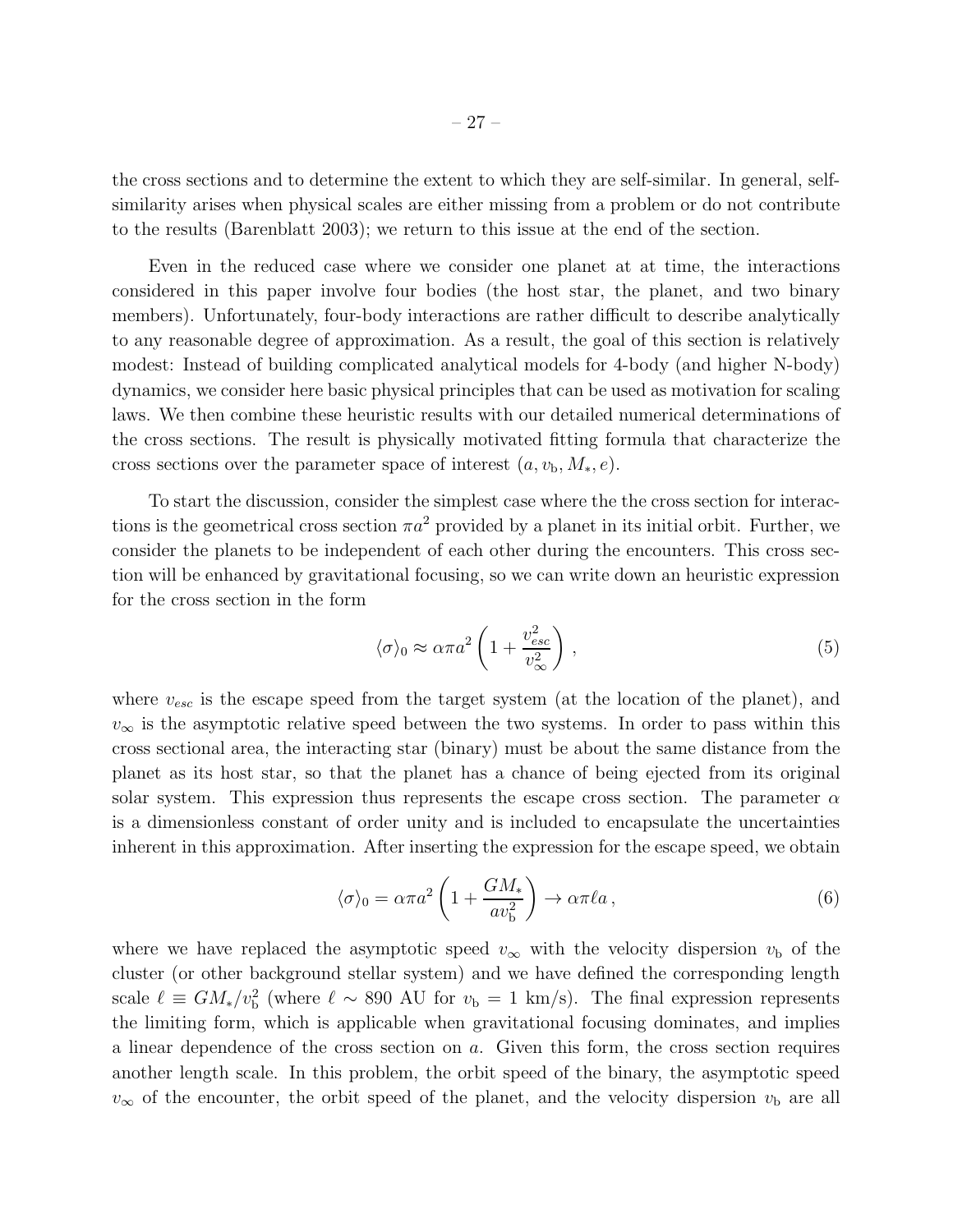roughly comparable  $(1 - 10 \text{ km/s})$ . For example, the orbit of Neptune in our solar system has an escape speed of ∼ 5.5 km/s, whereas the orbit speed of a binary at the peak of the period distribution is also  $\sim 5$  km/s. If we only have a single velocity V, then dimensional analysis implies that the relevant length scale must be  $\ell = GM_*/V^2$ , as given in equation (6); additional uncertainties can be absorbed into the dimensionless parameter  $\alpha$ . Finally we note that for a velocity dispersion  $v<sub>b</sub> = 1$  km/s, the gravitational focusing term dominates by a factor of 30.

The limiting form of equation (6) is linear in the starting semimajor axis  $a$  of the planet. To see how well this expression works, we plot the ejection cross sections of the planets versus semimajor axis in Figure 12. As expected, the ejection cross section is a nearly linear function of the semimajor axis. This trend holds for solar systems starting with the present-day semimajor axes (star symbols) and the more compact configuration where the semimajor axes are spaced by factors of  $5/3$  (open triangles). We also plot results for ultra-compact solar systems in multiple mean motion resonance (open squares). In order to isolate the dependence of the cross sections on initial semimajor axis from planet-planet scattering effects, this latter case uses smaller planet masses (by a factor of 10), so they act more like test masses; to explore a wider range in a, we also take this compact system to be smaller by a factor of 1.35 compared to that considered in the previous section. The error bars delineate the uncertainty due to incomplete Monte Carlo sampling. Not only do the cross sections show nearly linear dependence on a, but the slope of the curve is predicted by the above analysis. The red solid (blue dashed) curve in Figure 12 shows the cross section predicted by equation (6) for the limiting case (full form); for both cases, the characteristic length scale  $\ell = 890$  AU and the dimensionless parameter  $\alpha = 7/5.*$ 

Next we consider the dependence of the cross sections on the post-encounter eccentricity e. For all four planets in all three types of solar system, the e-dependence is similar. Since the ejection cross sections scale linearly with semimajor axis  $a$  (see Figure 12), we scale the cross sections by dividing out one power of a. The resulting scaled cross sections are shown in Figure 13 as a function of eccentricity e. In addition to the individual cases (shown as the light dotted curves), the average is shown as the heavy blue curve, where the error bars depict the standard deviation. This latter quantity provides a measure of the spread in the values of the cross section over the various cases. The standard deviation varies from about 17% of the cross section at low eccentricity  $e = 0.10$  to only about 9% at  $e = 1.0$ .

<sup>∗</sup> In order to set the value for this dimensionless parameter, and others specified in this section, we generally search in increments of  $10^{-2}$ , find the value that gives the minimum RMS error, and then choose the nearest round number (ratio of relatively small integers).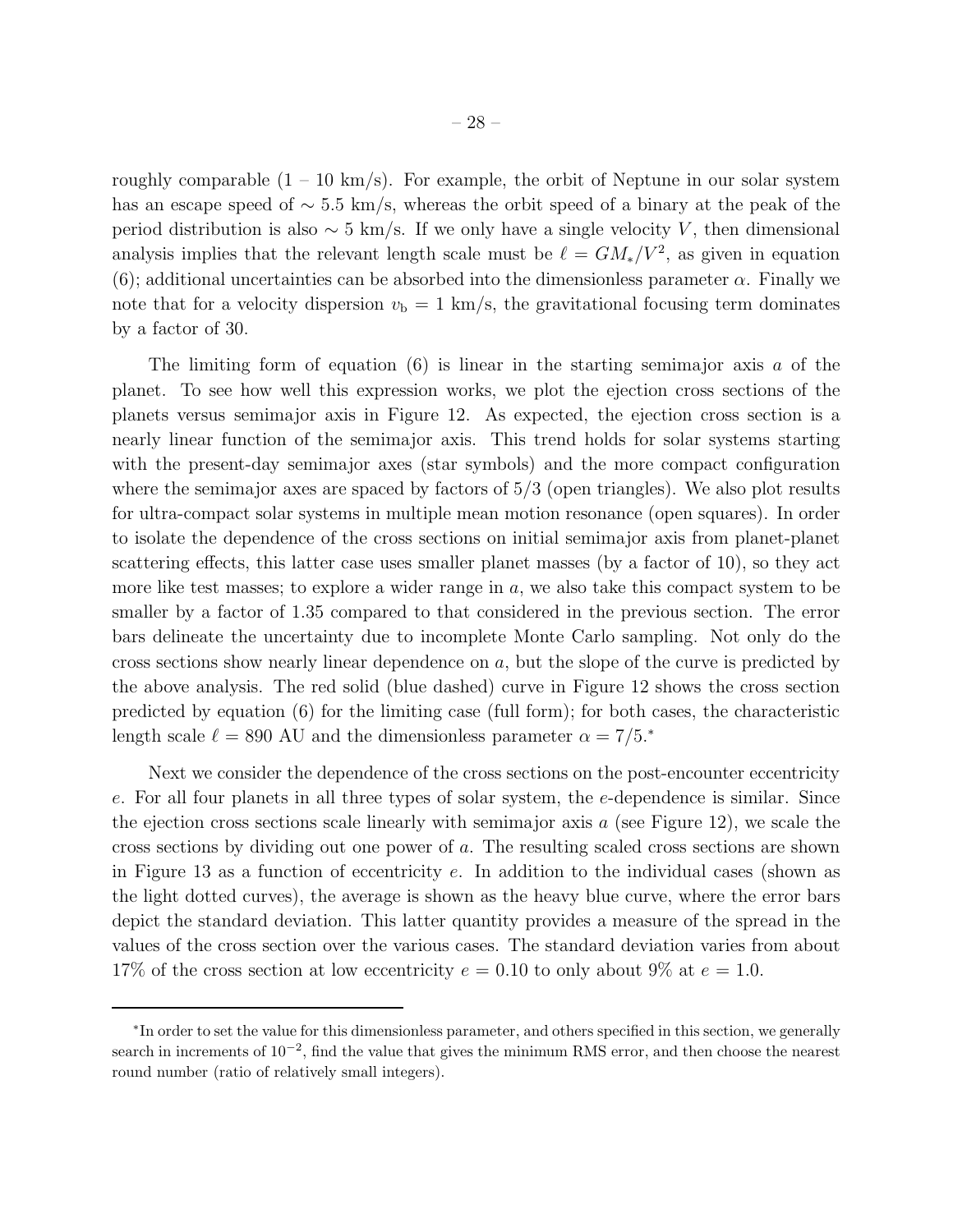

Fig. 12.— Cross sections for planetary escape versus the starting semimajor axis. The 12 points on the plot correspond to the four giant planets in each of three versions of the initial solar system architecture. The symbols represent different starting states, including the semimajor axes of the present-day solar system (stars), a compact configuration with 5/3 semimajor axis ratios (open triangles), and an ultra-compact solar system starting in multiple mean motion resonances (open squares). The red solid line shows the cross section indicated by the limiting form of equation (6); the blue dashed curve shows the full form.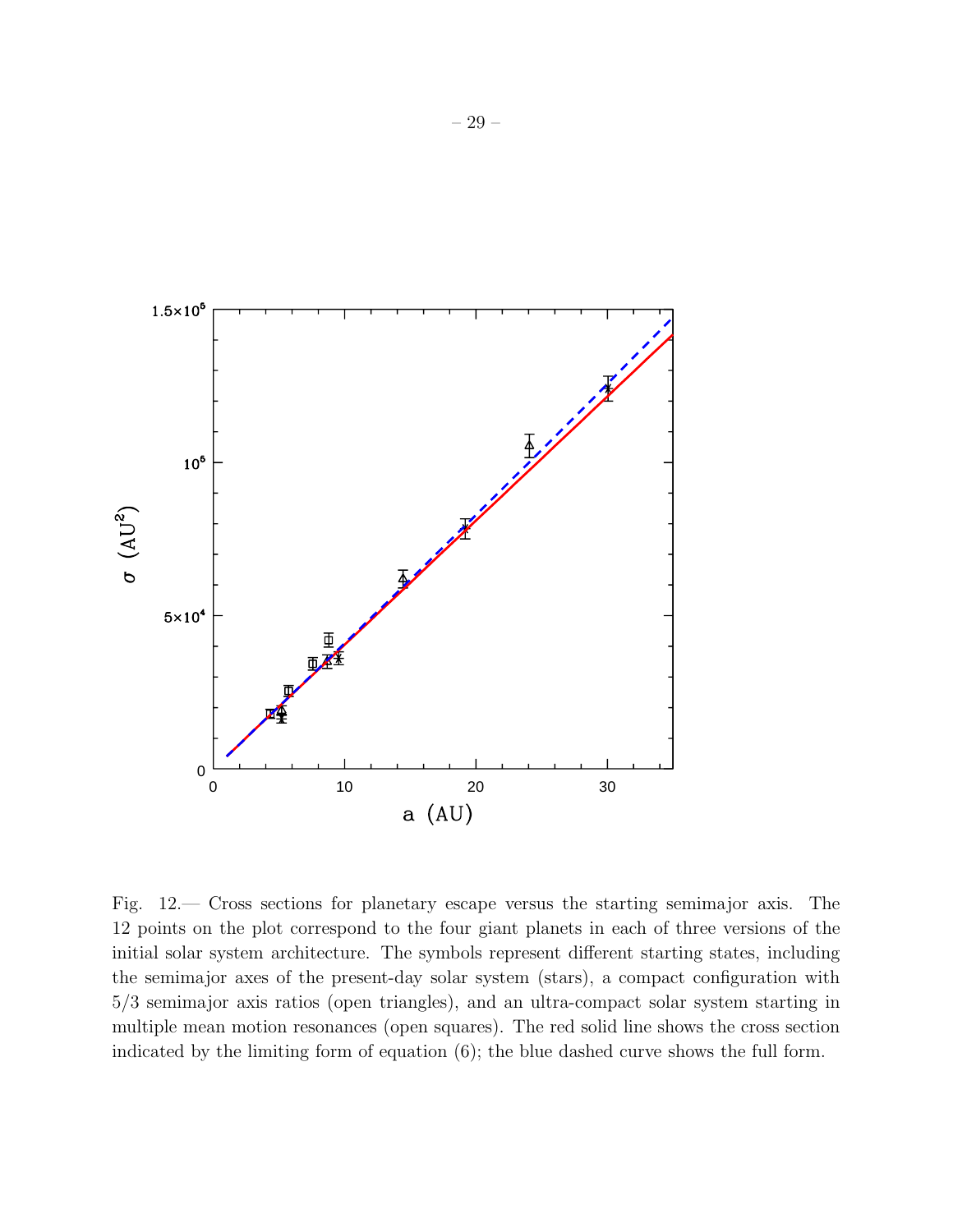The curves in Figure 13 are nearly straight lines on the semi-logarithmic plot, so that the dependence of the cross sections on eccentricity is nearly exponential. For purposes of illustration, we use an exponential fitting function of the form

$$
\frac{\langle \sigma \rangle_e}{a} = \alpha \pi \ell \exp[ b \left( 1 - e \right) ], \qquad (7)
$$

where the first factor enforces consistency with the ejection cross sections considered above. For the value  $b = 4/3$ , we obtain a good fit to the calculated, scaled cross sections, as shown by the heavy red line in Figure 13. Except for first point  $(e = 0.1)$ , the exponential fit (straight red line) agrees with the average values (solid blue curve) to within about 3%, i.e., the difference is much less than the width of the distributions as measured by the standard deviations. Another measure of the quality of the fit is provided the relative differences between the numerically determined cross sections used in constructing Figure 13 and the exponential form given by equation (7); the RMS of these relative errors is  $\sim 12\%$ .

Next we consider the effects of the velocity dispersion of the background cluster environment. As shown in Figure 3 in the previous section, the cross sections vary with the post-encounter eccentricity with approximately the same functional form over a wide range of  $v<sub>b</sub>$ . Only the leading cofficient changes. Moreover, the uniform spacing of the curves in Figure 3 indicates that the cross sections must have a power-law dependence on the velocity dispersion  $v<sub>b</sub>$  (to leading order). We have explored scalings with velocity dependence of the form  $\langle \sigma \rangle \propto v_{\rm b}^{-\gamma}$  $b^{\text{-}\gamma}$  and find that the best fit occurs for  $\gamma \approx 7/5$ . Using this choice of power-law index, we plot the scaled cross sections versus post-encounter eccentricity in Figure 14, where we include the linear a-dependence found previously (i.e.,  $\langle \sigma \rangle v_{\rm b}^{7/5}$  $b^{7/5}/a$ ). Each light dotted curve in the figure shows the result for one planet and one choice of velocity dispersion. The heavy blue curve shows the average over all of the curves, where the error bars depict one standard deviation. The heavy straight red line represents the same exponential dependence given in equation (7) and used in Figure 13. The RMS of the relative differences between the numerically determined cross sections and the curve given by equation (7) is  $\sim 13\%$ . The cross section curves are thus self-similar to this level of accuracy. Furthermore, the dependence of the cross sections on velocity dispersion is nearly independent of the dependence on starting semimajor axis a of the planet.

The dependence of the interaction cross sections on the mass of the host star is somewhat more complicated than for the other variables, as illustrated in Figure 4. As the mass  $M_*$  of the star increases, the cross sections, considered as functions of eccentricity, become steeper. The spacing of the curves in Figure 4 (for different stellar masses) grows with  $e$ , so that the curves are not self-similar. In spite of this complication, we can still fit the cross sections with a power-law function of stellar mass, although the accuracy of the approximation is not expected to be as high as in the previous cases. We thus consider a scaling of the form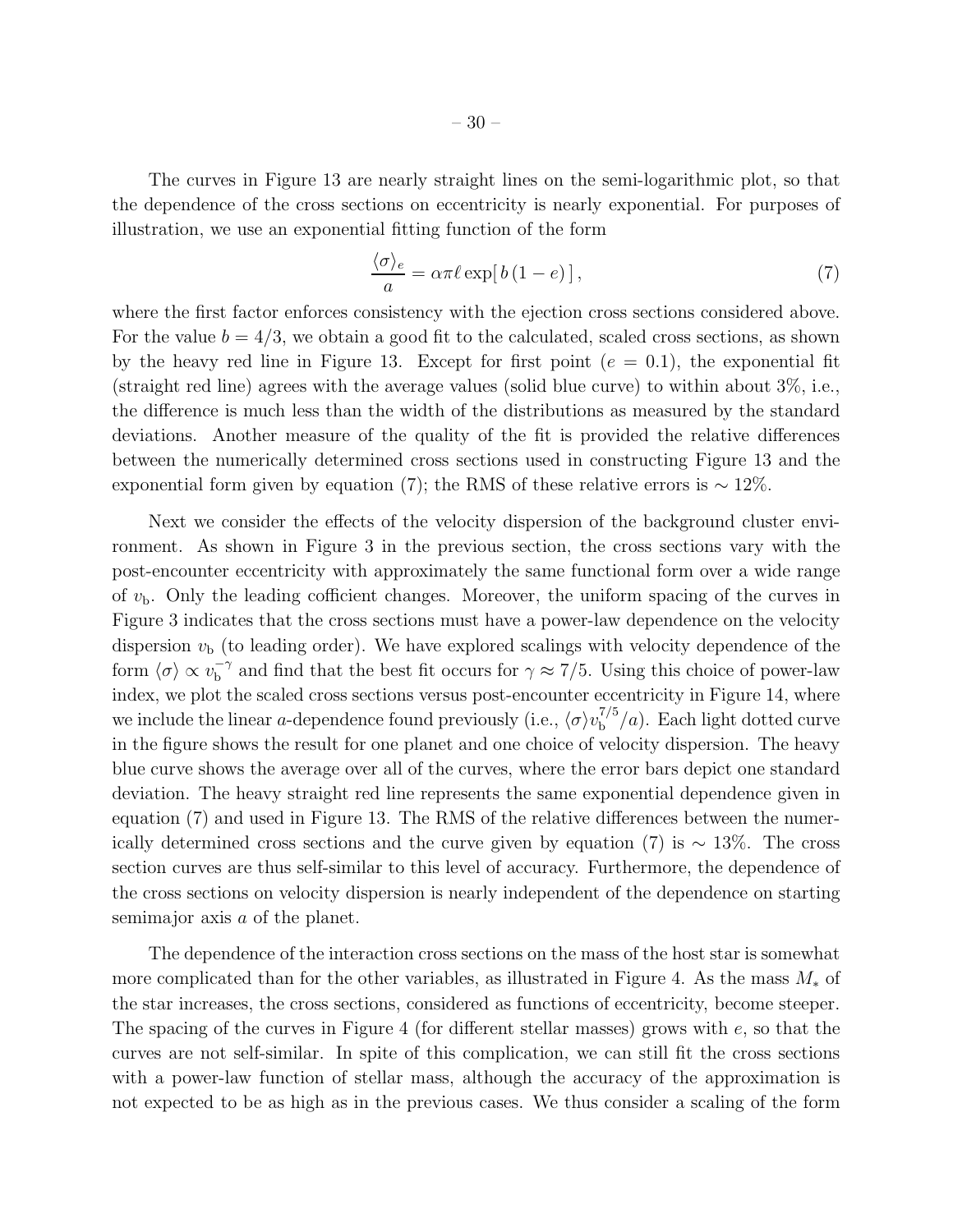

Fig. 13.— Scaled cross sections versus the post-encounter eccentricity e for the four giant planets in each of the starting architectures for the solar system. The individual cases are shown as light dotted curves. The heavy solid blue curve depicts the average, where the error bars depict the standard deviation. The straight red line shows the result for cross sections with a purely exponential dependence on eccentricity.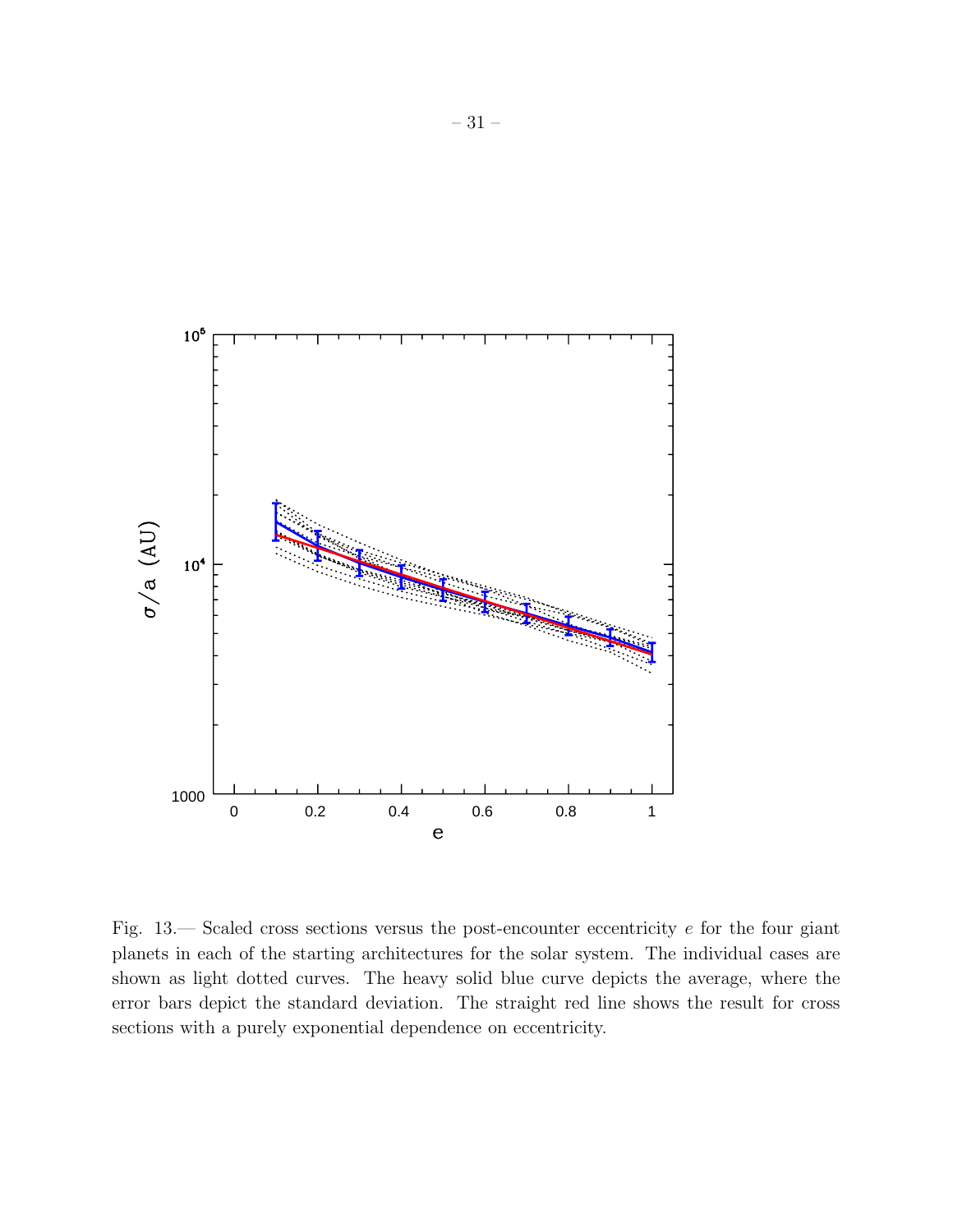

Fig. 14.— Scaled cross sections versus the post-encounter eccentricity e for a collection of different velocity dispersions for the background. The starting state is taken to have four giant planets with the current semimajor axes. Cross sections are scaled by  $v_{\rm b}^{7/5}$  $b^{1/3}/a$  (see text). The individual cases are shown as light dotted curves, with include curves for each of the planets for  $v_{\rm b} = 1 - 16$  km/s, equally spaced logarithmically (by factors of  $\sqrt{2}$ ). The heavy solid blue curve depicts the average, where the error bars depict the standard deviation. The red striaght line shows the result for cross sections with a purely exponential dependence on eccentricity.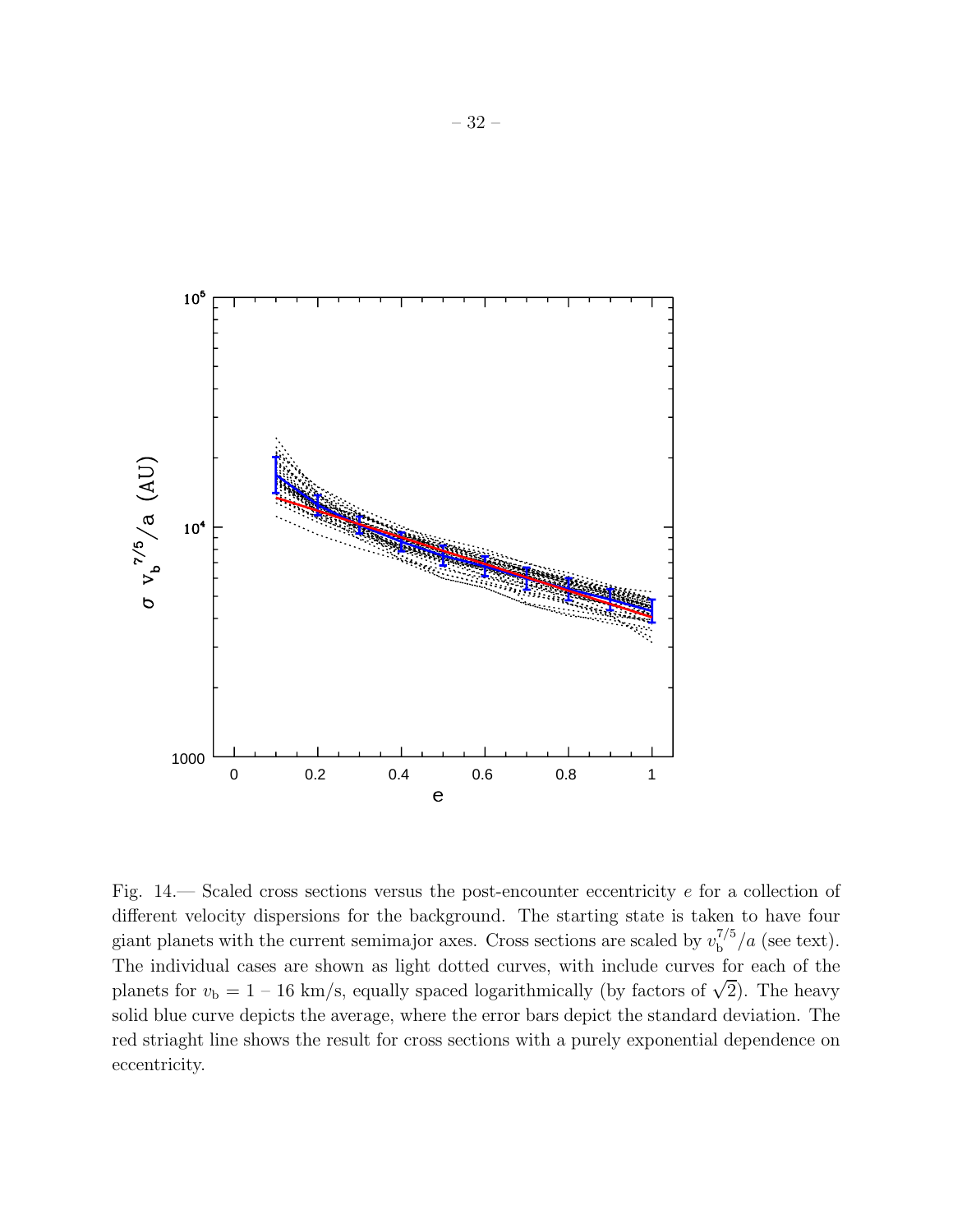

Fig.  $15$ — Scaled cross sections versus the post-encounter eccentricity e for solar systems with different stellar masses. The starting state is taken to have four giant planets with the current masses and semimajor axes. Cross sections are scaled by  $M_*^{1/3}/a$  (see text). The individual cases are shown as light dotted curves, with include curves for each of the four planets for four choices of stellar mass  $M_* = 0.25 - 2.0$   $M_\odot$  (spaced by factors of 2). The heavy solid blue curve depicts the average, where the error bars depict the standard deviation. The red striaght line shows the result for cross sections with a purely exponential dependence on eccentricity.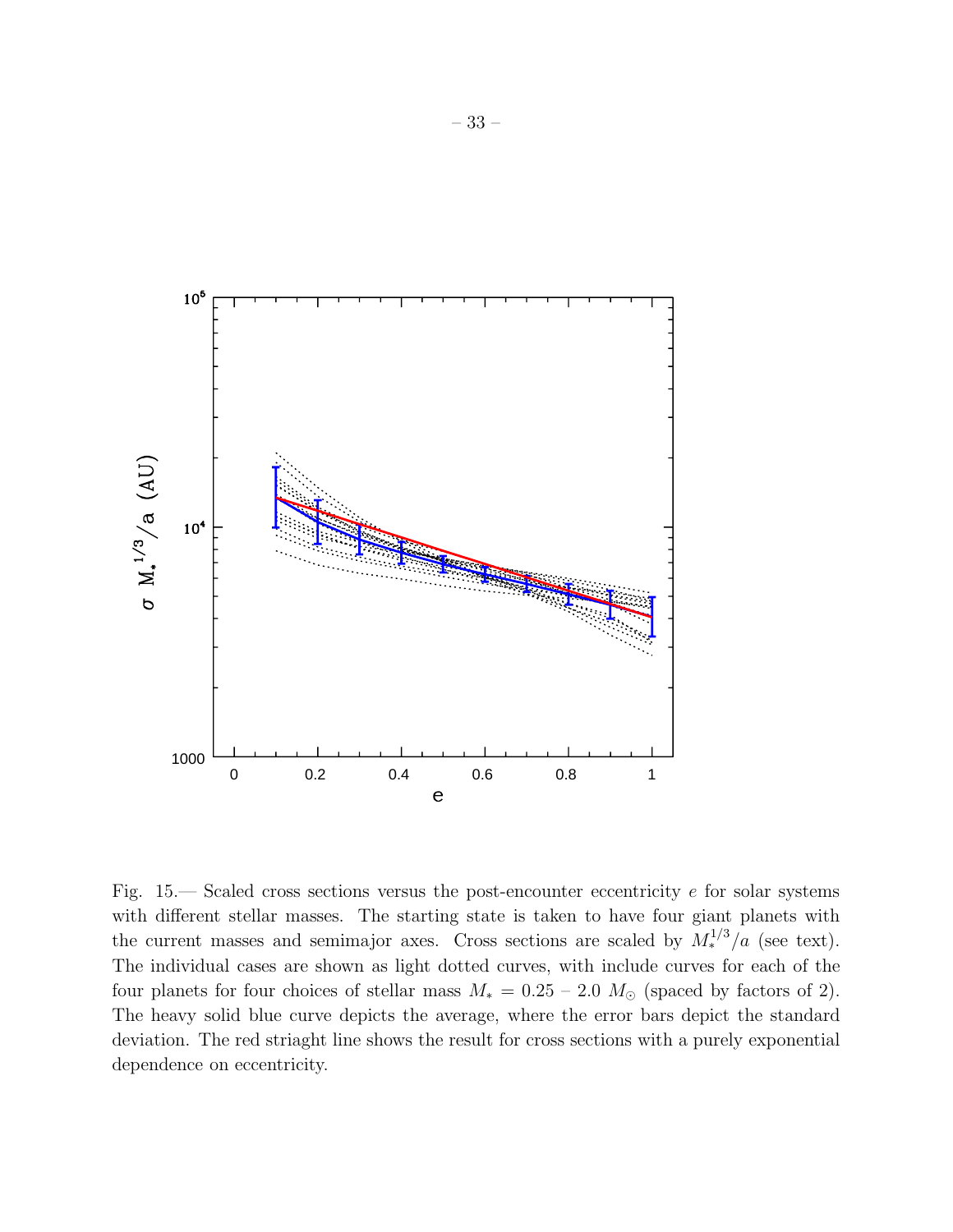$\langle \sigma \rangle \propto M_*^{-\mu}$ , and vary the index  $\mu$  to find the best fit. The choice  $\mu = 1/3$  provides the lowest RMS of the relative error. Figure 15 shows the result by plotting the scaled cross sections  $\langle \sigma \rangle M_*^{1/3}/a$  (again including the linear dependence on semimajor axis a) as a function of postencounter eccentricity. The light dotted lines show the individual (scaled) cross sections and the heavy blue curve shows the average. The error bars depict the corresponding standard deviation, which is larger than for the cases considered previously (compare Figure 15 with Figures 13 and 14). The heavy red staight line shows the same result as before (from equation [7]). The RMS error between the exponential line and the numerically determined cross sections is about 20%. This larger error measure results from fitting the cross sections with a power-law form, even though the results depart somewhat more from self-similarity.

The cross sections for increasing the spread of inclination angles, considered over a range of velocity dispersions, also show a nearly self-similar form (see Figure 7). This finding indicates that the cross section should scale with a nearly power-law dependence so that  $\langle \sigma \rangle \propto v_{\rm b}^{-\eta}$ <sup>-η</sup>. Over the range  $v_{\rm b} = 1 - 16$  km/s, we find that the best fit occurs for  $\eta \approx 7/5$ . To illustrate how well this scaling law works, we plot the scaled cross sections  $\langle \sigma \rangle v_6^{7/5}$  $\frac{1}{b}$  as a function of  $\sin(\Delta i)$  in Figure 16. Each light dotted curve in the figure corresponds to the result of one choice of velocity dispersion. The heavy blue curve shows the average of the scaled cross sections, where the error bars depict the standard deviations. The mean size of the error bars corresponds to relative differences of  $\sim 6\%$ , so that the curves are self-similar to this degree of accuracy. Notice that the scaling exponent  $\eta \approx 7/5$  for inclination angle increases as a function of velocity dispersion  $v<sub>b</sub>$  is the same as the corresponding index for eccentricity increases.

After the velocity dependence has been scaled out, the cross section for increasing the spread of inclination angles is a slowly varying monotonic function of  $\Delta i$  (see Figure 16). If we consider  $x = \sin \Delta i$  as the independent variable (instead of  $\Delta i$  itself), the cross section can be fit with an exponential function which is analogous to that used to describe the eccentricity dependence. More specifically, if we use the functional form

$$
\langle \sigma \rangle_i = \langle \sigma \rangle_0 \exp \left[ b_0 \left( 1 - \sin \Delta i \right) \right], \tag{8}
$$

then the cross section for increasing  $\Delta i$  can be fit using the parameters  $b \approx 3/4$  and  $\sigma_0 \approx$ 166,000 AU<sup>2</sup>. Note that the value of the index b used here somewhat smaller than that needed to fit the dependence of the cross sections on (post-encounter) eccentricity (compare with equation [7]). The fitting function from equation (8) is shown in Figure 16 as the solid red curve. The quality of the fit is reasonably good: The fitting curve falls within one standard deviation (marked by errorbars in the figure) of the mean for all of the range except the first point  $(x = \sin \Delta i = 0.1)$ ; alternately, the RMS of the relative error between the two curves is ∼ 8%. However, the mean of the numerical results (blue curve) shows more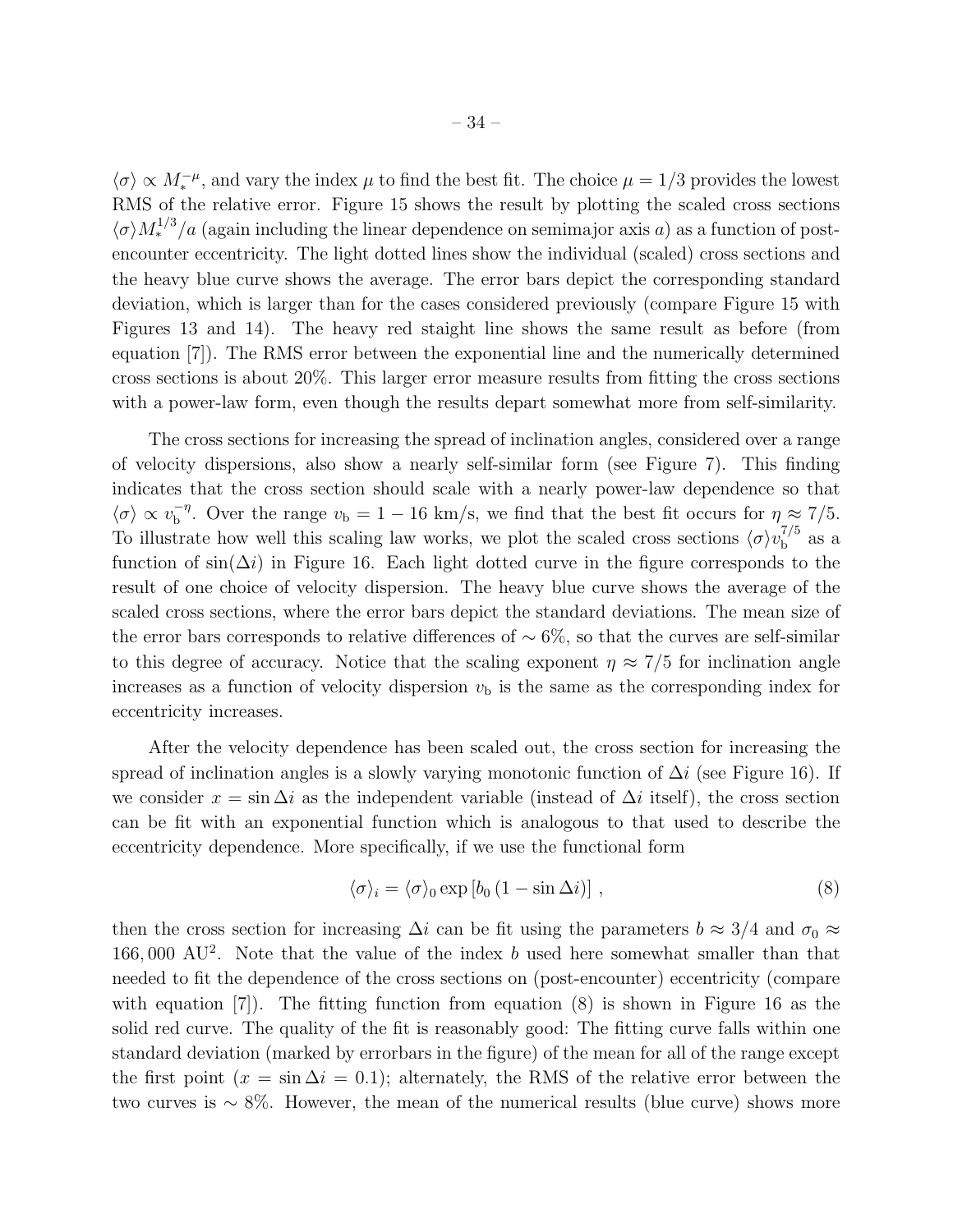

Fig. 16.— Scaled cross sections for increasing the post-encounter spread  $\Delta i$  of the inclination angles of the planetary orbits. The starting states have the four giant planets orbiting in the same plane ( $\Delta i = 0$ ). The cross sections are scaled by the velocity dispersion of the cluster with the relation  $\langle \sigma \rangle v_{\rm b}^{7/5}$  $b<sub>b</sub><sup>t/3</sup>$ . The individual cases are shown as light dotted curves. The heavy solid blue curve depicts the average, whereas the error bars depict the standard deviation. The heavy red curve shows the fitting function described in the text.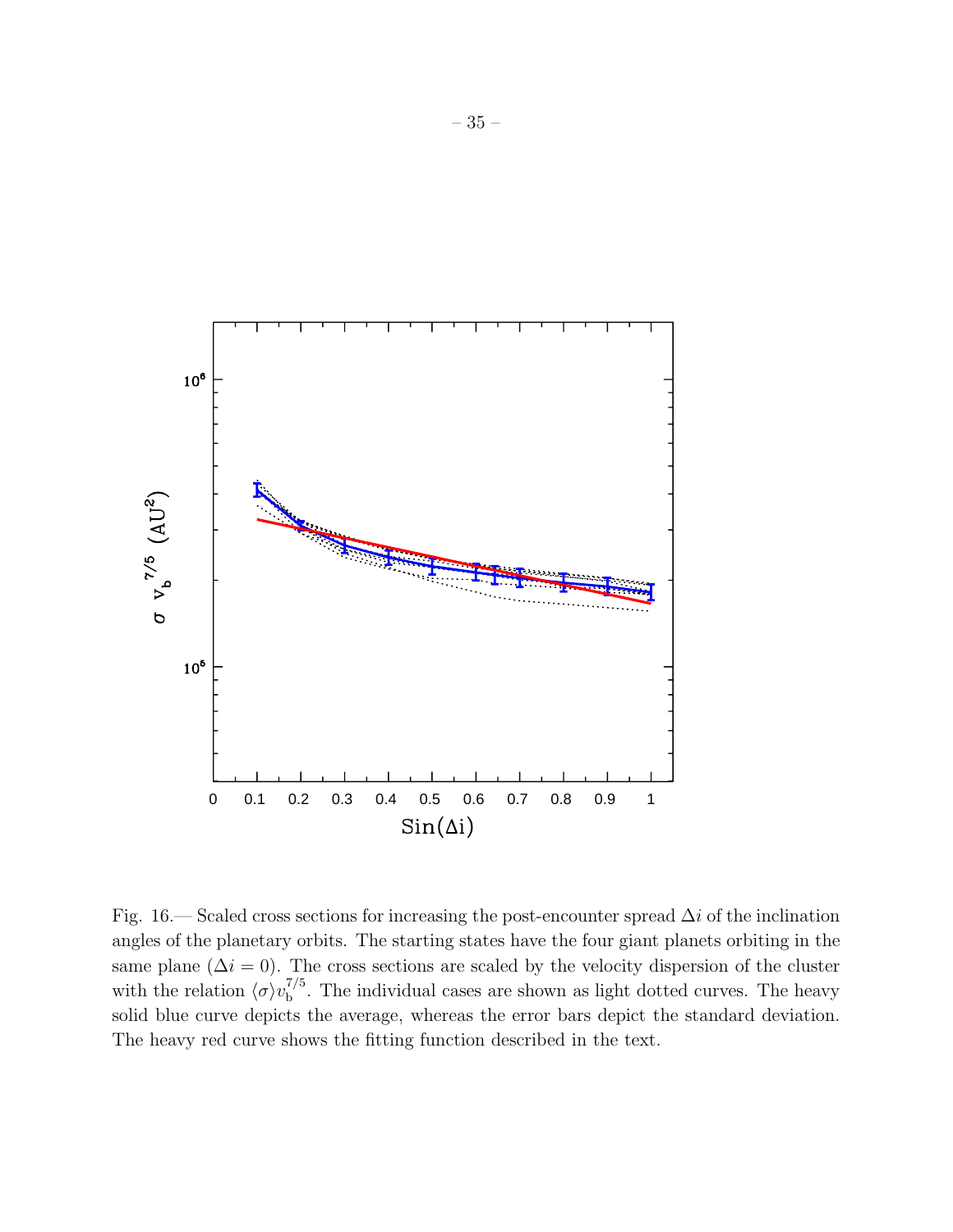curvature than the exponential fit (red curve), especially at small values of  $x$ .

Although we could find a more complicated fitting function that has smaller RMS relative error, we use equation (8) in order to compare changes in the spread of inclination angle with changes orbital eccentricity. If we equate the variable  $x = \sin \Delta i$  with e, then equations (7) and (8) have the same general form. We can then compare the leading coefficients, which have values  $\langle \sigma \rangle_0 \approx 166,000$  AU<sup>2</sup> for  $\Delta i$ -dependence and  $\alpha \pi \ell a \approx 120,000$  $AU^2$  for e-dependence, where we have used  $a = 30$  AU to evaluate the latter expression. The cross sections for eccentricity increase and spread of the inclination angles thus display similar behavior. The leading coefficients agree to within  $\sim$  28% and we can make the following inexact analogy: An increase in Neptune's eccentricity of  $\Delta e = 0.1$  corresponds to changing the spread of the inclination angles (of all four planets) so that sin  $\Delta i$  increases by 0.1. We can also make a rough association between increasing the spread of inclination angles to  $\Delta i \geq 90$  degrees and the ejection of a planet ( $e \geq 1$ ). Both of these events have (approximately) the same cross section and both involve order unity changes to the angular momenta of the planetary orbits. In addition, the cross sections for inclination angle increase and eccentricity increase scale with the velocity dispersion in the same manner ( $\propto v_{\rm b}^{7/5}$  $\binom{1}{b}$ .

The association between changes in the variables sin  $\Delta i$  and e provides an intriguing topic for additional work. To leading order, the canonical actions written in terms of the orbital elements have the forms

$$
\Gamma \propto \frac{1}{2} e^2
$$
 and  $Z \propto \sin^2(i/2)$ . (9)

The apparent relation between the two variables (as observed in the simulation results) could thus be evidence of an equipartition-like mixing of the actions (see Lichtenberg & Lieberman 1992). Although beyond the scope of the present paper, this issue should be explored further.

We can extract a potentially important cross section from these results. The scattering interactions considered here can readily increase the spread of inclination angles of outer bodies in a solar system. On the other hand, the scattering events themselves have little effect on planets in tight orbits, such as the multi-planet systems observed by the Kepler mission (Batalha et al. 2013). However, the bodies in the outer solar system can have important long-term effects on the inner bodies provided that they are scattered into orbits with sufficiently high inclination angles. More specifically, if the inclination angles of the outer orbits are larger than 39.2°, then the Kozai effect can operate (Kozai 1962; Lidov 1962), and the inner portions of the solar system can be excited over the age of the systems. Combining this requirement with the results of our numerical simulations, we find that the cross section for scattering a solar system into a state where the Kozai effect can operate is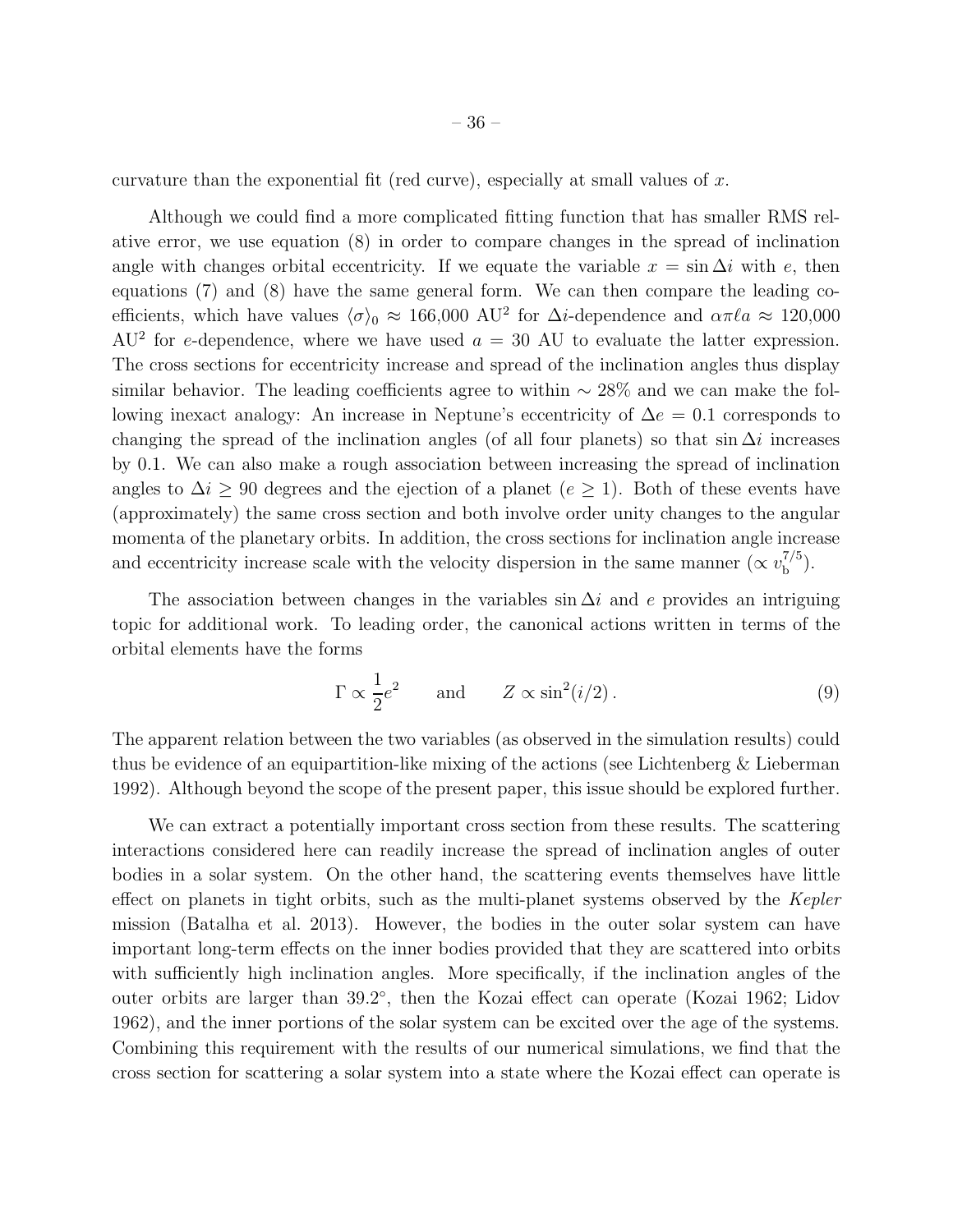given by

$$
\langle \sigma \rangle_{\text{kozai}} \approx 210,000 \,\text{AU}^2 \, \left(\frac{a_{\text{out}}}{30 \,\text{AU}}\right) \left(\frac{v_{\text{b}}}{1 \,\text{km/s}}\right)^{-7/5},\tag{10}
$$

where  $a_{\text{out}}$  is the semimajor axis of the outermost planet of the system. Note that the requirement of large mutual inclination is necessary but not sufficient for the Kozai effect to play a role. The Kozai effect is a highly fragile type of interaction because it involves libration of the argument of periastron, and this quantity can be subject to many other sources of precession (for further discussion, see Batygin et al. 2011). We also note that this form for the cross section (equation [10]) involves some extrapolation: The numerical simulations were carried out primarily for the architecture of the current solar system. Nonetheless, the outermost planet is always the most affected by fly-by interactions, and the cross sections scale linearly with semimajor axis to a good approximation.

Next we consider the scaling behavior of the cross sections for interactions with passing single stars. As for the case of binary systems, we expect the cross sections to scale nearly linearly with the semimajor axis a of a given planet. In addition, the nearly equal spacing on the logarithmic plot of Figure 11 indicates that the cross sections should display power-law dependence on the velocity dispersion, such that  $\langle \sigma \rangle \propto v_{\rm b}^{-\gamma_s}$  $b^{\gamma_s}$ . The velocity dependence for these single star cross sections is moderately less steep than those found earlier for binaries; the optimal value of the index  $\gamma_s \approx 6/5$ , which is somewhat smaller than the value for binary cross sections  $\gamma \approx 7/5$ . After scaling out the semimajor axis and velocity dispersion, the reduced cross sections are shown in Figure 17. The light dotted curves show the scaled values for given planets and values of  $v<sub>b</sub>$  (which lie in the range  $1 - 8 \text{ km/s}$ ). The heavy blue curve shows the mean over the entire collection and the error bars denote the standard deviations. These error bars correspond to an average relative error of  $\sim 15\%$ , which is comparable to, but somewhat larger than that found for the binary cross sections.

The scaled cross sections shown in Figure 17 for single star interactions show a nearly exponential dependence on the post-encounter eccentricity. Although this behavior is analogous to that found for the binary cross sections, the slope of the exponential is somewhat steeper. Here we consider a fitting function of the form

$$
\langle \sigma \rangle_{\text{single}} = \langle \sigma \rangle_0 \left( \frac{a}{\text{AU}} \right) \left( \frac{v_\text{b}}{1 \text{ km/s}} \right)^{6/5} \exp \left[ b_s (1 - e) \right], \tag{11}
$$

where we obtain a good fit for  $\langle \sigma \rangle_0 = 1000 \text{ AU}^2$  and  $b_s = 8/5$ . The resulting fit is shown as the red straight line in Figure 17. The RMS difference between the expression of equation (11) and the numerically determined, scaled cross sections for single stars is only  $\sim 8\%$ .

Now we can compare the cross sections for single stars with those for binaries. The comparison is complicated by the different scalings of the two cases with velocity dispersion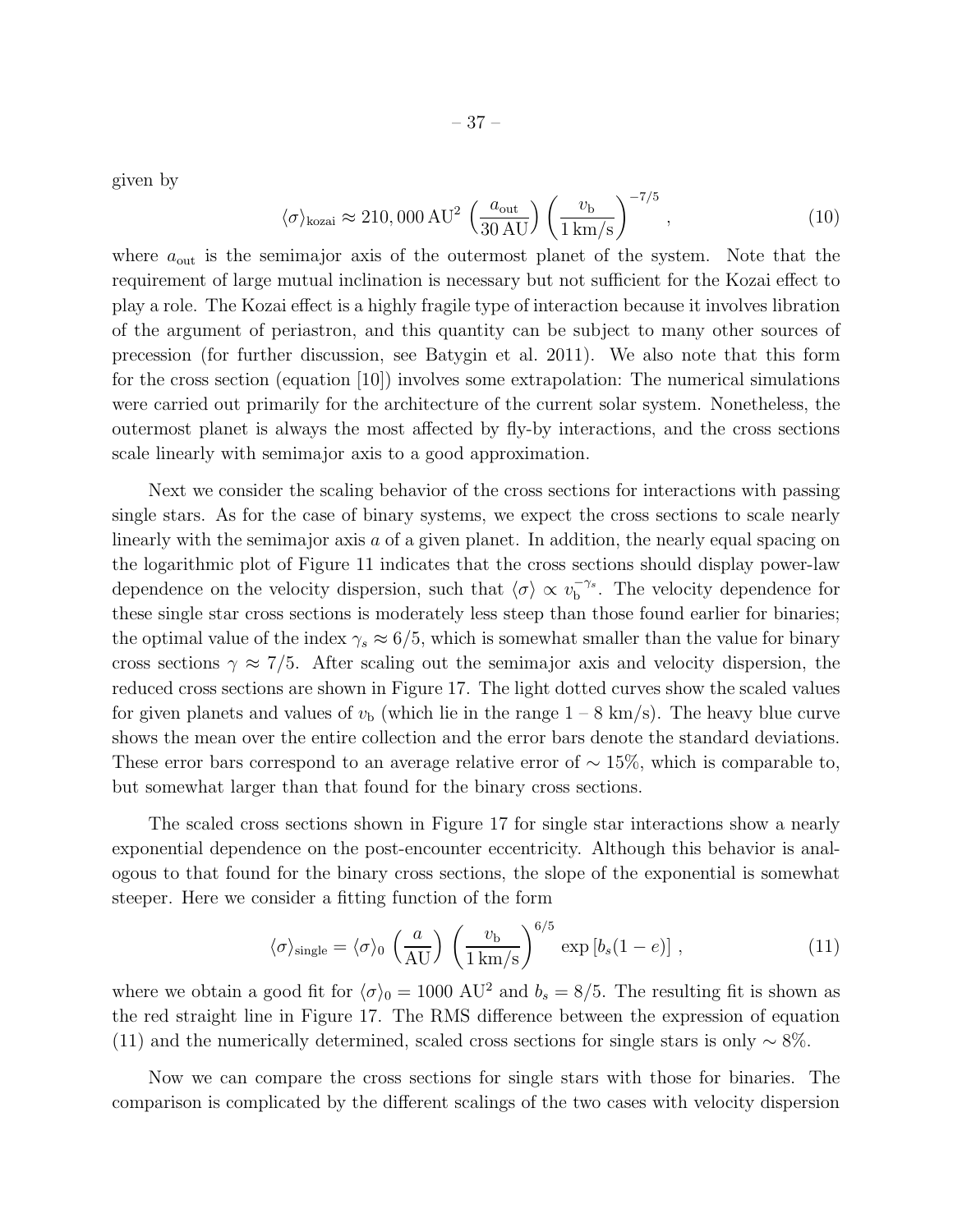

Fig.  $17$ — Scaled cross sections versus the post-encounter eccentricity e for solar systems interacting with single stars. The starting states have four giant planets with the current masses and semimajor axes of our Solar System. Cross sections are scaled by the factor  $v_{\rm b}^{6/5}$  $b^{0/3}/a$ . The individual cases are shown as light dotted curves, which include the four giant planets and four values of velocity dispersion of the background cluster:  $v<sub>b</sub> = 1, 2, 4,$ and 8 km/s. The heavy solid blue curve depicts the average, where the error bars depict the standard deviation. The red striaght line shows the result for cross sections with an exponential dependence on eccentricity.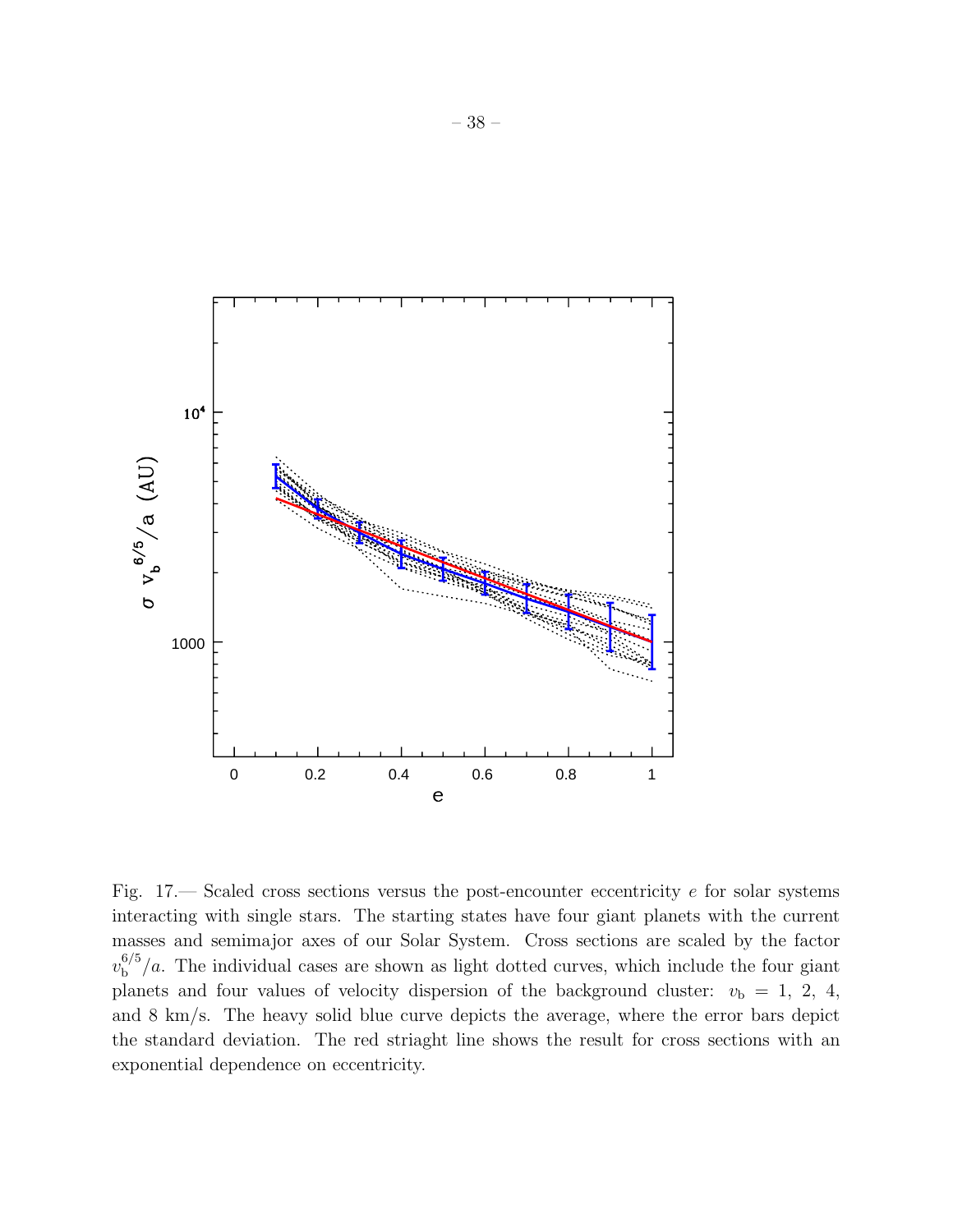and the different exponential laws for the eccentricity dependence. To fix ideas, consider the benchmark case where the velocity dispersion  $v<sub>b</sub> = 1$  km/s for the background cluster. Here, the cross sections for binary star interactions are  $\sim$  4.2 times larger than those for single stars at the high end of the eccentricity range  $e = 1$ . Similarly, the binary cross sections are  $\sim$  3.2 times larger at the low end of the eccentricity range where  $e = 0.10$ . Averaged over the span of eccentricity considered here, the binary cross sections are larger by a factor of  $\sim 3.6$ . This factor decreases with increasing velocity dispersion, however, because the binary cross sections fall according to the relation  $\langle \sigma \rangle \propto v_{\rm b}^{-7/5}$  $b<sup>-1/3</sup>$ , whereas the single star cross sections fall as  $\langle \sigma \rangle \propto v_{\rm b}^{-6/5}$  $b<sup>-0/3</sup>$ . With these scaling laws, the cross sections for binaries are only a factor of 2 larger (than those for single stars) when the velocity dispersion is increased to  $v<sub>b</sub> \approx 20$  km/s.

These results can be interpreted as follows: At high asymptotic speeds, which occur for  $v<sub>b</sub>$   $\gtrsim$  20 km/s, the two members of a binary pass by the solar system quickly enough so that binary motion and planetary motion play only a minor role in the interaction (this speed is much larger than the mean orbital speed of either the binary or the outer planet). As a result, the two stars interact with the solar system in an almost independent manner, and the cross sections for binary interactions should be a factor of  $\sim$  2 larger than those for single stars (for large  $v<sub>b</sub>$ ). On the other hand, lower impact speeds can be comparable to the binary orbital speed and/or the planetary orbital speeds. In this regime, the motion of the binary stars relative to one another during the encounter can increase their chances of interacting with the planets, thereby leading to larger cross sections. In extreme cases, resonant interactions can occur when the velocity scales of the problem are all comparable (see also Laughlin & Adams 2000), and these long-lived events can greatly increase the chances of disruption of planetary orbits during the encounters. To be consistent with this picture, the ratio of the single-star cross section to the binary cross section must decrease less steeply with  $v<sub>b</sub>$ , as found here.

Before leaving this section, we briefly address the issue of how self-similarity can arise in the context of solar system scattering. In its full form, this problem has six velocities (four planetary orbits, one binary orbit, and the encounter velocity) and seven masses (four planets and three stars). One expects self-similarity only when most of these scales do not contribute (Barenblatt 2003). We can construct an argument to reduce the number of relevant scales as follows: To leading order — and only during the encounter itself — planetary interactions with the binary are independent of interactions with other planets. As a result, we can (often) treat the encounters as single-planet systems scattering with binaries. The planet itself is usually small enough to be considered as a test mass, so that we are left with "only" three masses and three velocities. The binary masses are always drawn from the same IMF, and the cross sections are determined through many samples of that IMF ( $\mathcal{N}_E \gtrsim 80,000$ ), thereby leaving the ratio  $M_*/(M_{1*}+M_{2*})$  as the most important mass variable. In the regime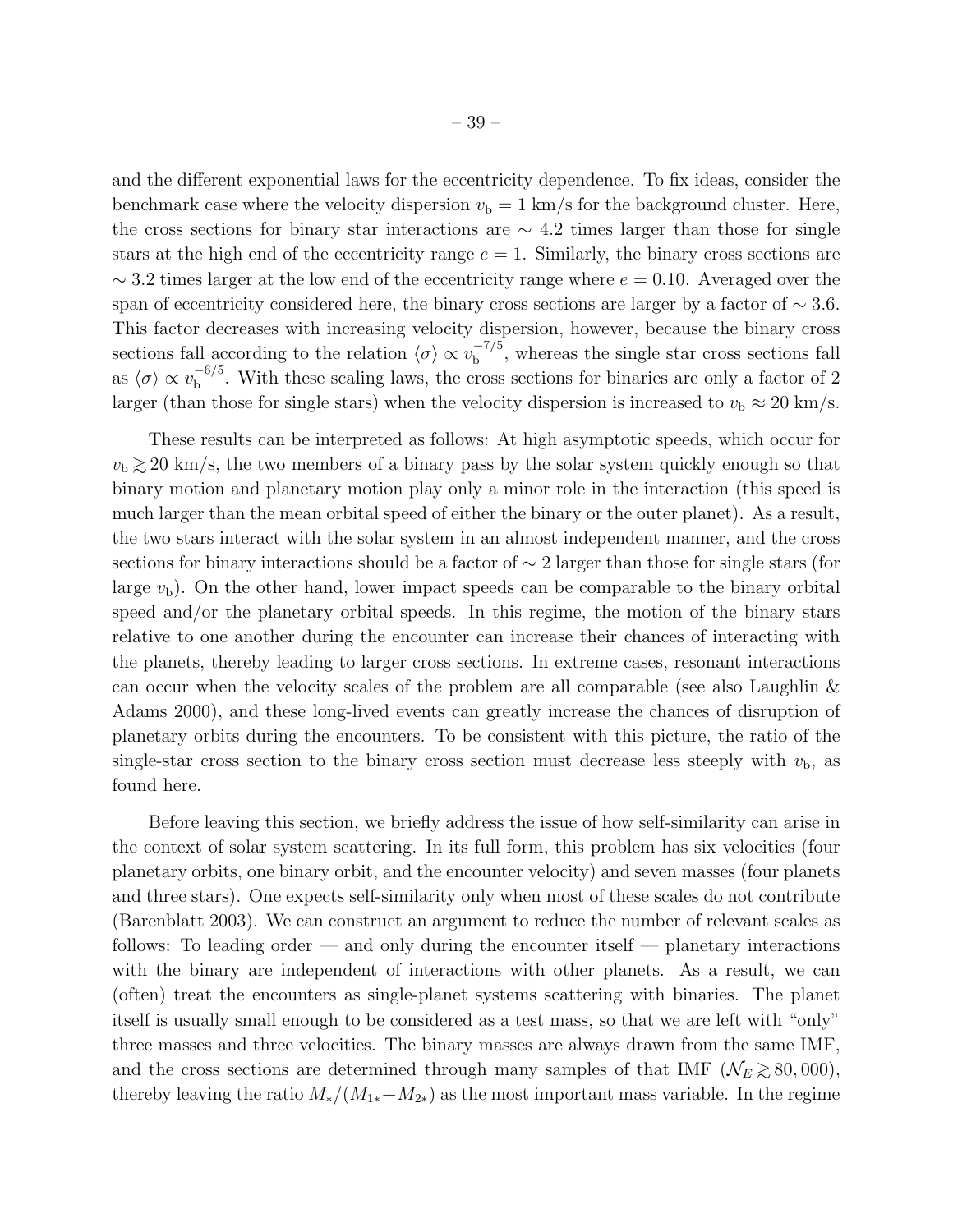of interest, the cross sections have values in the range  $\langle \sigma \rangle \sim 10^4 - few \times 10^5$  AU<sup>2</sup>, which implies that the length scales that characterize the interactions  $\ell_c \equiv \langle \sigma \rangle^{1/2} \approx 100 - 500$  AU. This size scale is larger than that of both the planetary orbits  $(a = 5 - 30 \text{ AU})$  and most binary orbits (where the peak of the period distributions corresponds to  $a_{\rm b} \approx 42$  AU). If the orbital speeds of the planets and the binary are fast enough, then their orbits can be replaced by rings of mass with the same semimajor axis and eccentricity (Murray & Dermott 1999). This averaging effectively eliminates the orbital velocities from the problem and leaves the velocity dispersion  $v<sub>b</sub>$  as the most important velocity variable. Indeed, we find that the cross sections depend most sensitively on the stellar host mass  $M_*$  (equivalently, the mass ratio  $M_*/(M_{1*} + M_{2*})$  and the velocity dispersion  $v<sub>b</sub>$ . This argument is not exact, however, and the additional scales (e.g., orbits speeds) do play some role. These complications are responsible for the spread in the scaled cross sections shown in Figures  $12 - 16$ .

## 5. Application to the Solar Birth Aggregate

Given that most stars are born within clusters, it is likely that the birth environment of our own Solar System was a cluster of some type. The argument for a substantial birth cluster is bolstered by evidence for short-lived radionuclides in meteorites, which suggests that the early solar nebula was enriched by a nearby supernova (Cameron & Truran 1977; see the review of Dauphas & Chaussidon 2011). A number of previous papers have considered how dynamical scattering encounters in this putative birth cluster can provide constraints on the cluster properties (see the discussion of Section 1). Unfortunately, however, no consensus has been reached. This section briefly revisits the issue in light of the updated cross sections determined above.

The basic problem posed by the solar birth aggregate involves a number of ingredients: [I] Direct supernova enrichment of the early solar nebula requires a nearby massive star, which is more likely to form in a larger stellar system. Further, significant nuclear enrichment requires close proximity (distances  $d = 0.1 - 0.3$  pc), which implies that the supernova progenitor lives within the same cluster. Acting in the opposite direction, larger clusters can potentially disrupt planetary systems through the action of both [II] dynamical scattering (with the cross sections determined here) and through [III] intense radiation fields which can evaporate gaseous disks. In order for the solar system to reach its present-day state, however, the orbits of the giant planets cannot be greatly perturbed and the early solar nebula could not be too severely evaporated. On the other hand, [IV] the classical Kuiper belt has an apparent edge at  $\sim 50$  AU, and [V] the dwarf planet Sedna has an unusual orbit; both of these solar system properties could be explained by requiring a close encounter with another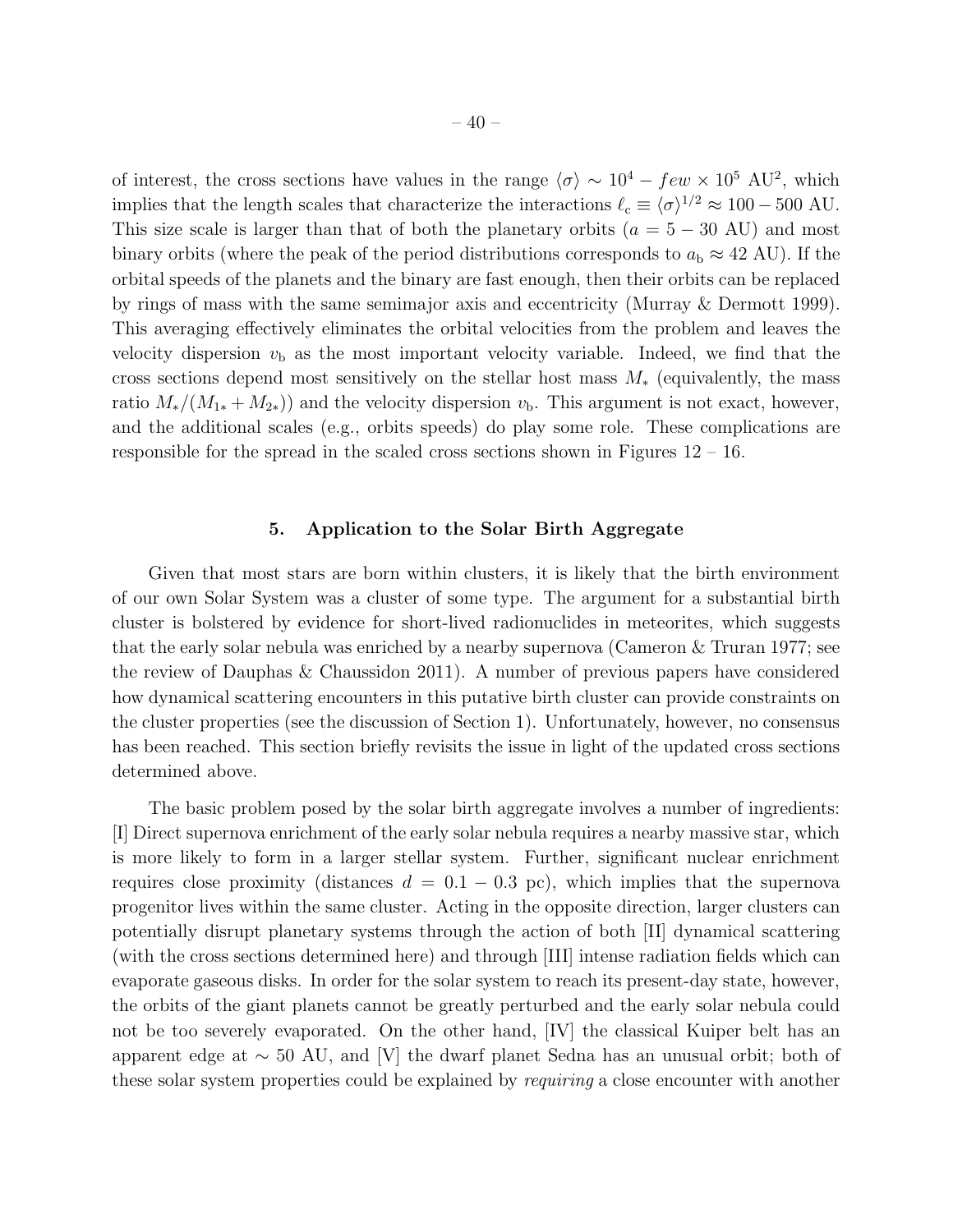member of the cluster. The challenge is to find a birth scenario for the solar system that successfully negotiates the compromises required to simultaneously explain all five of these constraints. Supernova enrichment, the edge of the Kuiper belt, and the orbit of Sedna all argue in favor a large and long-lived cluster; disruption via both scattering and radiation argue in the opposite direction.

Existing work has considered a variety of approaches to this issue. Several authors advocate solar birth clusters with stellar membership size in the range  $N = 10^3 - 10^4$  (e.g., Adams & Laughlin 2001; Portegies Zwart 2009; Adams 2010; Pfalzner 2013). These studies find that cluster systems in this decade of  $N$  lead to moderate dynamical disruption of their constituent planetary systems. Additional work focuses on even larger, longer-lived clusters and find that they can instigate substantial changes to planteary orbits, including frequent ejections (Malmberg et al. 2007, 2011; Spurzem et al. 2009; Parker & Quanz 2012; Hao et al. 2013). On the other hand, competing work suggests that the solar birth cluster does not produce significant disruption of planetary orbits (Williams & Gaidos 2007; Dukes & Krumholz 2012; Craig & Krumholz 2013; see also Williams 2010).

The aforementioned papers thus reach different conclusions about the importance of dynamical scattering of planetary systems in clusters. These differences arise because of varying assumptions about cluster properties and varying assumptions about how to enforce the five constraints on solar system properties outlined above. Although a full review of this topic is beyond the scope of this work, we provide a brief overview below (for additional detail, see the reviews of Adams 2010; Dauphas & Chaussidon 2011; Pfalzner 2013).

For a given type of disruption, with cross section  $\langle \sigma \rangle$ , the interaction rate is given by  $\Gamma = n_{*}\langle \sigma \rangle v$  (from equation [1]). The total expected number N<sub>dis</sub> of disruption events, per solar system, integrated over the lifetime  $\tau$  of the cluster is then given by

$$
N_{\text{dis}} = \int_0^{\tau} \Gamma dt = \int_0^{\tau} n_* \langle \sigma \rangle v dt. \qquad (12)
$$

The number of disruptive interactions thus depends on the speed  $v$  at which a given solar system encounters passing binaries, their number density  $n_{*}$ , and the total time  $\tau$  spent within the cluster.

We first consider the speed v. Recall that the interaction cross section  $\langle \sigma \rangle$  varies with the velocity dispersion of the cluster according to the relation  $\langle \sigma \rangle \propto \langle \sigma \rangle_0 v_{\rm b}^{-7/5}$  $b^{-1/3}$ . If we identify the speed v with the velocity dispersion  $v_{\rm b}$  of the cluster, then the product  $\langle \sigma \rangle v \propto v_{\rm b}^{-2/5}$  $b^{\frac{-2}{9}}$ . As a result, most of the velocity dependence of the cross section is compensated by that of the interaction rate, so that the number of disruption events depends only weakly on the velocity dispersion. As an example, consider the Orion Nebula Cluster (ONC), an intermediate-sized young stellar system with velocity dispersion  $v<sub>b</sub> \sim 2$  km/s (Hillenbrand & Hartmann 1998).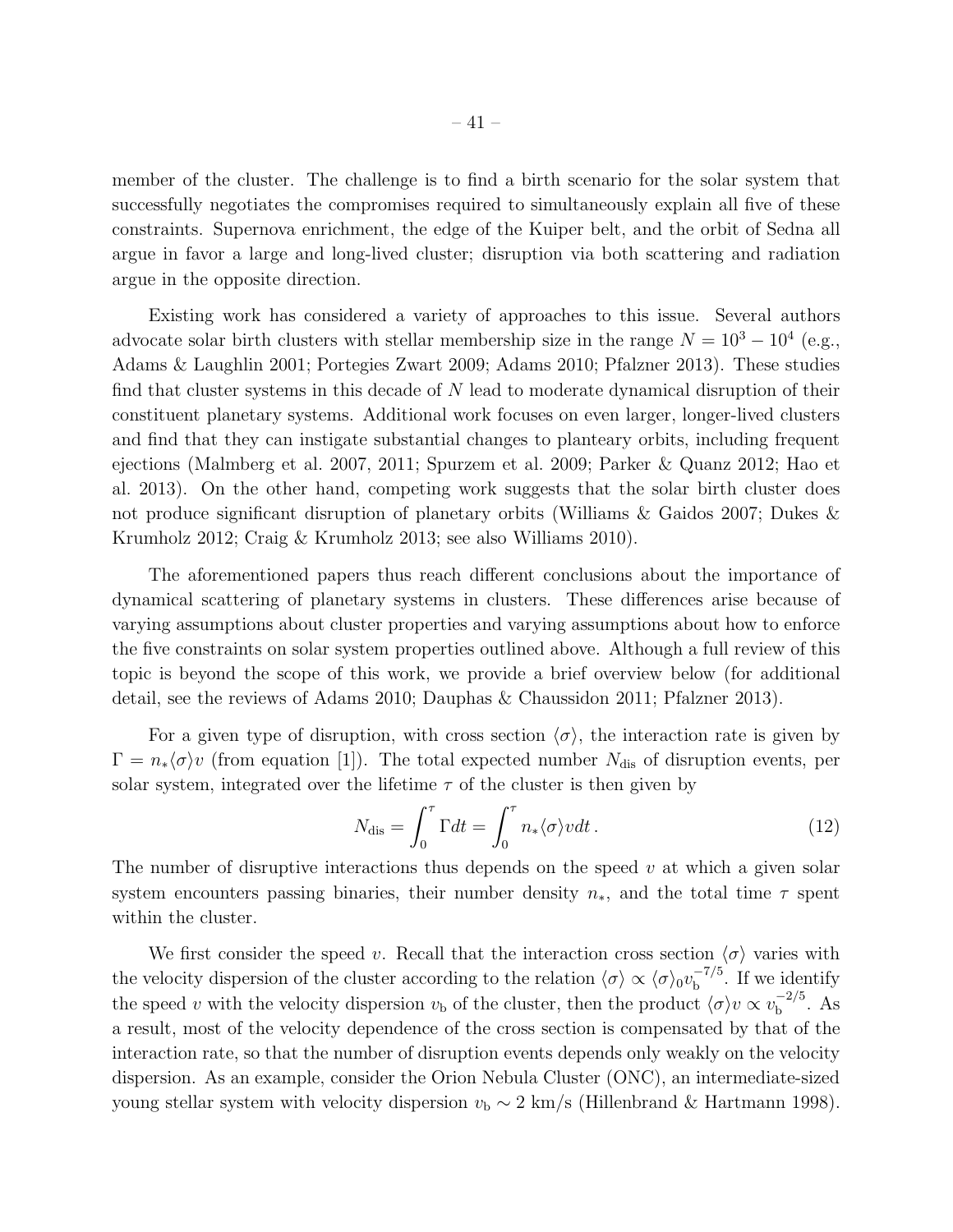Provided that it stays intact, the ONC is likely to evolve into an open cluster resembling the Pleiades (Kroupa et al. 2001); over the coming ∼ 100 Myr, the velocity dispersion of the cluster will slowly decrease to  $v<sub>b</sub> \sim 1$  km/s. Over this span of time, the quantity  $v<sub>b</sub><sup>-2/5</sup>$  $_{\rm b}^{-2/5}$  that defines the velocity dependence of the interaction rate varies by only about 32%.

For setting the number of disruption events, one important quantity is the time  $\tau$  over which clusters remain intact as dynamical systems. In the simplest terms, although most stars are formed in clusters, these astronomical entities come in (at least) two distinctly different flavors. Only about 10 percent of the stellar population is born within clusters that are sufficently robust to become open clusters (Roberts 1957; Battinelli & Capuzzo-Dolcetta 1991), which are relatively long-lived ( $\tau = 100$  Myr – 1 Gyr). The remaining 90 percent of the stellar population is born within embedded clusters (e.g., Allen et al. 2007), which have much shorter lifetimes ( $\tau \sim 10$  Myr). As shown below, solar systems that are born within long-lived clusters can have an appreciable chance of dynamical disruption; short-lived clusters lead to significant disruption with greatly reduced probability.

Another important quantity is the density of the cluster. For clusters found in the solar neighborhood, the cluster radius  $R \propto N^{1/2}$  (Lada & Lada 2003), so that the clusters display nearly constant surface density (Adams et al. 2006). With this relation, clusters with larger stellar membership sizes N have lower mean densities. However, the clusters in the sample are relatively small (with  $N < 2500$ ), and this trend does not continue up to the largest clusters with  $N = 10^4 - 10^6$  (Whitmore et al. 2007), or to the subpopulation of systems that become globular clusters. The largest clusters can thus have larger densities.

To assess the effects of scattering encounters, we need to specify the rate  $\Gamma$  at which solar systems encounter passing binaries (and single stars). As shown previously (Adams et al. 2006; Proszkow & Adams 2009), the rate of close encounters in a cluster can be written in the convenient form

$$
\Gamma = \Gamma_0 \left(\frac{b}{b_0}\right)^{\gamma},\tag{13}
$$

where  $b_0$  is a fiducial distance (taken here to be  $b_0 = 1000$  AU), and where the fiducial rate Γ<sub>0</sub> and index  $\gamma$  depend on the cluster properties. The index  $\gamma$  falls in the range  $1 \leq \gamma \leq 2$ , where the extreme of the range correspond to perfect gravitational focusing ( $\gamma \rightarrow 1$ ) and the full geometrical cross section ( $\gamma \to 2$ ). In these systems, encounters beyond ~ 1000 AU are little affected by gravitational focusing. Since the cross sections calculated in this paper include gravitational focusing, we can write the interaction rate in the form

$$
\Gamma = \Gamma_0 \frac{\langle \sigma \rangle}{\pi b_0^2} \,. \tag{14}
$$

The benchmark interaction rate  $\Gamma_0$  has a typical value of about 0.1 interactions per target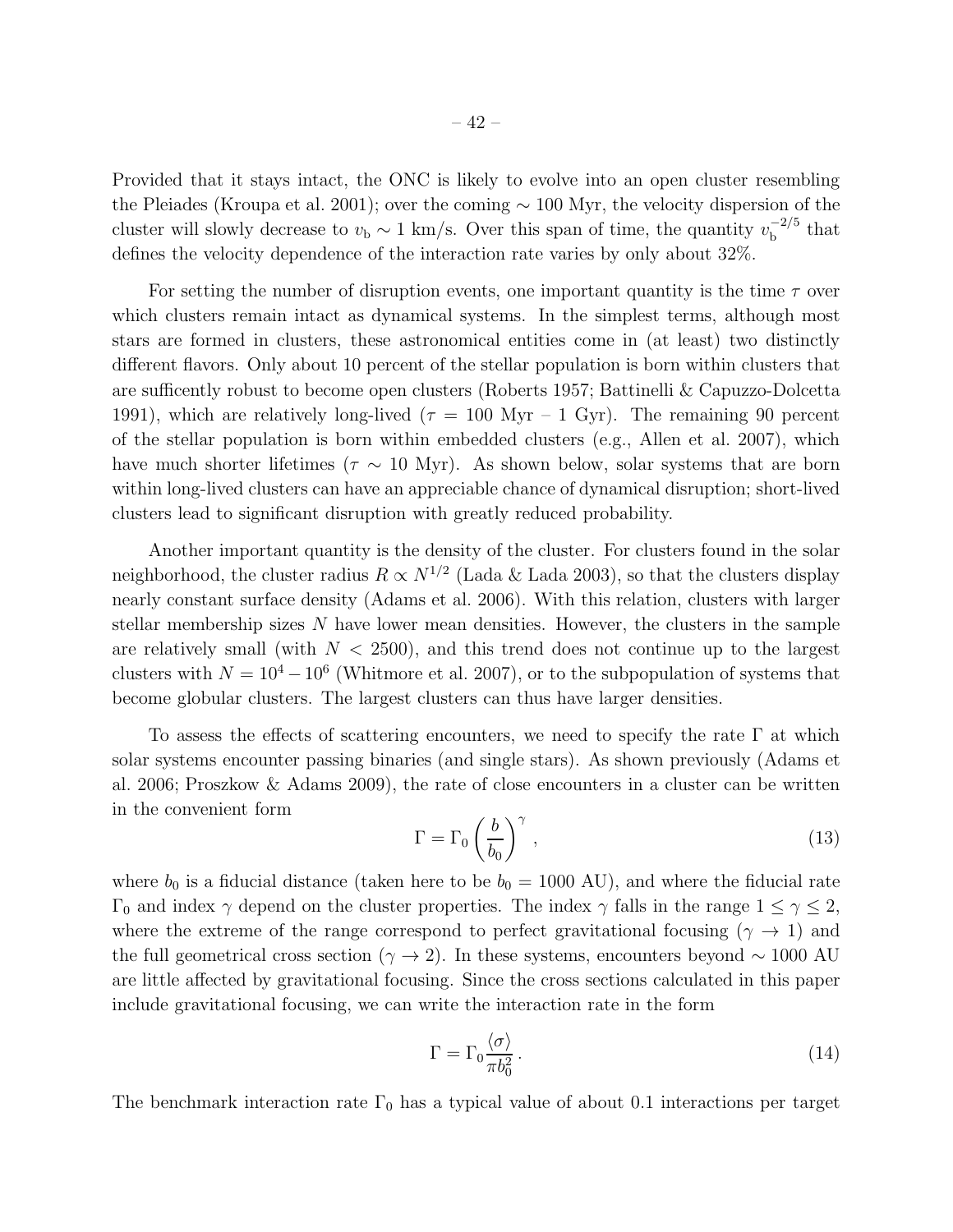star per Myr. However, given the wide range of possible cluster properties, it can vary over a wide range, from an order of magnitude lower to an order of magnitude larger than this fiducial value (see Figures 6 and 7, and Tables  $8 - 13$  in Proszkow & Adams 2009). Note that the benchmark rate is, in general, larger than the simple estimate  $\Gamma_0 \sim \langle n_* \rangle v_{\rm b} \pi b_0^2$ , where  $\langle n_* \rangle$  is the mean density of the cluster. The stellar density that defines the interaction rate is not the mean over the cluster, but rather the weighted mean over the integrated orbits of the ensemble of cluster members. The cluster members generally do not stay at a given cluster radius, and the cluster density is centrally concentrated, so that solar systems sample the higher stellar densities of the cluster core. This effect is amplified by the starting conditions for clusters, which start with subvirial initial conditions; as a result, the orbits are more radial than isotropic, resulting in more excursions through the dense central core (see Adams et al. 2006; Proszkow & Adams 2009 for further discussion).

Collecting the results outlined above, we can write the number of disruption events (from equation [12]) in the form

$$
N_{\rm dis} \approx \frac{\langle \sigma \rangle_0}{\pi b_0^2} \int_0^{\tau} \Gamma_0 \left( \frac{v_{\rm b}}{1 \, \text{km/s}} \right)^{-2/5} dt \,. \tag{15}
$$

The cross section for moderate solar system disruption can be taken as  $\langle \sigma \rangle_0 \approx 2.5 \times 10^5$  AU<sup>2</sup>, which corresponds to events producing eccentricity increases  $\Delta e = 0.1$  and/or increases in the spread of inclination angles  $\Delta i = 10^{\circ}$  (e.g., see Figures 1 and 7). To obtain this value, we use a linear combination of the binary and single-star cross section (see Figure 11), and an assumed binary faction of 2/3. Although these changes to the orbital elements are not devastating, they are large enough to distinguish a disrupted solar system from our own. Note that this value can be written  $\langle \sigma \rangle_0 \approx (500 \,\text{AU})^2$ , which is somewhat larger than the previous estimate of <sup>∼</sup> (400 AU)<sup>2</sup> (from Adams & Laughlin 2001).† The leading factor in equation (15) is thus of order 1/10. Since the benchmark interaction rate  $\Gamma_0 \sim 0.1 \text{ Myr}^{-1}$ , the cluster lifetime must be relatively long,  $\tau \sim 100$  Myr, in order for disruption to take place with high probability. In other words, most solar systems residing in long-lived clusters can experience moderate disruption.

The cross sections for planet ejection are smaller than the values used above by a factor of ∼ 3. As a result, only a fraction (∼ 1/3) of the solar systems in long-lived clusters are expected to lose planets with Neptune-like orbits (with even smaller fractions for closer

<sup>&</sup>lt;sup>†</sup>The difference arises because the present study increases the target area in equation (2) from  $B = 4$ to  $B = 100$ , thereby including more distant events. Note that the original work (Adams & Laughlin 2001) correctly introduced the cross sections as lower limits. The present cross sections are also lower limits, although they are much closer to their greatest lower bounds.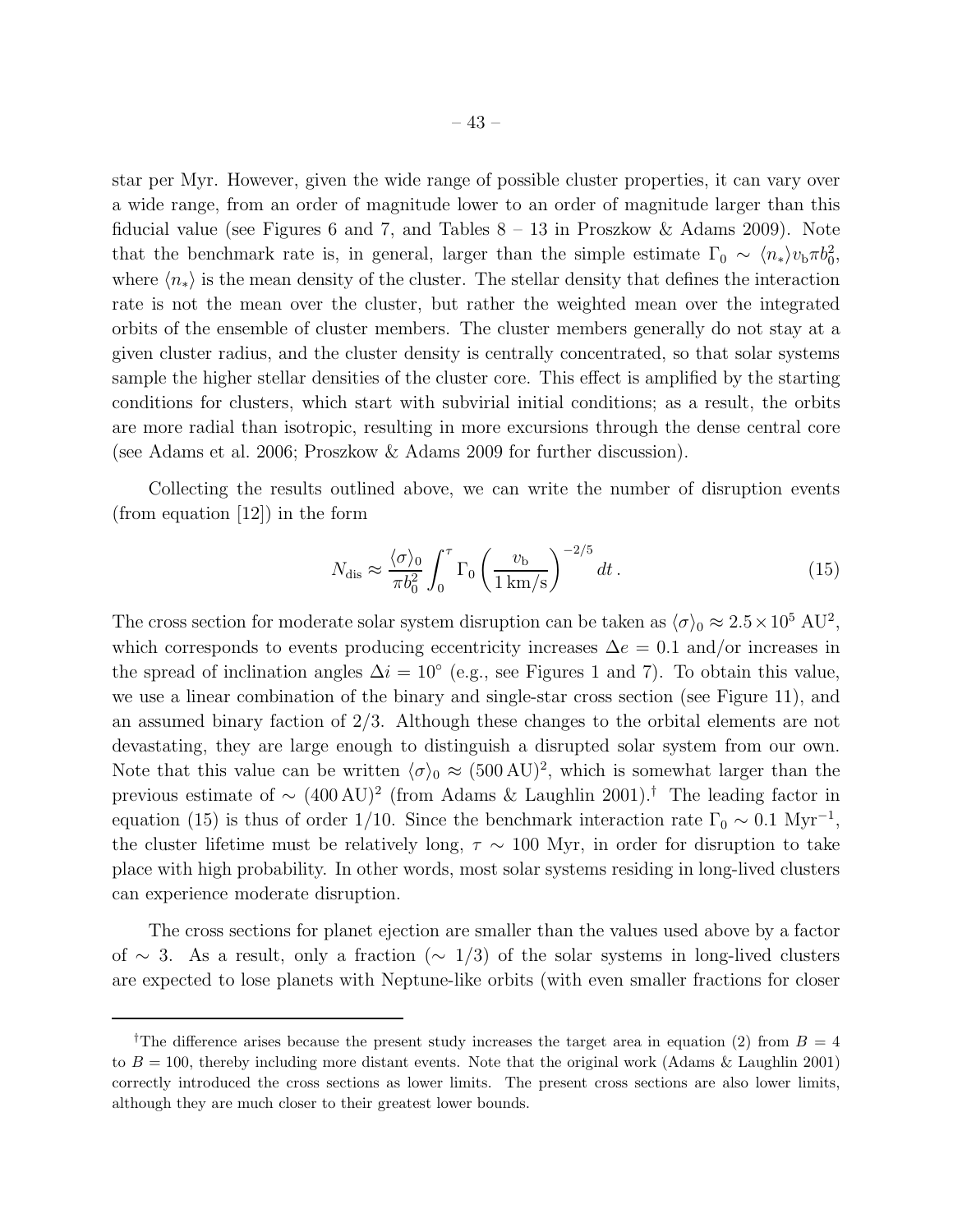planets). Keep in mind, however, that the benchmark interaction rates  $\Gamma_0$  can vary by a factor of  $\sim$  10 in both directions.

The above considerations resolve some of the differences found in the literature concerning the disruption rates for planetary systems in clusters. In order for disruption to occur with high probability, clusters must live for relatively long times  $\tau \gtrsim 100$  Myr. Indeed, the studies that find low disruption rates consider the clusters to have relatively short lifetimes  $\tau \sim 10$  Myr (e.g., Williams & Gaidos 2007; Dukes & Krumholz 2012).

How long are clusters expected to stay together? As outlined above, the cluster population has at least two branches. Some clusters disperse over relatively short time scales of only  $\sim$  10 Myr. The robust clusters that survive to become open clusters have empirically determined lifetimes  $\tau_{em}$  that can fit with a function of the form

$$
\tau_{em} = 2.3 \text{Myr} \left(\frac{M_c}{1 M_{\odot}}\right)^{0.6},\tag{16}
$$

where  $M_c$  is the cluster mass (Lamers et al. 2005). With this relation, clusters with initial masses larger than  $\sim 550M_{\odot}$  live longer than 100 Myr and can potentially disrupt their constituent solar systems. More specicifally, we can write the dynamical constraint in the form

$$
N_{\rm dis} \approx \frac{\langle \sigma \rangle_0}{\pi b_0^2} \langle \Gamma_0 \rangle 2.3 (\Upsilon N)^{3/5} \langle (v_b / 1 \, \text{km/s})^{-2/5} \rangle \lesssim 1 \,, \tag{17}
$$

where  $\Upsilon$  ( $\approx 1/2$   $M_{\odot}$ /star) is the mass-to-number ratio (the conversion factor between cluster mass  $M_c$  and cluster membership size N), and where we include the time average of the velocity dispersion of the cluster (raised to the proper power). After some rearrangement and the specification of typical numbers, this constraint can be written in the form

$$
N \lesssim 5000 \left[ \left( \frac{\langle \sigma \rangle_0}{2.5 \times 10^5 \text{AU}^2} \right) \left( \frac{\langle \Gamma_0 \rangle}{0.05 \text{Myr}^{-1}} \right) \left\langle \left( \frac{v_\text{b}}{1 \text{ km/s}} \right)^{-2/5} \right\rangle \right]^{-5/3} \lesssim 10^4 \,. \tag{18}
$$

Note that the disruption cross section is determined more precisely than either the expected age of the cluster (from equation [16]) or the benchmark interaction rate  $\Gamma_0$ . This latter quantity can be determined to high accuracy for a given set of cluster properties and initial conditions, but its value varies appreciably from cluster to cluster (Proszkow & Adams 2009). Equation (18) uses a value near the low end of the range in order to provide an upper limit on  $N$ . In light of these uncertainties, a reasonable order-of-magntidue estimate for the dynamical constraint is  $N \lesssim 10^4$ , as given by the final inequality. This result is roughly consistent with previous estimates (Adams & Laughlin 2001; Portegies Zwart 2009; Adams 2010; Pfalzner 2013). Nonetheless, the full probability distribution for the survival (or disruption) of planetary systems as a function of cluster size N should be constructed.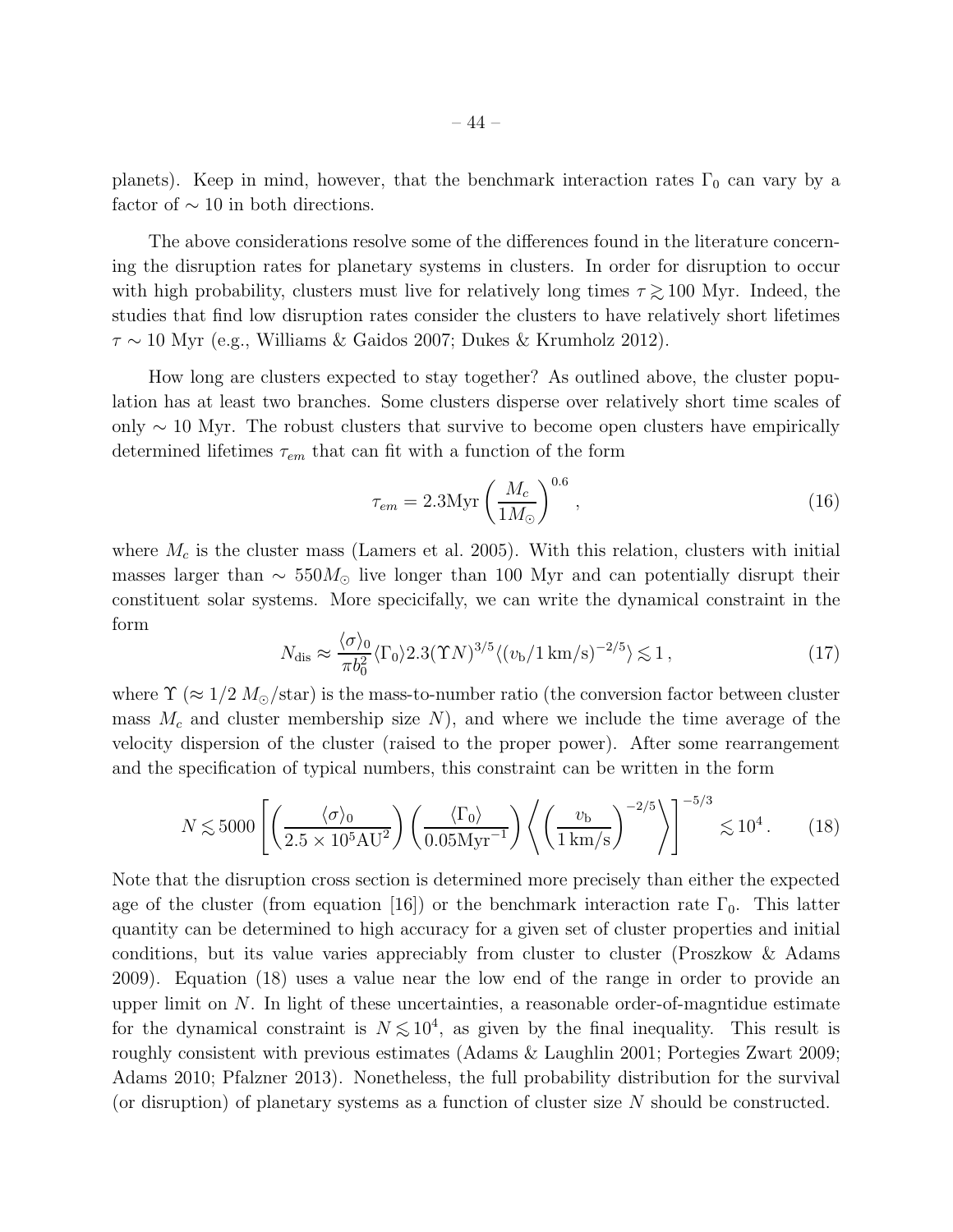The constraint given by equation (18) assumes that the solar birth cluster is relatively long-lived. If the solar system formed within a cluster that disperses in only  $\sim 10$  Myr, the corresponding dynamical constraint would be considerably weaker. The motivation for considering a long-lived cluster comes from constraints jointly implied by the five solar system properties outlined at the beginning of this section. Direct supernova enrichment [I] favors a long-lived cluster, so that the progenitor star has enough time to live, evolve, and explode. An even stonger argument comes from the need for a scattering event to produce the edge of the classical Kuiper belt [IV] and to produce the orbit of Sedna [V]. If these solar system properties arise from dynamical interactions in the birth cluster, then a long-lived stellar system is strongly indicated. It remains possible for these features of the solar system to be explained in other ways. Nonetheless, any self-consistent set of constraints on the solar birth environment must explain all three of these properties, and must simultaneously account for the corresponding constraints due to dynamical scattering encounters [II] and radiation fields [III] (e.g., see Fatuzzo & Adams 2008; Thompson 2013).

For completeness, we also consider possible constraints on the solar birth cluster for the scenario where the solar system spends much of its early life in the ultra-compact multiresonant configuration (see Section 3, Figure 2). The cross section for removing the solar system from its resonant state is then given by equation (3), which is more than nine times larger than that used above. If, in addition, the removal of the solar system from resonance always led to significant disruption over longer times, then the maximum size of the solar birth cluster would be  $\sim$  40 times smaller than that of equation (18). In practice, however, the solar system, after being removed from resonance, will not always be significantly disrupted (for example by ejecting a planet) before it evolves and spreads out (as advocated by the Nice model; Gomes et al. 2005; Tsiganis et al. 2005). To assess the risk of disruption in this case, one must also know the probability of the non-resonant (but still compact) solar system experiencing disruption on sufficiently short time scales. This calculation involves a large ensemble of long-term (∼ 100 Myr) solar system integrations and is beyond the scope of this present work. Nonetheless, direct application of equations (3) and (18) suggests that the constraint could be tighter than that derived for the solar system in its usual configuration.

Finally, we note that another class of observational constraints on the solar birth environment might become available. Given that the birth cluster is expected to have  $N \approx 10^3 - 10^4$ stars with similar chemical composition, it is possible in principle to find other members of our solar birth aggregate. Although billions of years have passed and the cluster has long since dispersed, perhaps  $\sim 20$  of these solar siblings could reside within 100 pc of the Sun (Portegies Zwart 2009). By focusing on the chemical species that show the most variation from cluster to cluster, it is possible to observationally distinguish these siblings from other stars (Ramírez et al. 2014). The discovery of even a few such stars would provide strong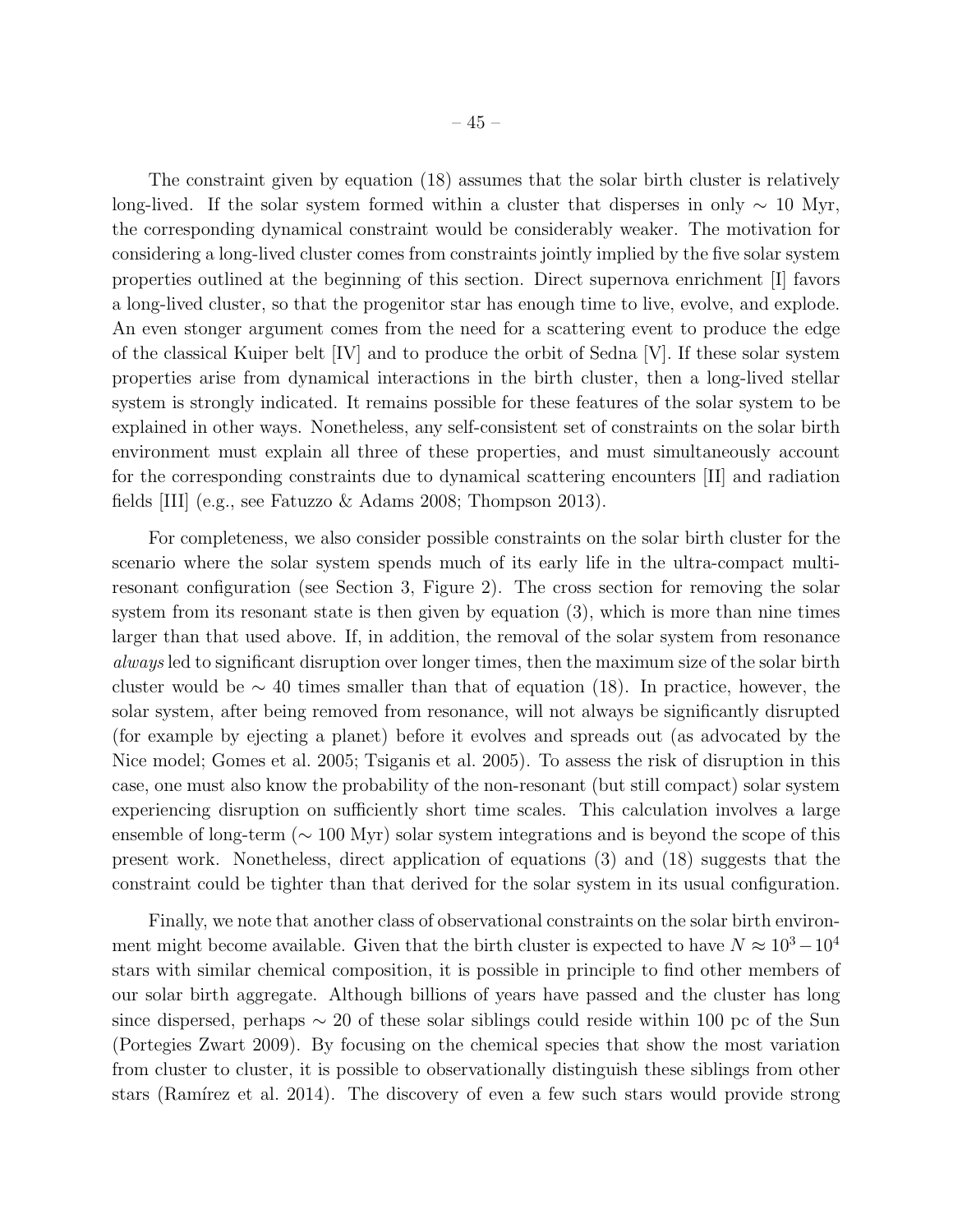constraints on the properties of the solar birth cluster and its location within the Galaxy. On the other hand, the Solar System could have had a more complicated dynamical history including large radial migration in the Galaxy (Kaib et al. 2011), which could reduce the chances of finding solar siblings.

#### 6. Conclusion

## 6.1. Summary of Results

Using results from more than 2 million individual numerical scattering experiments, this paper has found cross sections for the disruption of planetary orbits in solar systems interacting with passing stars and binaries. Our specific results can be summarized as follows:

[1] More compact solar systems have smaller interaction cross sections (Figures 1 and 2). To leading order, the cross section for a given disruption event (e.g., planet ejection or eccentricity increase) scales linearly with the semimajor axis of the initial orbit, i.e.,  $\langle \sigma \rangle \propto a$ (see Figure 12).

[2] For most systems, the cross section for a given planetary orbit to be disrupted during a scattering encounter is almost independent of the other planets. This feature of the interactions allows for the scaling analysis presented in Section 4. Of course, after the encounter, solar systems that suffer moderate disruption can subsequently experience orbital instability, and this latter effect does depend (quite sensitively) on the other planets in the system. In addition, for highly self-interacting solar systems, those with sufficiently massive planets and/or close orbits, interactions among the planets themselves can lead to effectively higher cross sections (e.g., see Figures 2 and 6).

[3] The dependence of the cross sections  $\langle \sigma \rangle$  on the post-encounter eccentricity e has a nearly exponential form (see Figures  $1 - 5$ ). As a result, the cross sections can be written  $\langle \sigma \rangle \propto \exp[-be]$ , where  $b \approx 4/3$  provides a good fit across the range of parameter space considered in this work (Figures 13, 14, and 15).

[4] The cross sections depend sensitively on the velocity dispersion  $v<sub>b</sub>$  of the background environment, where the dependence displays a nearly power-law form. Moreover, the shape of the cross section curves, as a function of eccentricity, are nearly the same across the parameter space considered here (Figures 3 and 14). The cross sections can thus be written as  $\langle \sigma \rangle \propto v_{\rm b}^{-\gamma}$  $b<sup>-γ</sup> exp[-be]$ , where  $γ = 7/5$  and  $b = 4/3$  provide a good fit over range of interest.

[5] The cross sections depend on the mass M<sup>∗</sup> of the host star, where the dependence has the approximate form  $\langle \sigma \rangle \propto M_*^{-1/3}$ . The mass dependence is somewhat more compli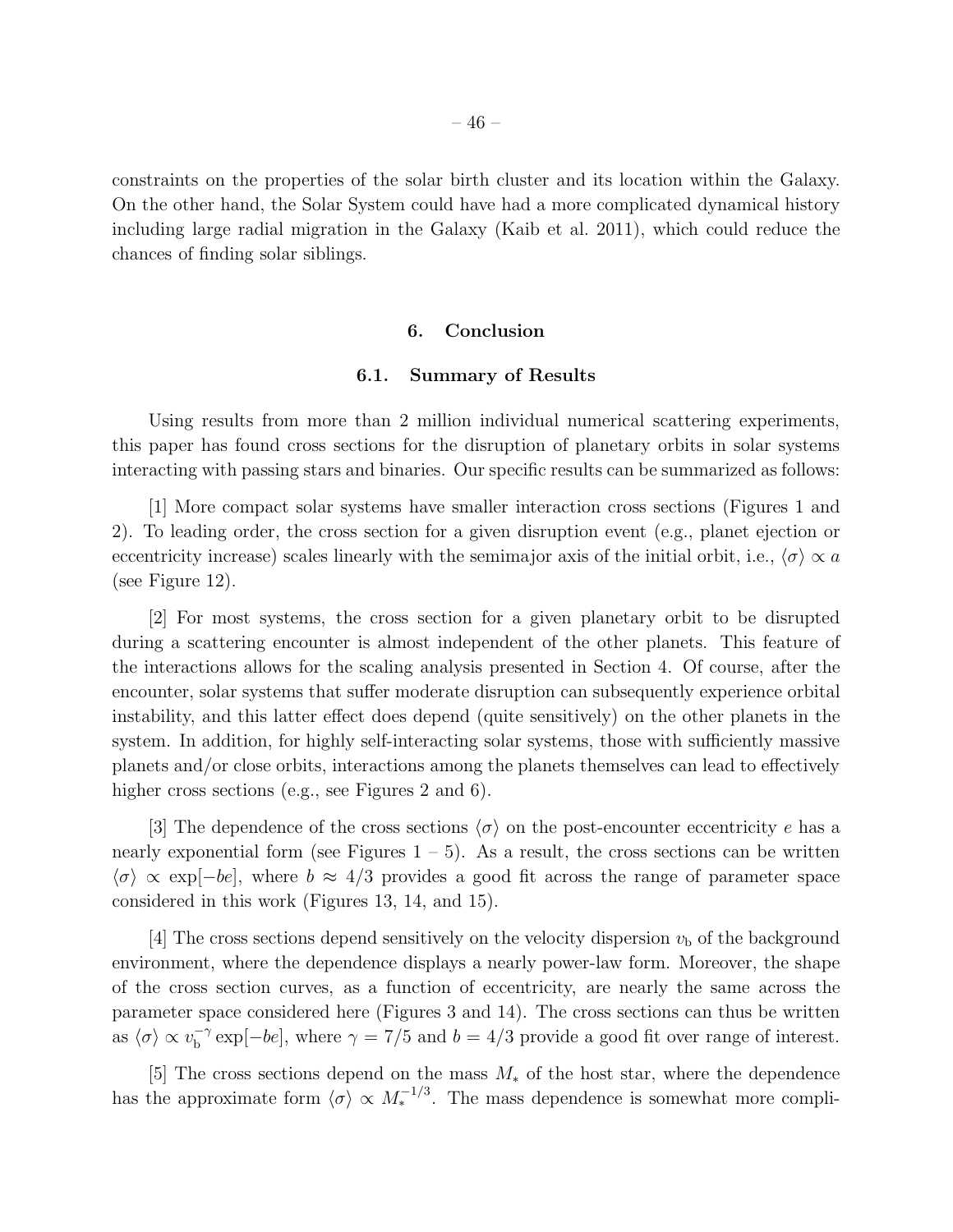cated, however, as the cross sections are not fully self-similar (see Figures 4 and 15). For more disruptive encounters (where  $e \rightarrow 1$  and planets are ejected), the scaling with mass is somewhat steeper and the form  $\langle \sigma \rangle \propto M_*^{-1/2}$  provides a better fit (consistent with previous results from Adams et al. 2006).

[6] Most of this work considers planetary orbits with vanishing initial eccentricity e. Nonetheless, for solar systems starting with  $e \neq 0$ , the interaction cross sections for eccentricity increase are nearly the same (Figure 5), provided that one considers post-encounter eccentricities sufficiently larger than the starting values (roughly, by the increment  $\Delta e \sim 0.1$ ). This finding stands in contrast to the related problem of single stars interacting with binaries, where the cross sections for binaries with  $e = 0$  and  $e \neq 0$  are significantly different (Heggie & Rasio 1996).

[7] The above results can be combined to write the cross section for solar systems interacting with binaries in the general form

$$
\langle \sigma \rangle = 4050 \text{ (AU)}^2 \left(\frac{a}{\text{AU}}\right) \left(\frac{M_*}{M_\odot}\right)^{-1/3} \left(\frac{v_\text{b}}{1 \text{km/s}}\right)^{-7/5} \exp\left[\frac{4}{3} (1 - e)\right]. \tag{19}
$$

This result holds over the ranges of parameters given by 5 AU  $\le a \le 50$  AU,  $0.25M_{\odot} \le$  $M_* \leq 2M_{\odot}$ , 1 km/s  $\leq v_{\rm b} \leq 16$  km/s, and  $0.1 \leq e \leq 1$ . Equation (19) is in good agreement with the numerically obtained results: For fixed stellar mass, the RMS relative error for the range of starting semimajor axis, velocity dispersion, and post-encounter eccentricity is less than about 12 percent (see Figures 13 and 14). Including variations in the stellar mass, the RMS error is less than about 20 percent (Figure 15). Over the same regime of parameter space, the cross section itself varies by more than a factor of  $\sim 1000$ . Equation (19) provides the total ejection cross sections (including capture events) in the limit  $e \rightarrow 1$ ; the cross sections for ejection and capture are listed separately in Table 1.

[8] The cross sections for increasing the spread of inclination angles  $\Delta i$  are comparable to those for increasing eccentricity (Figure 7). The cross sections for  $\Delta i$  also show a nearly self-similar form, and scale with velocity dispersion of the background cluster according to  $\langle \sigma \rangle \propto v_{\rm b}^{-7/5}$  $b<sup>-1/3</sup>$  (Figure 16). This scaling exponent is the same as that found for eccentricity increases. The cross sections can be fit with an exponential dependence on the variable  $x = \sin \Delta i$ . Although inexact, one can identify increases in inclination with increases in eccentricity such that  $\Delta x \sim \Delta e$ . In general, increases in the spread of inclination angles and orbital eccentricity are well-correlated (Figure 8), although the  $\Delta i$  values for a given e display a wide range. We have also determined the cross sections for increasing the inclination angles beyond 39.2°, the value required for the Kozai effect to operate (equation [10]).

[9] In addition to the ejection of planets during the scattering encounters, orbital eccen-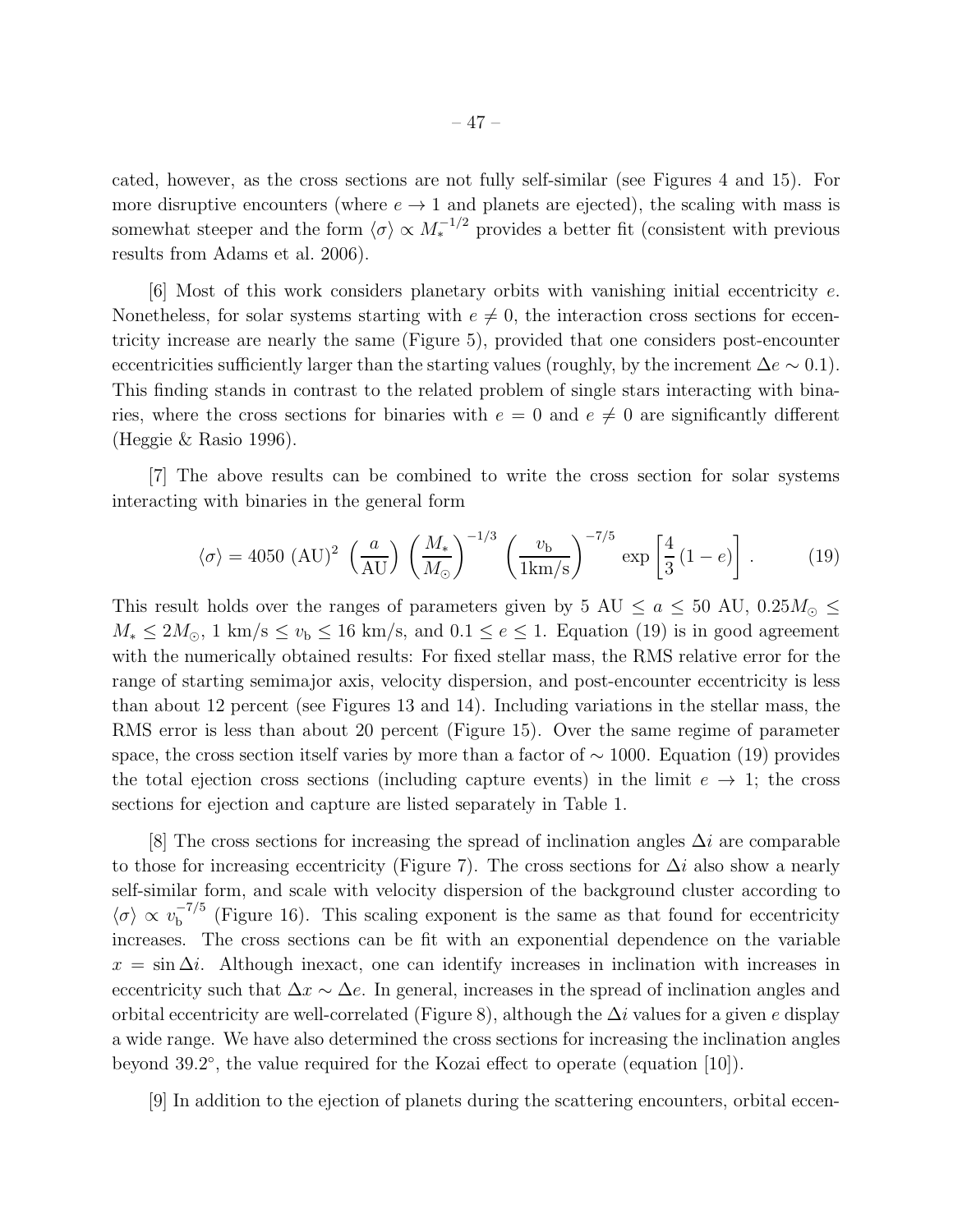tricites can be increased so that planetary orbits will cross each other. Most solar systems in such states will eject — or perhaps accrete — planets on relatively short time scales. For systems with the architecture of the current solar system, the cross section for this channel of secondary ejection is comparable to that of direction ejection, so that the total cross section for ejection is effectively doubled (Figure 9). For the ultra-compact configuration of the solar system (in or near multiple mean motion resonances), the cross section for ejection due to orbit crossing is comparable to that of the standard solar system, but the cross section for direct ejection is smaller.

[10] The cross sections for changing the semimajor axes of the planetary orbits are smaller than those for increasing eccentricity and/or inclination angle (Figure 10). Equivalently, the semimajor axes change much less than the other orbital elements during scattering encounters. In rough terms,  $10\%$  changes in the semimajor axis — for planets that remain bound — have approximately the same cross sections as planetary ejection.

[11] The cross sections for solar systems interacting with single stars are smaller than those for binary encounters (Figure 11). The single-star cross sections are nearly self-similar (Figure 17), and scale with the semimajor axis of the planet and cluster velocity dispersion according to  $\langle \sigma \rangle \propto a v_{\rm b}^{6/5}$  $b<sub>b</sub>$ <sup>0/3</sup>. The scaling exponent for velocity is somewhat smaller than that for binaries and the dependence of the cross sections on the post-encounter eccentricity is steeper. On average, the single-star cross sections are smaller than the binary cross sections by a factor of  $\sim 3.6$  for small velocity dispersions ( $v<sub>b</sub> = 1$  km/s). This factor falls to only  $\sim$  2 for larger values  $v_{\rm b} \sim 20$  km/s; for higher speeds we expect the binary components to act as two separate stars during the encounters (except for close binaries).

[12] We have briefly revisited the dynamical constraint that can be placed on the birth aggregate of our solar system due to scattering encounters (Section 5). The strength of this constraint depends crucially on whether one assumes that the solar system forms in a robust, long-lived cluster (with  $\tau \gtrsim 100$  Myr, like those that become open clusters) or in a short-lived cluster that dissipates within  $\tau \sim 10$  Myr. For long-lived clusters, the requirement that the solar system is not disrupted implies an order of magnitude limit on the solar birth aggregate of  $N \lesssim 10^4$  (see equation [18]). In practice, one should construct the probability distribution for solar system survival/disruption as a function of  $N$  (using the cross sections determined herein), and combine it with the other constraints on the birth cluster (see Figure 7 in Adams 2010; see also Portegies Zwart 2009 and Pfalzner 2013).

[13] The cross section for removing a solar system from mean motion resonance is much higher than that required to disrupt the planetary orbits. For the ultra-compact multiresonant configuration advocated by some versions of the Nice model, this cross section (see equation [3]) is  $\sim$  9 times larger than the disruption cross section for the usual solar system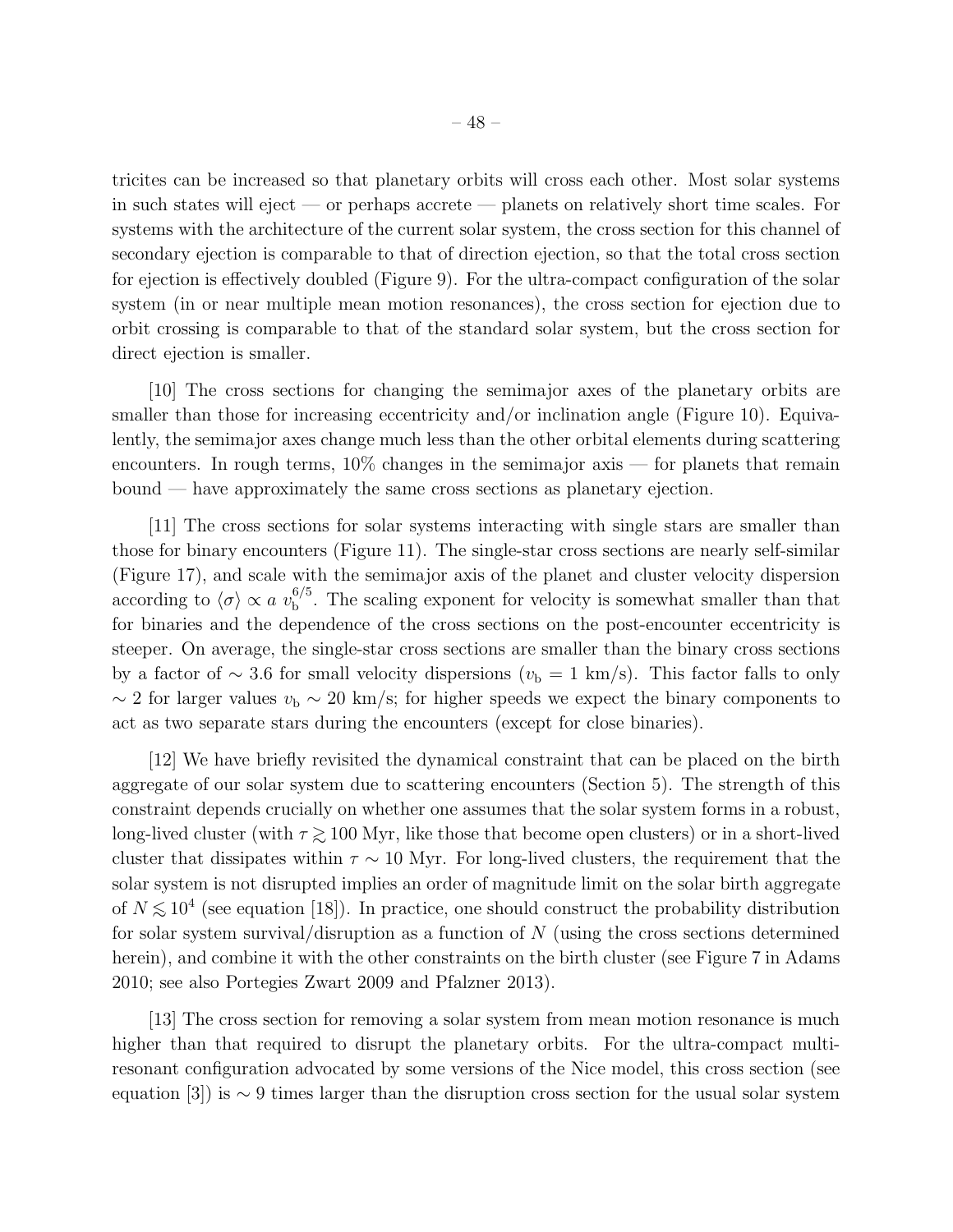architecture. If removal from resonance leads to longer-term instability, then constraints on the solar birth aggregate would be tighter for systems in the multi-resonant configuration.

## 6.2. Discussion

The cross sections reported in this paper are subject to three different types of uncertainties, and the distinctions among these quantities should be kept in mind. [1] First, the Monte Carlo procedure used to determine specific cross sections (as outlined in Section 2) results in uncertainties due to incomplete sampling. These uncertainties decrease with increasing size of the ensemble of simulations and are proportional to  $\mathcal{N}_E^{-1/2}$  $E^{-1/2}$ . Over most of the parameter space, we run sufficient numbers  $\mathcal{N}_E$  of scattering experiments so that the sampling errors are less than ∼ 5% and usually even smaller. These sampling errors are present in all of the cross sections presented in Section 3, although they are usually not included on the plots (however, see Figure 5). [2] Next, in Section 4, we explore scaling laws to collapse the cross sections for varying velocity dispersion  $v<sub>b</sub>$ , host mass  $M_*$ , and planet semimajor axis a into nearly self-similar forms. The range of the resulting scaled functions is thus characterized by the error bars shown in Figures 13, 14, 15, 16, and 17. These error bars represent a measure of the degree to which the cross sections depart from self-similarity. The size of these error bars falls in the range  $10 - 15\%$ , except for the scaling with the mass of the host star (where the error bars correspond to 20% departures). [3] Finally, the mean of the scaled cross sections are described by fitted functions with simple forms. The differences between these functions and the mean scaled cross sections are of order  $5 - 10\%$ , smaller than the standard deviations of the different sets of cross sections used to construct the mean forms.

In addition to the uncertainties outlined above, the cross sections calculated herein depend on the features of the stellar population that provides the perturbations. As described in Section 2, the cross sections sample the distributions of stellar masses, binary periods, binary mass ratios, binary orbital eccentricities, etc. Different choices for these distributions will lead to corresponding variations in the cross sections. Although we use observations to specify the distributions, they are nonetheless subject to both measurement error and possible variations from region to region.

The numerical simulations carried out for this paper determine the immediate changes in the orbital elements of the solar systems due to passing stars. However, additional changes in the orbital elements can occur over longer time scales. As one example, after an encounter, a planetary system often has larger eccentricities, which can lead to orbital instability over longer spans of time. But the timescales for such instabilities can have a wide range. For systems where the eccentricities are increased so much that planetary orbits cross, one ex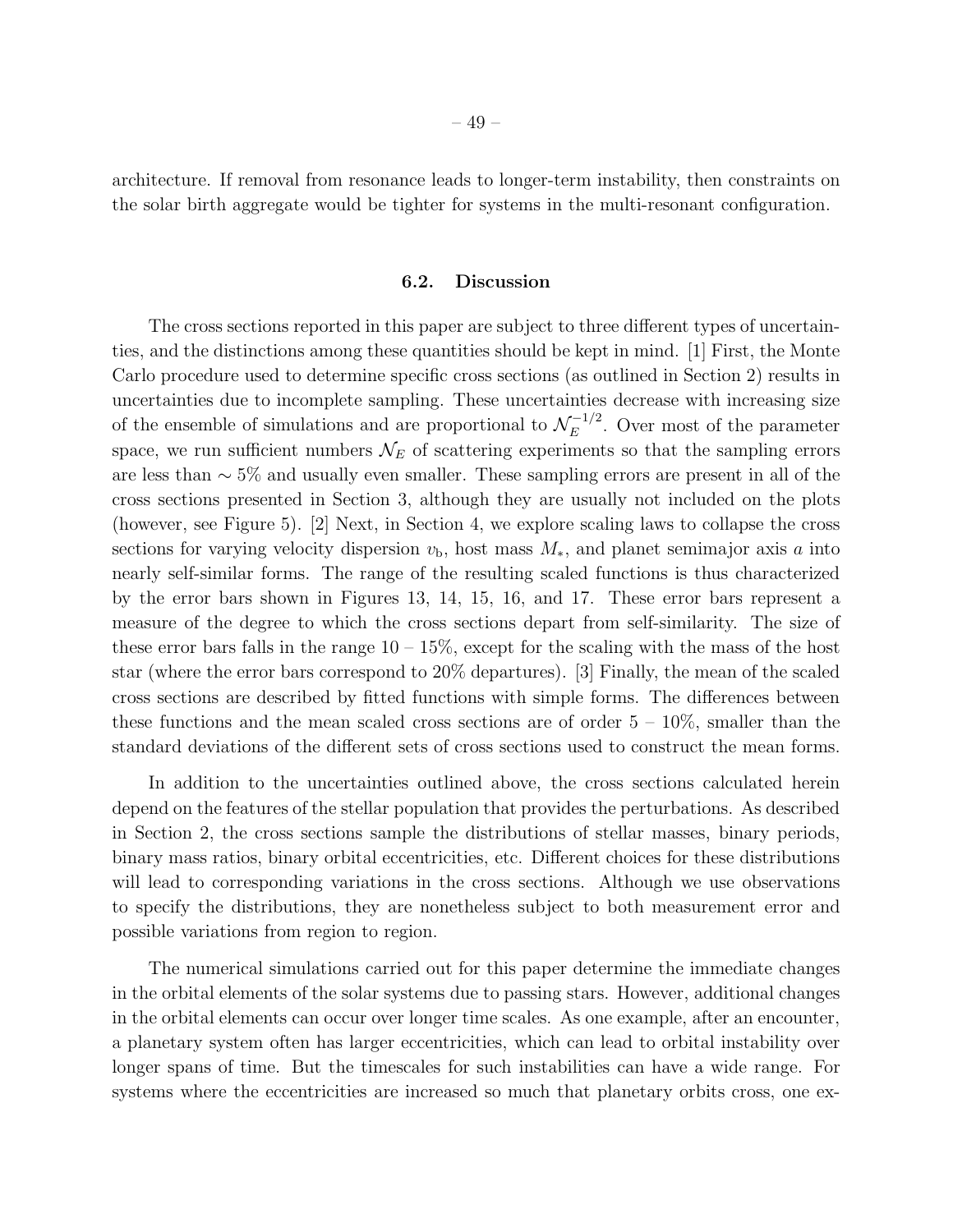pects instability and (usually) planet ejection on a relatively short time. The cross sections for orbit crossing are thus of great interest and are given in Figure 9. For systems with smaller eccenticity increases, however, orbital instability can take much longer. For compact multi-resonant solar systems, modest changes in the orbital elements and/or the removal of the system from its resonant state can lead to instabilities over millions of years (Batygin & Brown 2010). For systems with more widely separated orbits, instabilities can take even longer than the current age of the universe (Batygin & Laughlin 2008; Laskar & Gastineau 2009). To study this issue, the post-encounter solar systems must be integrated over long time scales (up to billions of years) to fully determine the effects of the encounters. This task is left for future work. On another front, the orbits could also damped after the scattering encounters, thereby moving the orbits back towards smaller eccentricities (Levison & Morbidelli 2007; Picogna & Marzari 2014). This effect should also be considered in follow-up studies, especially on time scales of  $1 - 100$  Myr when solar systems are expected to retain a significant population of planetesimals.

The scattering encounters considered herein can be effective in sculpting giant planet orbits and the Kuiper Belt of our Solar System (e.g., Kenyon & Bromley 2004). On the other hand, the Oort cloud is too large to be produced within a young embedded cluster (e.g., see Brasser et al. 2012 for further discussion). More specifically, the Oort cloud extends out to  $\sim$  50,000 AU (Oort 1950; Jewitt 2001), more than 1000 times the size of the solar systems considered in this paper. With this enormous size, the Oort cloud would be decimated by passing stars within the cluster. As a result, the cloud must be produced later, after the solar system leaves its birth cluster, or perhaps during its exit. Any viable scenario for the solar birth environment must simultaneously account for the Oort cloud, the giant planet orbits, Kuiper Belt properties, radioactive enrichment, Sedna's orbit, and survival of the solar nebula gas reservoir; these coupled constraints thus pose an interesting and challenging opimization problem for further study.

Acknowledgments: We would like to thank Konstantin Batygin, Greg Laughlin, Fred Rasio, and Maxwell Tsai both for early motivation and subsequent useful discussions. This collaboration was initiated through the 2014 International Summer Institute for Modeling in Astrophysics (ISIMA), which focused on gravitational dynamics, and was hosted by the Canadian Institute for Theoretical Astrophyics (CITA). The numerical calculations were performed at the Harvard Smithsonian Center for Astrophysics (CfA), on a cluster supported by the Institute for Theory and Computation (ITC). We are grateful for the hospitality and resources of CfA, CITA, ISIMA, ITC, and Univ. Michigan.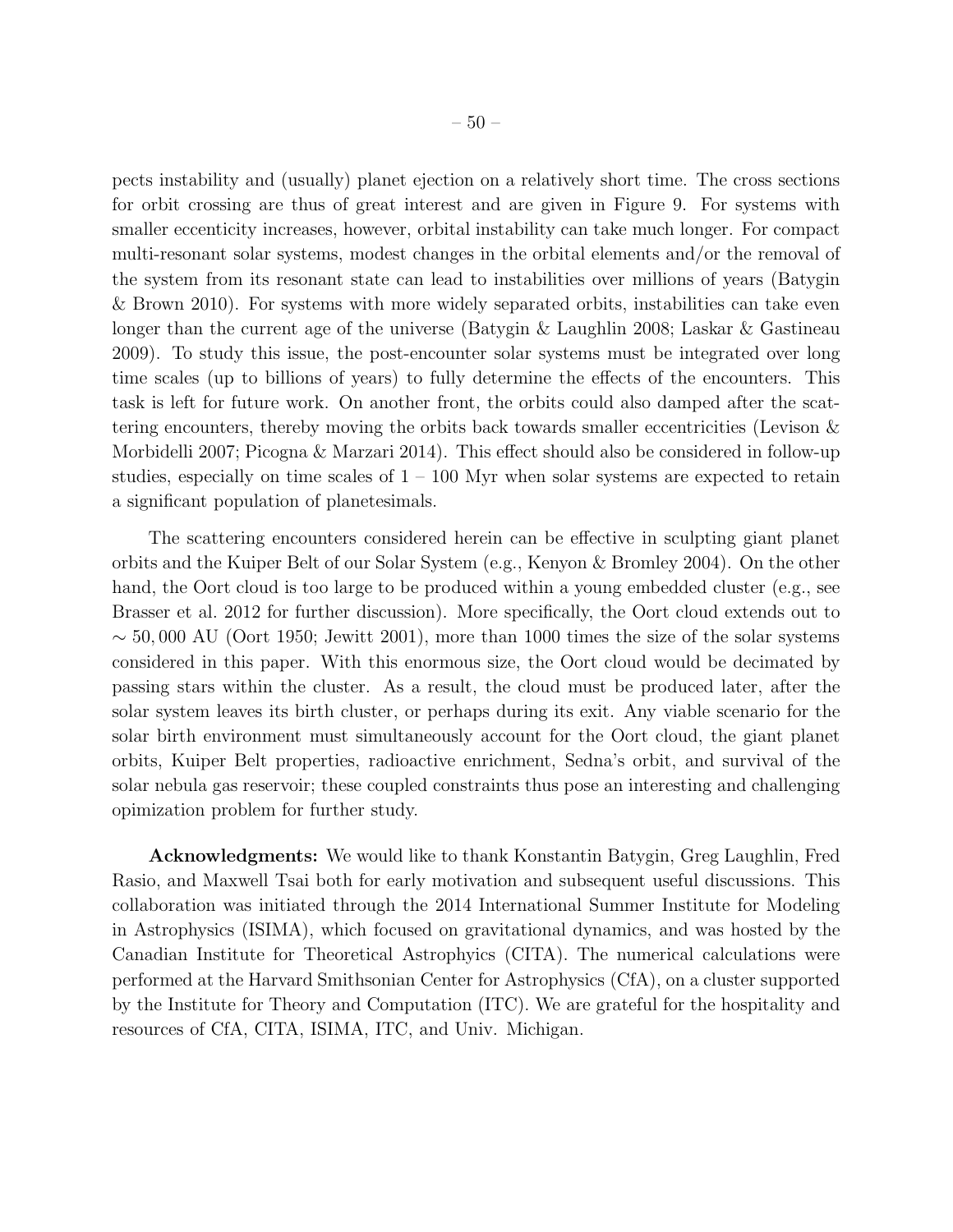#### REFERENCES

- Adams, F. C. 2010, ARA&A, 48, 47
- Adams, F. C., & Fatuzzo, M. 1996, ApJ, 464, 256
- Adams, F. C., & Laughlin, G. 2001, Icarus, 150, 151
- Adams, F. C., Proszkow, E. M., Fatuzzo, M., & Myers, P. C. 2006, ApJ, 641, 504
- Adams, F. C., & Spergel, D. N. 2005, AsBio, 5, 497
- Allen, L. et al. 2007, in Protostars & Planets V, ed. B. Reipurth, D. Jewitt, K. Keil, pp. 361–376, (Tucson: Univ. Arizona Press)
- Barenblatt, G. I. 2003, Scaling (Cambridge: Cambridge Univ. Press)
- Batalha, N. M., Rowe, J. F., Bryson, S. T.. Barclay, T. et al. 2013, ApJS, 204, 24
- Battinelli, P., & Capuzzo-Dolcetta, R. 1991, MNRAS, 249, 76
- Batygin, K., & Brown, M. E. 2010, ApJ, 716, 1323
- Batygin, K., & Laughlin, G. 2008, ApJ, 683, 1207
- Batygin, K., & Morbidelli, A. 2013, A&A, 556, 28
- Batygin, K., Morbidelli, A., & Tsiganis, K. 2011, A&A, 533, 8
- Boley, A. C., Payne, M. J., & Ford, E. B. 2012, ApJ, 754, 57
- Brasser, R., Duncan, M. J., Levison, H. F., Schwamb, M. E., & Brown, M. E. 2012, Icarus, 217, 1
- Breslau, A., Steinhausen, M., Vincke, K., & Pfalzner, S. 2014, A&A, 565, 130
- Cameron, A.G.W., & Truran, J. W. 1977, Icarus, 30, 447
- Chabrier, G. 2003, PASP, 115 763
- Chatterjee, S., Ford, E. B., Geller, A. M., & Rasio, F. A. 2012, MNRAS, 427, 1587
- Craig, J., & Krumholz, M. R. 2013, ApJ, 769, 150
- Dauphas, N., & Chaussidon, M. 2011, AREPS, 39, 351
- Dukes, D., & Krumholz, M. R. 2012, ApJ, 754, 56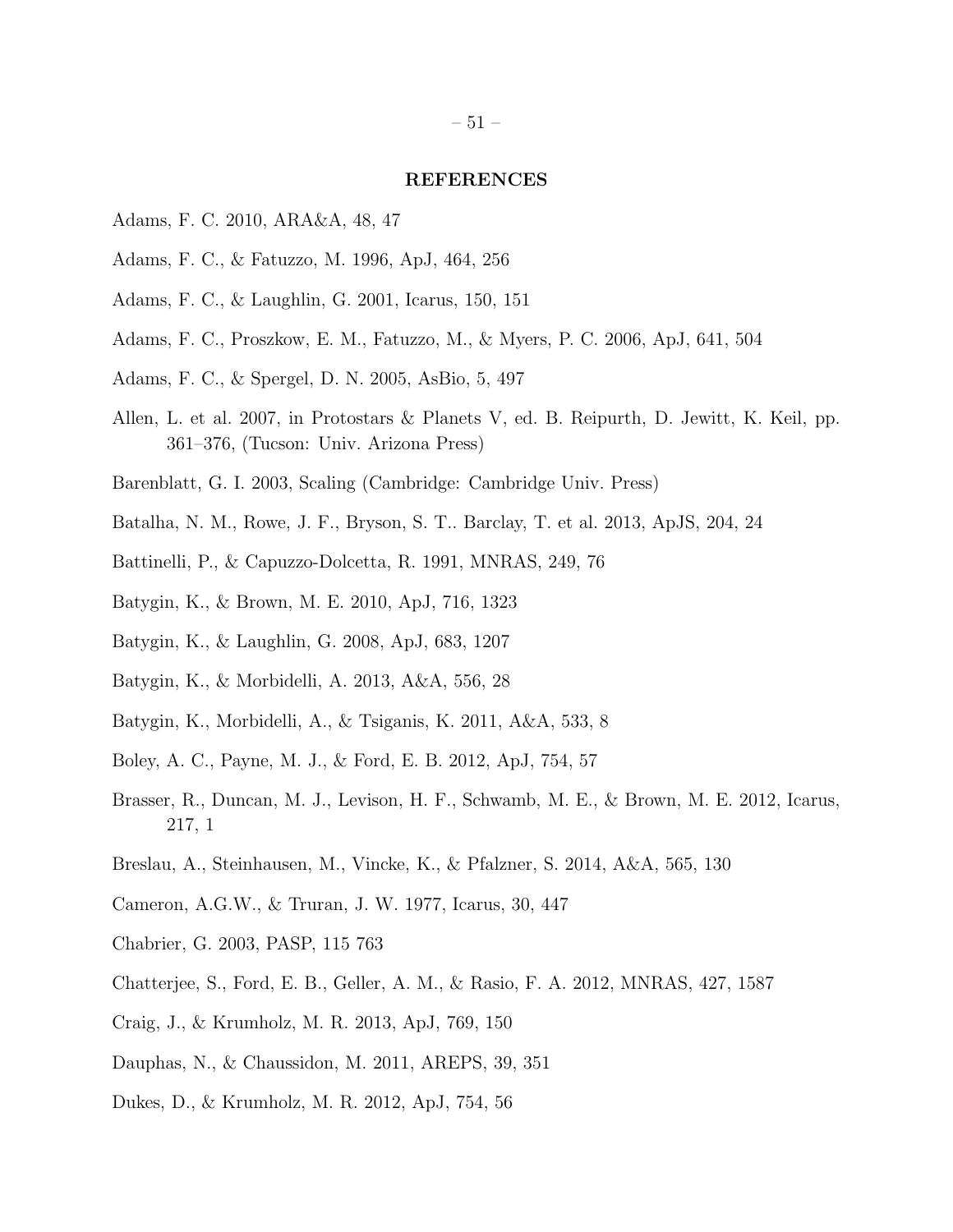- Duquennoy, A., & Mayor, M. 1991, A&A, 248, 485
- Fatuzzo, M., & Adams, F. C. 2008, ApJ, 675, 1361
- Gomes, R., Levison, H. F., Tsiganis, K., & Morbidelli, A. 2005, Nature, 435, 466
- Hao, W., Kouwenhoven, M.B.N., Spurzem, R. 2013, MNRAS, 433, 867
- Heggie, D. C., & Rasio, F. A. 1996, MNRAS, 282, 1064
- Hillenbrand L. A., & Hartmann L. W., 1998, ApJ, 492, 540
- Jewitt, D. J. 2001, ApJ, 123, 1039
- Kaib, N. A., Roskar, R., & Quinn, T. 2011, Icarus, 215, 491
- Kenyon, S. J., & Bromley, B. C. 2004, Nature, 432, 598
- Kozai, Y. 1962, AJ, 67, 591
- Kroupa, P., Aarseth, S., & Hurley, J. 2001, MNRAS, 321, 699
- Lada, C. J., & Lada, E. A. 2003, ARA&A, 41, 57
- Lamers, H.J.G.L.M., Gieles, M., & Portegies Zwart, S. F. 2005, A&A, 429, 173
- Laskar, J., & Gastineau, M. 2009, Nature, 459, 817
- Laughlin, G., & Adams, F. C. 2000, Icarus, 145, 614
- Levison, H. F., & Morbidelli, A. 2007, Icarus, 189, 196
- Li, G., & Batygin, K. 2014, submitted to ApJ
- Lichtenberg, A. & Lieberman, M. 1992, Regular and Chaotic Dynamics, Applied Mathematical Sciences (New York: Springer)
- Lidov, M. L. 1962, Planet. Space Sci., 9, 719
- Malmberg, D., Davies, M. B., Heggie, D. C. 2011, MNRAS, 411, 859
- Malmberg, D., de Angeli, F., Davies, M. B., Church, R. P., Mackey, D., & Wilkinson, M. I. 2007, MNRAS, 378, 1207
- Morbidelli, A., Brasser, R., Tsiganis, K., Gomes, R., & Levison, H. F. 2009, A&A, 507, 1041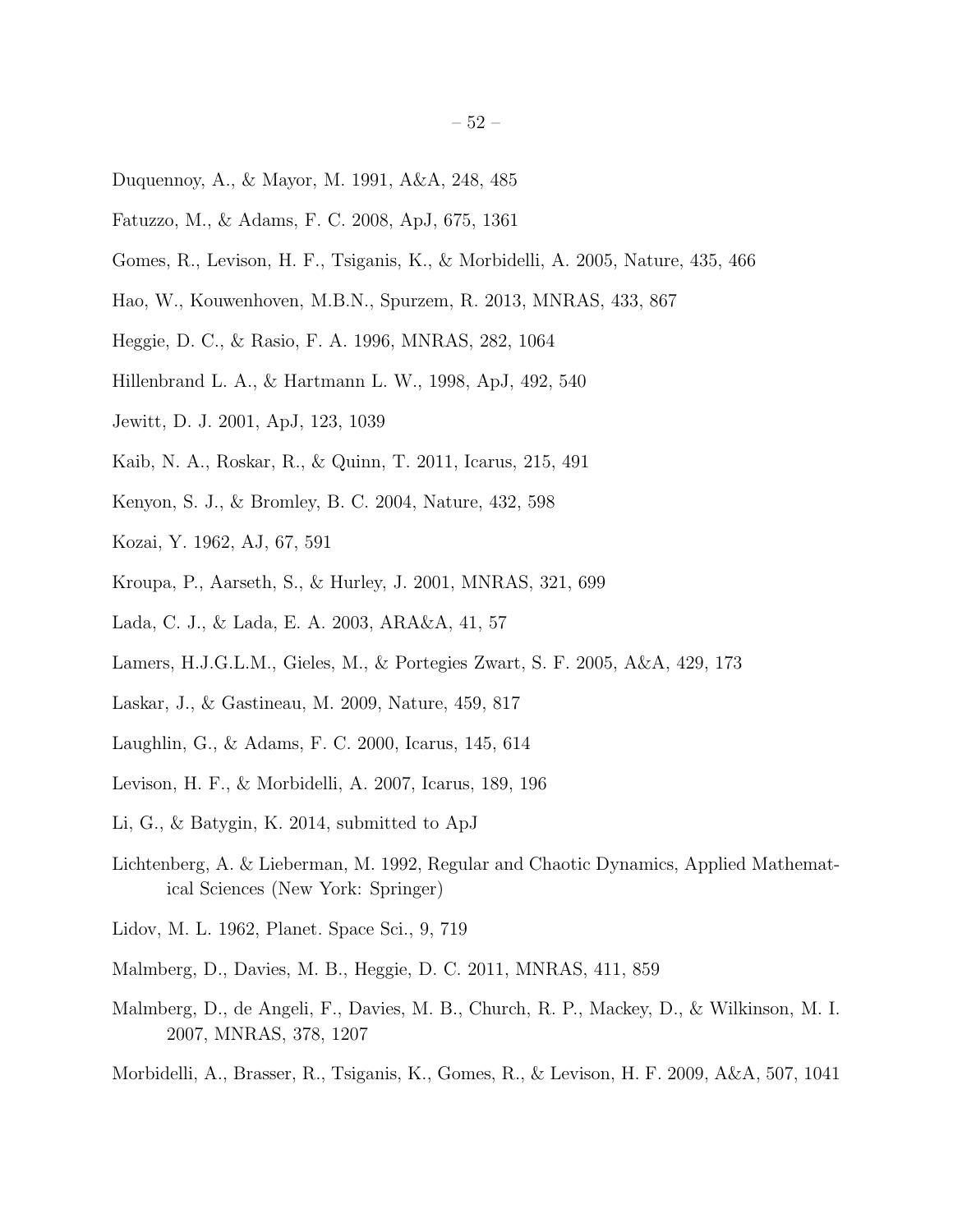- Murray, C. D., & Dermott, S. F. 1999, Solar System Dynamics (Cambridge: Cambridge Univ. Press)
- Nesvorn´y, D., & Morbidelli, A. 2012, AJ, 144, 117
- Oort, J. 1950, Bull. Astron. Inst. Neth., 11, 91
- Pacucci, F., Ferrara, A., & D'Onghia, E. 2013, ApJL, 778, L42
- Parker, R. J., & Quanz, S. P. 2012, MNRAS, 419, 2448
- Pfalzner, S. 2013, A&A, 549, 82
- Picogna, G., & Marzari, F. 2014, A&A, 564, 28
- Porras, A., et al. 2003, AJ, 126, 1916
- Portegies Zwart, S. F. 2009, ApJL, 696, L13
- Press, W. H., Flannery, B. P., Teulkolsky, S. A., & Vetterling, W. T. 1986, Numerical Recipes: The art of scientific computing (Cambridge: Cambridge Univ. Press)
- Proszkow, E. M., & Adams, F. C. 2009, ApJS, 185, 486
- Ramírez, I., Bajkova, A. T., Bobylev, V. V., Roederer, I. U., Lambert, D. L., Endl, M., Cochran, W. D., MacQueen, P. J., & Wittenmyer, R. A 2014, ApJ, 787, 154
- Roberts, M. 1957, PASP, 69, 406
- Spurzem, R., Giersz, M., Heggie, D. C., Lin, D.N.C. 2009, ApJ, 697, 458
- Thompson, T. A. 2013, MNRAS, 431, 63
- Tsiganis, K., Gomes, R., Morbidelli, A., & Levison, H. F. 2005, Nature, 435, 459
- Whitmore, B. C., Chandar, R., & Fall, S. M. 2007, AJ, 133, 1067
- Williams, J. P. 2010, ConPhy, 51, 381
- Williams, J. P., & Gaidos, E. 2007, ApJ, 663, 33

This preprint was prepared with the AAS IATEX macros v5.2.